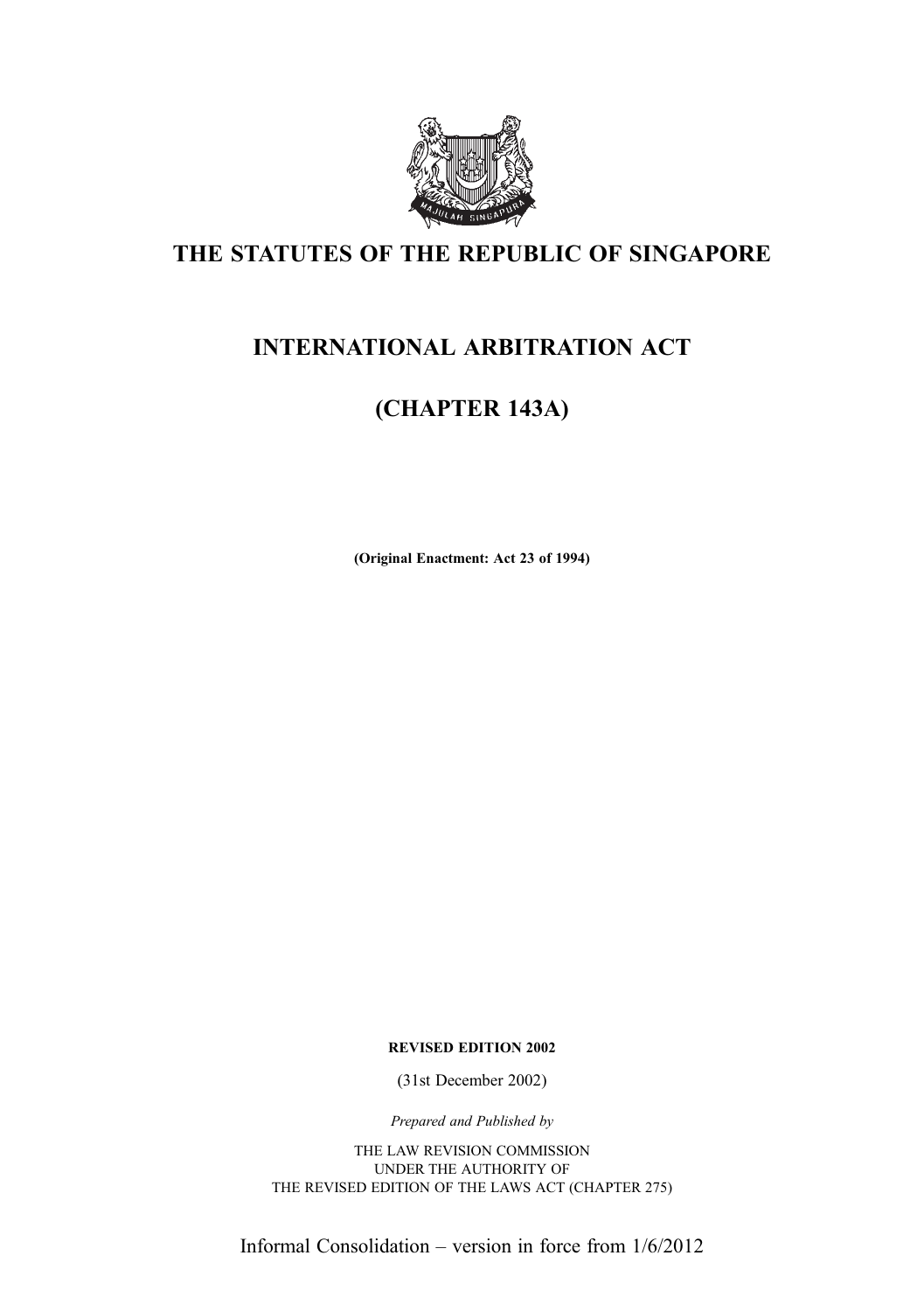# CHAPTER 143A

# International Arbitration Act

#### ARRANGEMENT OF SECTIONS

### PART I

### PRELIMINARY

#### **Section**

1. Short title

#### PART II

### INTERNATIONAL COMMERCIAL ARBITRATION

- 2. Interpretation of Part II
- 2A. Definition and form of arbitration agreement
- 3. Model Law to have force of law
- 4. Interpretation of Model Law by use of extrinsic material
- 5. Application of Part II
- 6. Enforcement of international arbitration agreement
- 7. Court's powers on stay of proceedings
- 8. Authorities specified for purposes of Article 6 of Model Law
- 8A. Application of Limitation Act and Foreign Limitation Periods Act 2012
- 9. Number of arbitrators for purposes of Article 10 (2) of Model Law
- 9A. Default appointment of arbitrators
- 10. Appeal on ruling of jurisdiction
- 11. Public policy and arbitrability
- 11A. Reference of interpleader issue to arbitration
- 12. Powers of arbitral tribunal
- 12A. Court-ordered interim measures
- 13. Witnesses may be summoned by subpoena
- 14. [Repealed]
- 15. Law of arbitration other than Model Law
- 15A. Application of rules of arbitration
- 16. Appointment of conciliator
- 17. Power of arbitrator to act as conciliator
- 18. Award by consent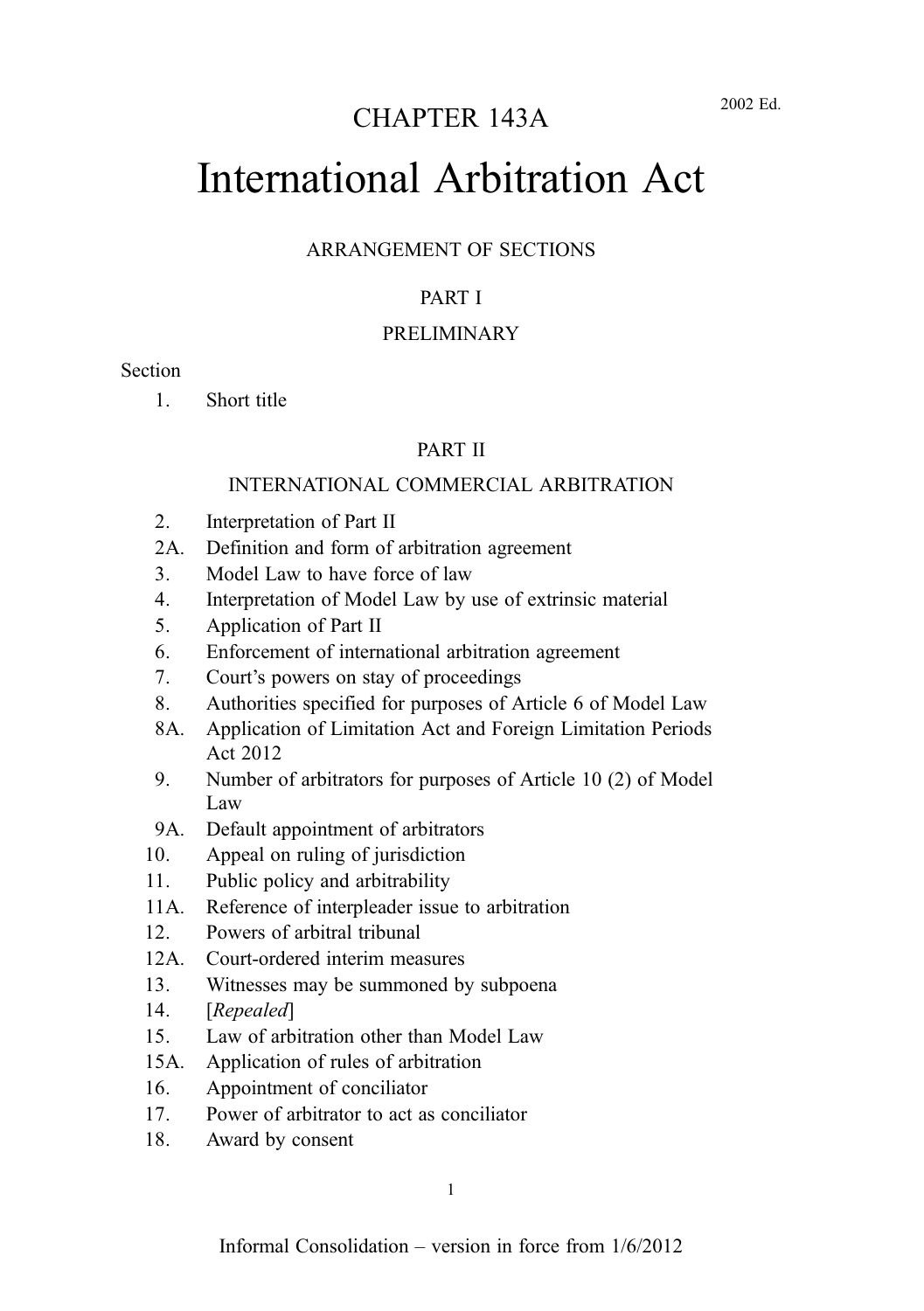Section

| Enforcement of awards |
|-----------------------|
|                       |

- 19A. Awards made on different issues
- 19B. Effect of award
- 19C. Authentication of awards and arbitration agreements
- 20. Interest on awards
- 21. Taxation of costs
- 22. Proceedings to be heard otherwise than in open court
- 23. Restrictions on reporting of proceedings heard otherwise than in open court
- 24. Court may set aside award
- 25. Liability of arbitrator
- 25A. Immunity of appointing authority and arbitral institutions, etc.
- 26. Transitional provisions

### PART III

### FOREIGN AWARDS

- 27. Interpretation of Part III
- 28. Application of Part III
- 29. Recognition and enforcement of foreign awards
- 30. Evidence
- 31. Refusal of enforcement
- 32. [Repealed]
- 33. Enforcement of awards under other provisions of law

### PART IV

### GENERAL

- 34. Act to bind Government
- 35. Rules of Court First Schedule — Uncitral Model Law on International Commercial Arbitration Second Schedule — Convention on the Recognition and Enforcement of Foreign Arbitral Awards Concluded At New York on 10TH June 1958
- An Act to make provision for the conduct of international commercial arbitrations based on the Model Law on International Commercial Arbitration adopted by the United Nations Commission on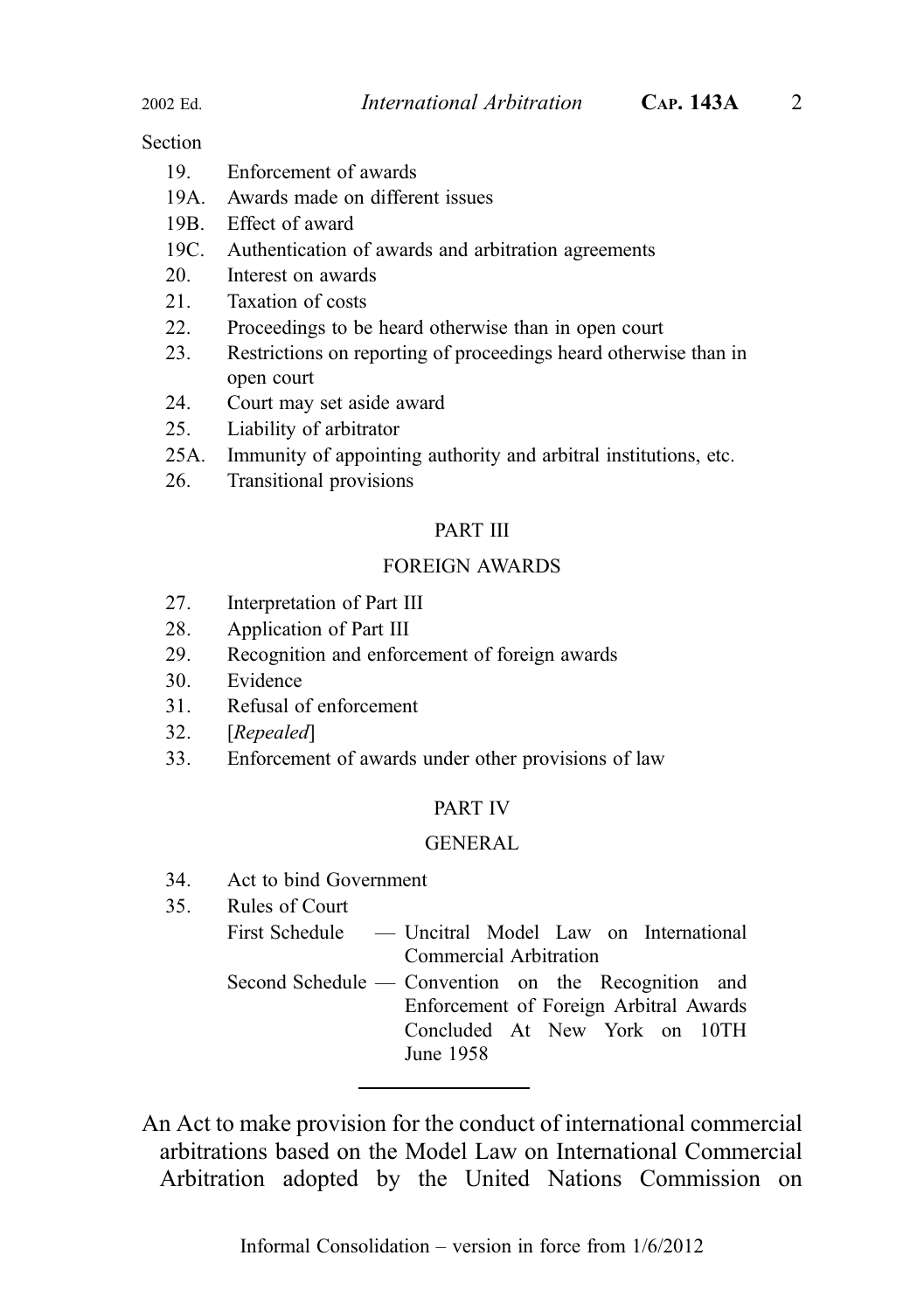### 3 CAP. 143A International Arbitration 2002 Ed.

International Trade Law and conciliation proceedings and to give effect to the New York Convention on the Recognition and Enforcement of Foreign Arbitral Awards and for matters connected therewith.

[27th January 1995]

### PART I

### PRELIMINARY

### Short title

1. This Act may be cited as the International Arbitration Act.

### PART II

### INTERNATIONAL COMMERCIAL ARBITRATION

### Interpretation of Part II

2.—(1) In this Part, unless the context otherwise requires —

"arbitral tribunal" means a sole arbitrator or a panel of arbitrators or a permanent arbitral institution, and includes an emergency arbitrator appointed pursuant to the rules of arbitration agreed to or adopted by the parties including the rules of arbitration of an institution or organisation;

[Act 12 of 2012]

- "appointing authority" means the authority designated under section  $8(2)$  or  $(3)$ ;
- "arbitration agreement" means an arbitration agreement referred to in section 2A;

[Act 12 of 2012]

"award" means a decision of the arbitral tribunal on the substance of the dispute and includes any interim, interlocutory or partial award but excludes any orders or directions made under section 12;

[Deleted by Act 12 of 2012]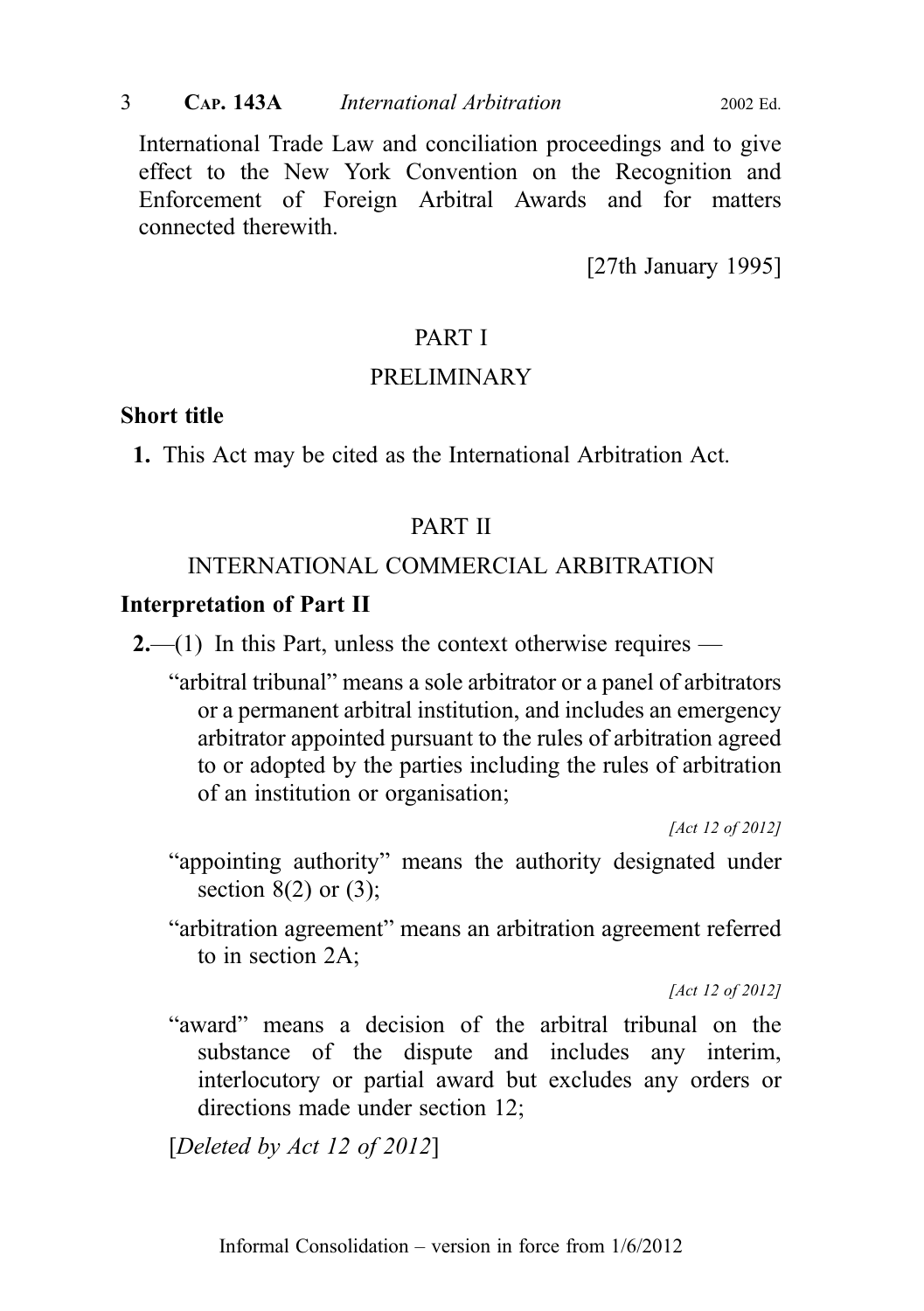[Deleted by Act 12 of 2012]

- "Model Law" means the UNCITRAL Model Law on International Commercial Arbitration adopted by the United Nations Commission on International Trade Law on 21st June 1985, the text in English of which is set out in the First Schedule;
- "party" means a party to an arbitration agreement or, in any case where an arbitration does not involve all of the parties to the arbitration agreement, means a party to the arbitration.

[38/2001]

(2) Except so far as the contrary intention appears, a word or expression that is used both in this Part and in the Model Law (whether or not a particular meaning is given to it by the Model Law) has, in the Model Law, the same meaning as it has in this Part.

- (3) [Deleted by Act 12 of 2012]
- (4) [Deleted by Act 12 of 2012]

### Definition and form of arbitration agreement

2A.—(1) In this Act, "arbitration agreement" means an agreement by the parties to submit to arbitration all or certain disputes which have arisen or which may arise between them in respect of a defined legal relationship, whether contractual or not.

(2) An arbitration agreement may be in the form of an arbitration clause in a contract or in the form of a separate agreement.

(3) An arbitration agreement shall be in writing.

(4) An arbitration agreement is in writing if its content is recorded in any form, whether or not the arbitration agreement or contract has been concluded orally, by conduct or by other means.

(5) The requirement that an arbitration agreement shall be in writing is satisfied by an electronic communication if the information contained therein is accessible so as to be useable for subsequent reference.

(6) Where in any arbitral or legal proceedings, a party asserts the existence of an arbitration agreement in a pleading, statement of case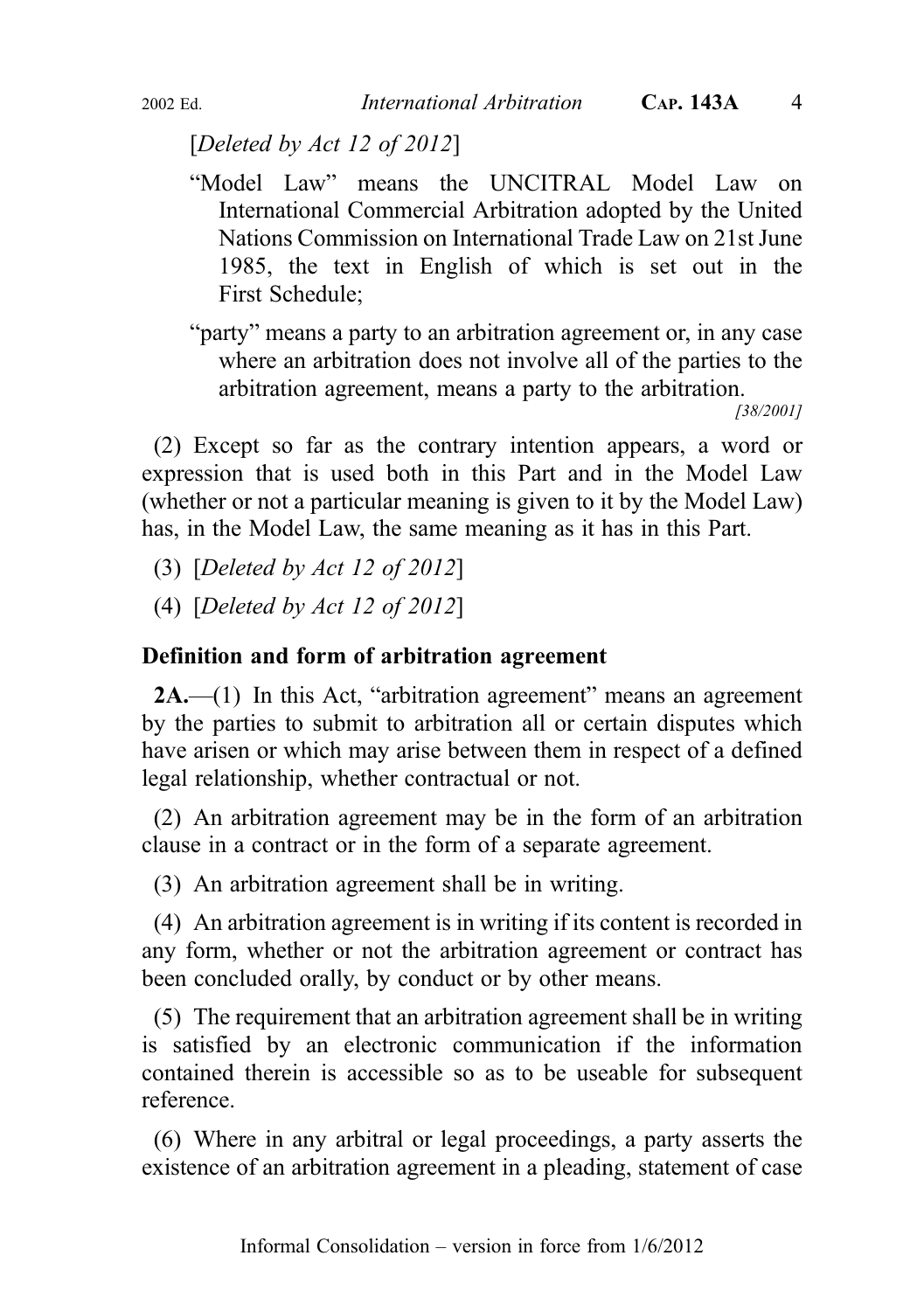or any other document in circumstances in which the assertion calls for a reply and the assertion is not denied, there shall be deemed to be an effective arbitration agreement as between the parties to the proceedings.

(7) A reference in a contract to any document containing an arbitration clause shall constitute an arbitration agreement in writing if the reference is such as to make that clause part of the contract.

(8) A reference in a bill of lading to a charterparty or other document containing an arbitration clause shall constitute an arbitration agreement in writing if the reference is such as to make that clause part of the bill of lading.

(9) Article 7 of the Model Law shall not apply to this section.

 $(10)$  In this section —

- "data message" means information generated, sent, received or stored by electronic, magnetic, optical or similar means, including, but not limited to, electronic data interchange (EDI), electronic mail, telegram, telex or telecopy;
- "electronic communication" means any communication that the parties make by means of data messages.

[Act 12 of 2012]

### Model Law to have force of law

3.—(1) Subject to this Act, the Model Law, with the exception of Chapter VIII thereof, shall have the force of law in Singapore.

 $(2)$  In the Model Law —

"State" means Singapore and any country other than Singapore;

"this State" means Singapore.

### Interpretation of Model Law by use of extrinsic material

4.—(1) For the purposes of interpreting the Model Law, reference may be made to the documents of —

(a) the United Nations Commission on International Trade Law; and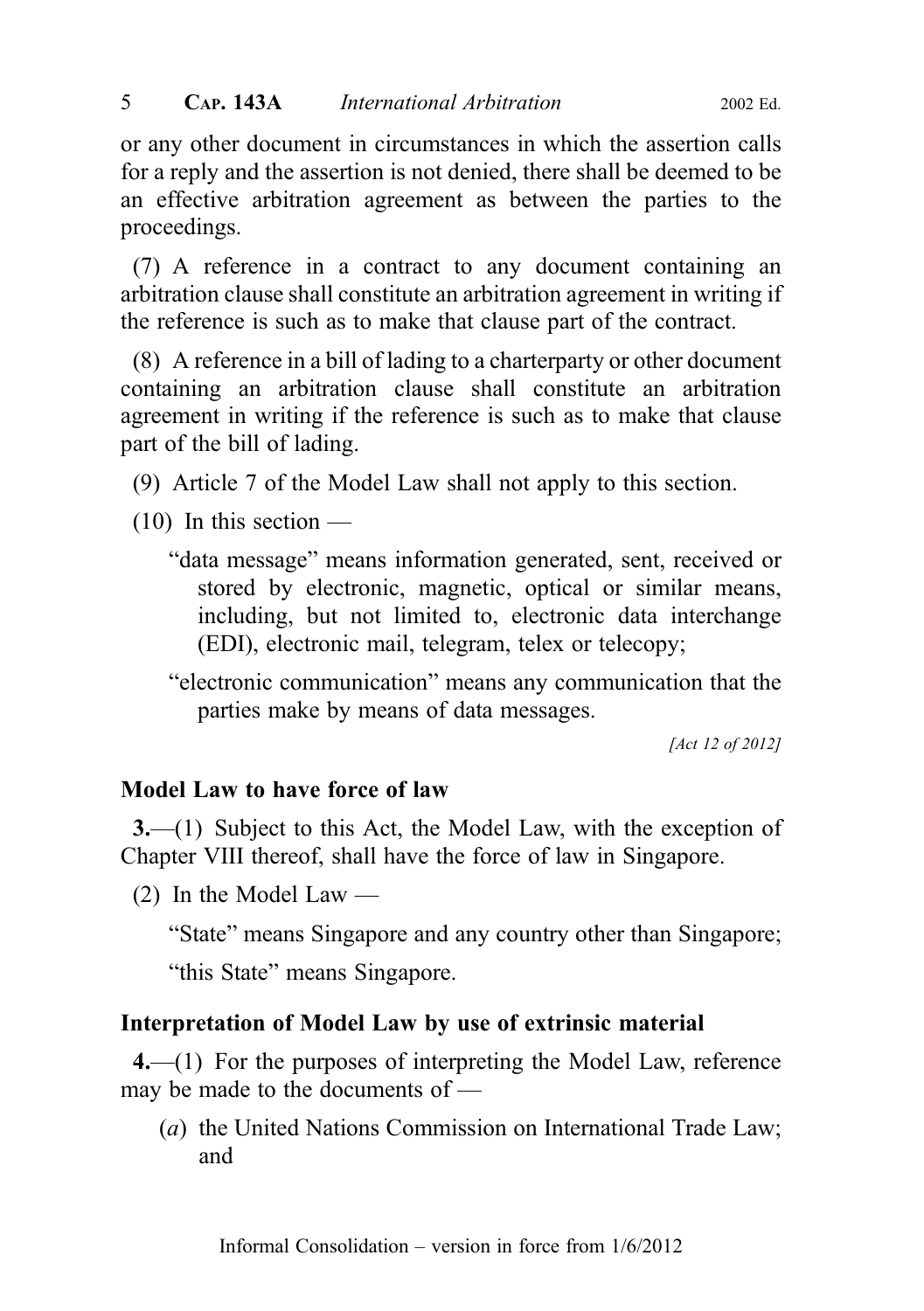(b) its working group for the preparation of the Model Law,

relating to the Model Law.

(2) Subsection (1) shall not affect the application of section 9A of the Interpretation Act (Cap. 1) for the purposes of interpreting this Act.

## Application of Part II

5.—(1) This Part and the Model Law shall not apply to an arbitration which is not an international arbitration unless the parties agree in writing that this Part or the Model Law shall apply to that arbitration.

(2) Notwithstanding Article 1(3) of the Model Law, an arbitration is international if —

- (a) at least one of the parties to an arbitration agreement, at the time of the conclusion of the agreement, has its place of business in any State other than Singapore; or
- (b) one of the following places is situated outside the State in which the parties have their places of business:
	- (i) the place of arbitration if determined in, or pursuant to, the arbitration agreement;
	- (ii) any place where a substantial part of the obligations of the commercial relationship is to be performed or the place with which the subject-matter of the dispute is most closely connected; or
- (c) the parties have expressly agreed that the subject-matter of the arbitration agreement relates to more than one country.
- (3) For the purposes of subsection  $(2)$ 
	- (a) if a party has more than one place of business, the place of business shall be that which has the closest relationship to the arbitration agreement;
	- (b) if a party does not have a place of business, a reference to his place of business shall be construed as a reference to his habitual residence.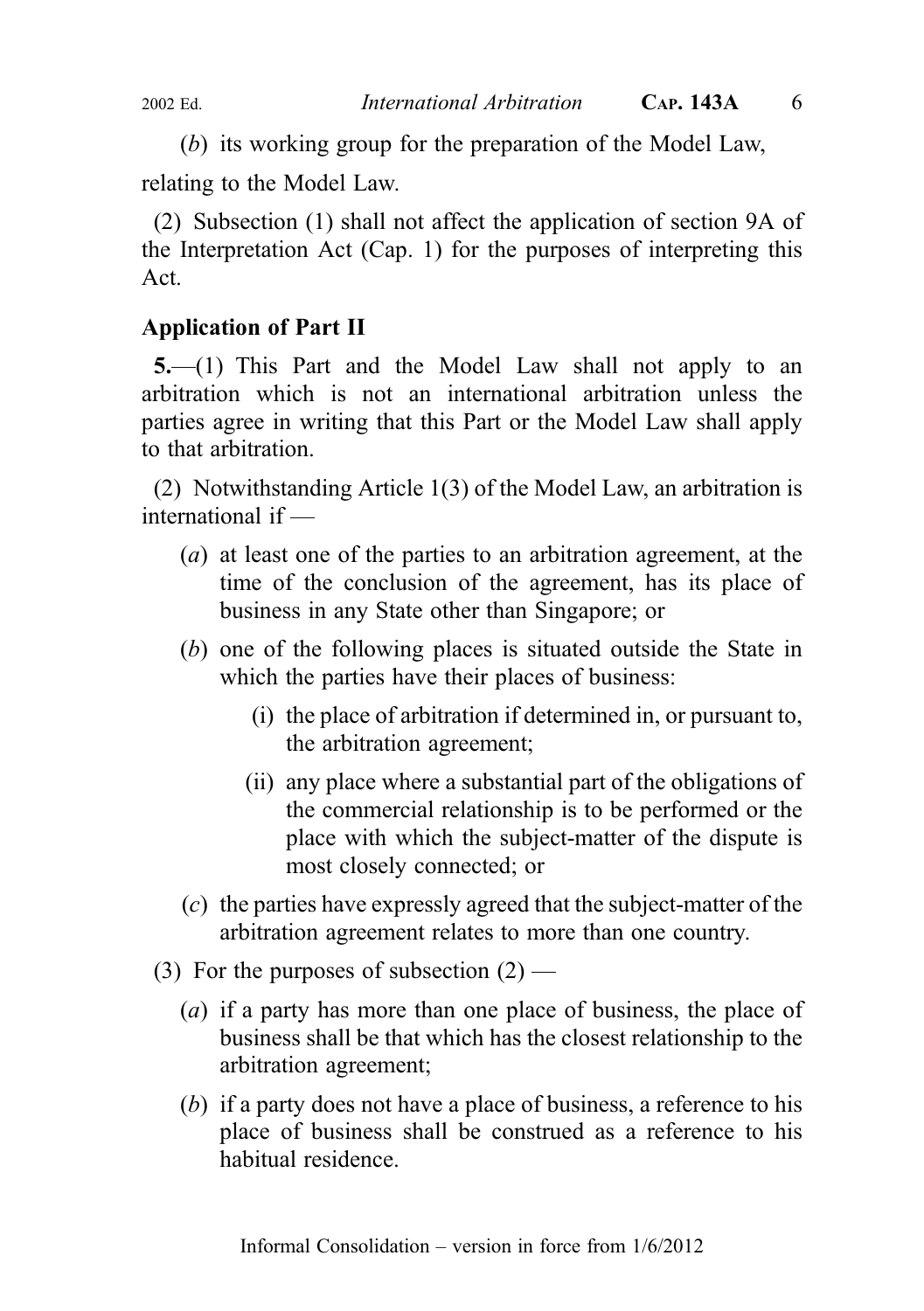(4) Notwithstanding any provision to the contrary in the Arbitration Act (Cap. 10), that Act shall not apply to any arbitration to which this Part applies.

### Enforcement of international arbitration agreement

6.—(1) Notwithstanding Article 8 of the Model Law, where any party to an arbitration agreement to which this Act applies institutes any proceedings in any court against any other party to the agreement in respect of any matter which is the subject of the agreement, any party to the agreement may, at any time after appearance and before delivering any pleading or taking any other step in the proceedings, apply to that court to stay the proceedings so far as the proceedings relate to that matter.

[38/2001]

(2) The court to which an application has been made in accordance with subsection (1) shall make an order, upon such terms or conditions as it may think fit, staying the proceedings so far as the proceedings relate to the matter, unless it is satisfied that the arbitration agreement is null and void, inoperative or incapable of being performed.

[38/2001]

(3) Where a court makes an order under subsection (2), the court may, for the purpose of preserving the rights of parties, make such interim or supplementary orders as it may think fit in relation to any property which is the subject of the dispute to which the order under that subsection relates.

(4) Where no party to the proceedings has taken any further step in the proceedings for a period of not less than 2 years after an order staying the proceedings has been made, the court may, on its own motion, make an order discontinuing the proceedings without prejudice to the right of any of the parties to apply for the discontinued proceedings to be reinstated.

[38/2001]

(5) For the purposes of this section and sections 7 and  $11A$  —

(a) a reference to a party shall include a reference to any person claiming through or under such party;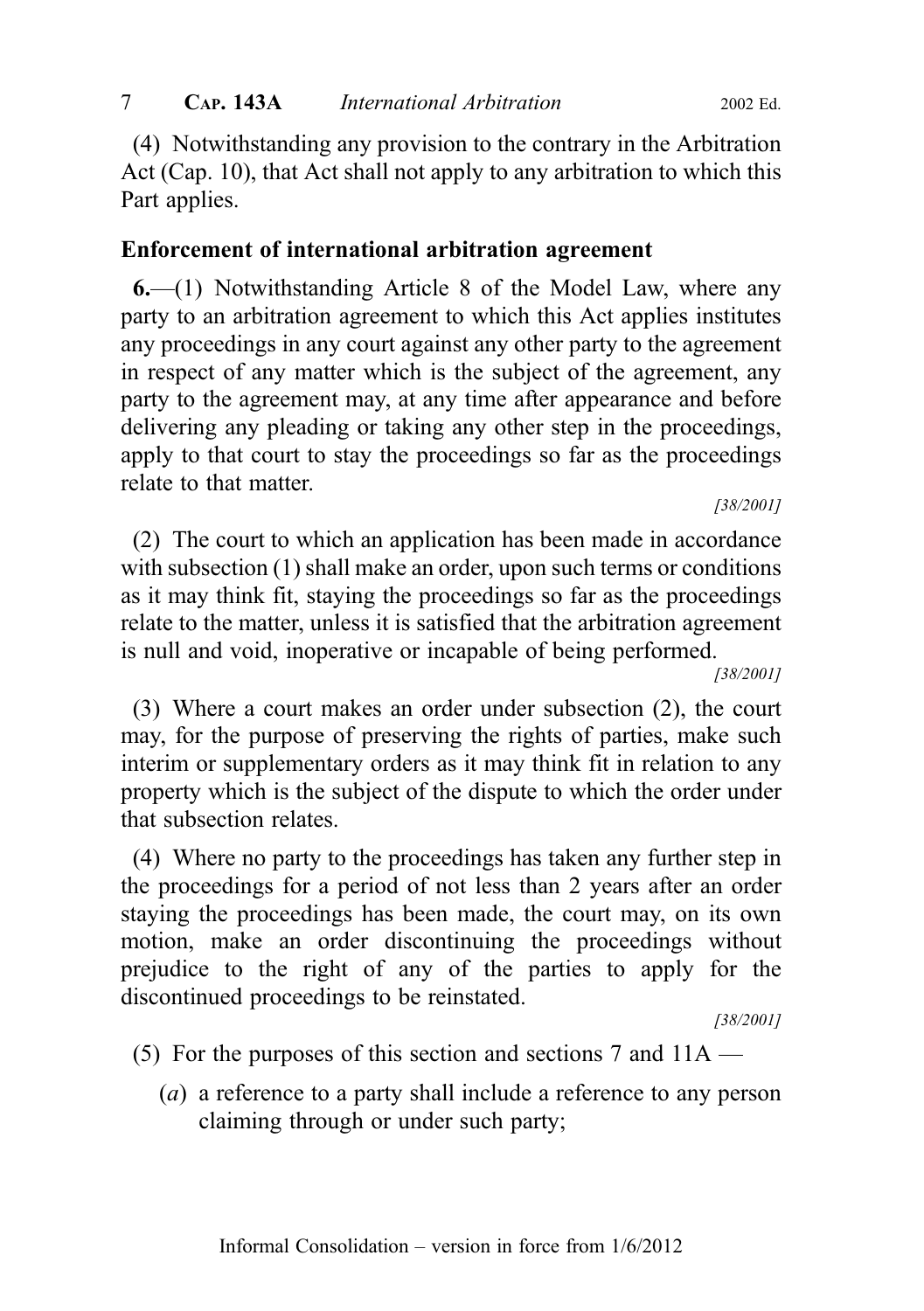(b) "court" means the High Court, District Court, Magistrate's Court or any other court in which proceedings are instituted. [38/2001]

### Court's powers on stay of proceedings

7.—(1) Where a court stays proceedings under section 6, the court may, if in those proceedings property has been arrested or bail or other security has been given to prevent or obtain release from arrest, order —

- (a) that the property arrested be retained as security for the satisfaction of any award made on the arbitration; or
- (b) that the stay be conditional on the provision of equivalent security for the satisfaction of any such award.

[38/2001]

(2) Subject to Rules of Court and to any necessary modification, the same law and practice shall apply in relation to property retained in pursuance of an order under this section as would apply if it were held for the purposes of proceedings in the court which made the order.

## Authorities specified for purposes of Article 6 of Model Law

8.—(1) The High Court in Singapore shall be taken to have been specified in Article 6 of the Model Law as courts competent to perform the functions referred to in that Article except for Article 11(3) and (4) of the Model Law.

(2) The Chairman of the Singapore International Arbitration Centre shall be taken to have been specified as the authority competent to perform the functions under Article 11(3) and (4) of the Model Law. [38/2001]

(3) The Chief Justice may, if he thinks fit, by notification published in the Gazette, appoint any other person to exercise the powers of the Chairman of the Singapore International Arbitration Centre under subsection (2).

[38/2001]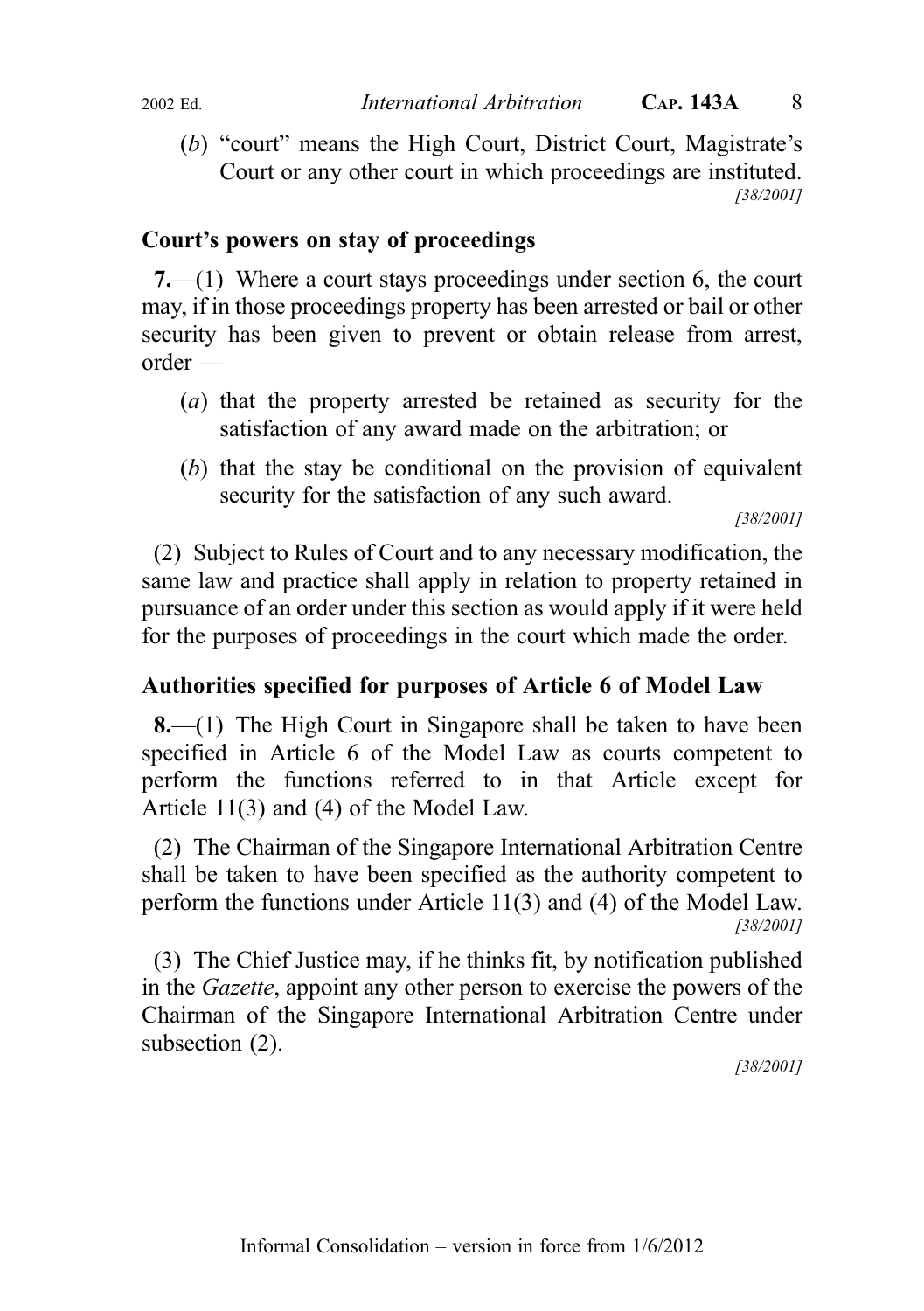### Application of Limitation Act and Foreign Limitation Periods Act 2012

8A.—(1) The Limitation Act (Cap. 163) and the Foreign Limitation Periods Act 2012 shall apply to arbitral proceedings as they apply to proceedings before any court and any reference in both Acts to the commencement of proceedings shall be construed as a reference to the commencement of arbitral proceedings.

[Act 13 of 2012]

(2) The High Court may order that in computing the time prescribed by the Limitation Act or the Foreign Limitation Periods Act 2012 for the commencement of proceedings (including arbitral proceedings) in respect of a dispute which was the subject-matter of —

- (a) an award which the High Court orders to be set aside or declares to be of no effect; or
- (b) the affected part of an award which the High Court orders to be set aside in part or declares to be in part of no effect,

the period between the commencement of the arbitration and the date of the order referred to in paragraph  $(a)$  or  $(b)$  shall be excluded.

[38/2001; Act 13 of 2012]

(3) Notwithstanding any term in an arbitration agreement to the effect that no cause of action shall accrue in respect of any matter required by the agreement to be referred until an award is made under the agreement, the cause of action shall, for the purposes of the Limitation Act and the Foreign Limitation Periods Act 2012, be deemed to have accrued in respect of any such matter at the time when it would have accrued but for that term in the agreement.

[38/2001; Act 13 of 2012]

## Number of arbitrators for purposes of Article 10 (2) of Model Law

9. Notwithstanding Article 10(2) of the Model Law, if the number of arbitrators is not determined by the parties, there shall be a single arbitrator.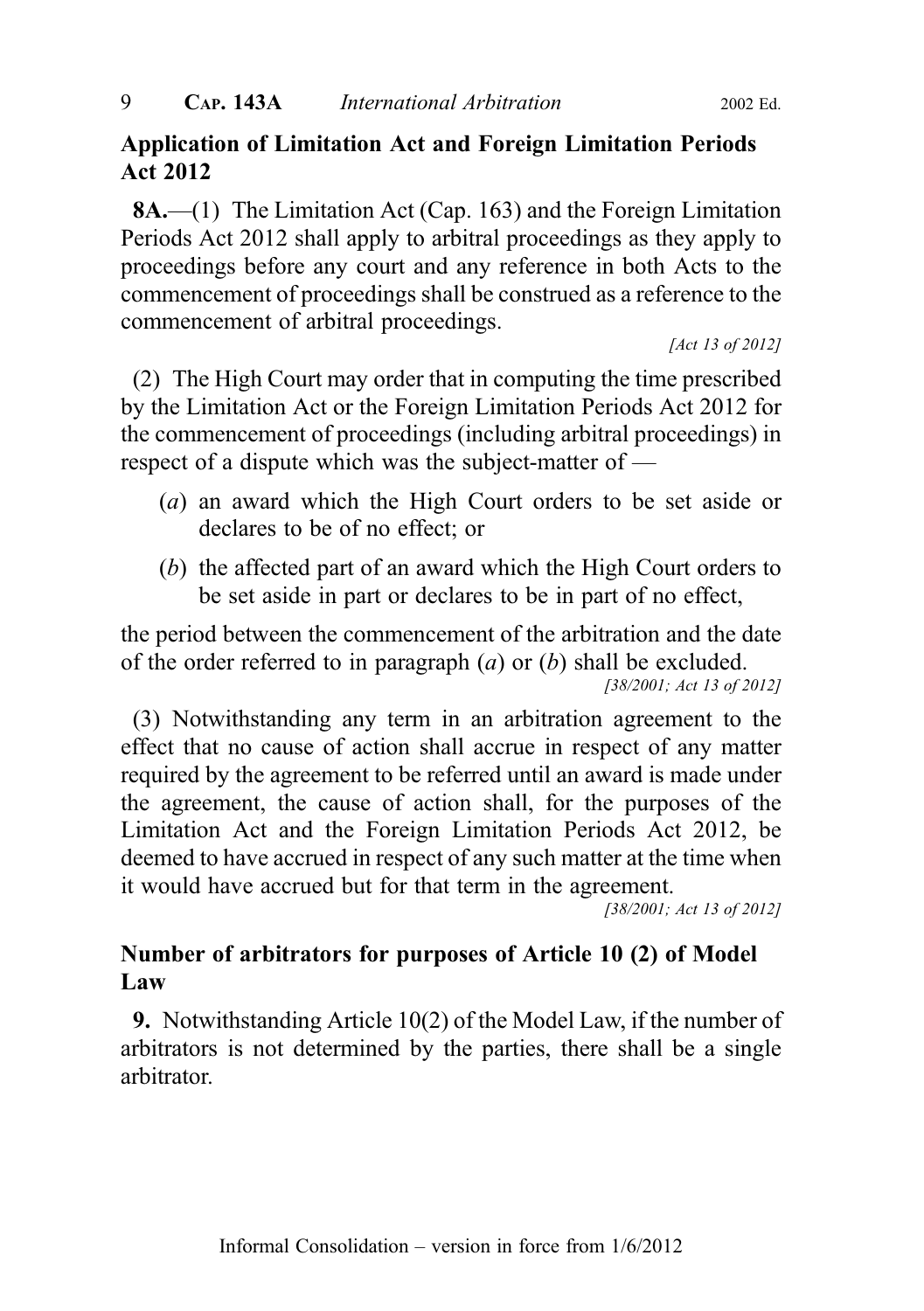### Default appointment of arbitrators

9A.—(1) Notwithstanding Article 11(3) of the Model Law, in an arbitration with 3 arbitrators, each party shall appoint one arbitrator, and the parties shall by agreement appoint the third arbitrator.

[38/2001]

(2) Where the parties fail to agree on the appointment of the third arbitrator within 30 days of the receipt of the first request by either party to do so, the appointment shall be made, upon the request of a party, by the appointing authority.

[38/2001]

## Appeal on ruling of jurisdiction

10.—(1) This section shall have effect notwithstanding Article 16(3) of the Model Law.

(2) An arbitral tribunal may rule on a plea that it has no jurisdiction at any stage of the arbitral proceedings.

(3) If the arbitral tribunal rules —

- (a) on a plea as a preliminary question that it has jurisdiction; or
- (b) on a plea at any stage of the arbitral proceedings that it has no jurisdiction,

any party may, within 30 days after having received notice of that ruling, apply to the High Court to decide the matter.

(4) An appeal from the decision of the High Court made under Article 16(3) of the Model Law or this section shall lie to the Court of Appeal only with the leave of the High Court.

(5) There shall be no appeal against a refusal for grant of leave of the High Court.

(6) Where the High Court, or the Court of Appeal on appeal, decides that the arbitral tribunal has jurisdiction —

- (a) the arbitral tribunal shall continue the arbitral proceedings and make an award; and
- (b) where any arbitrator is unable or unwilling to continue the arbitral proceedings, the mandate of that arbitrator shall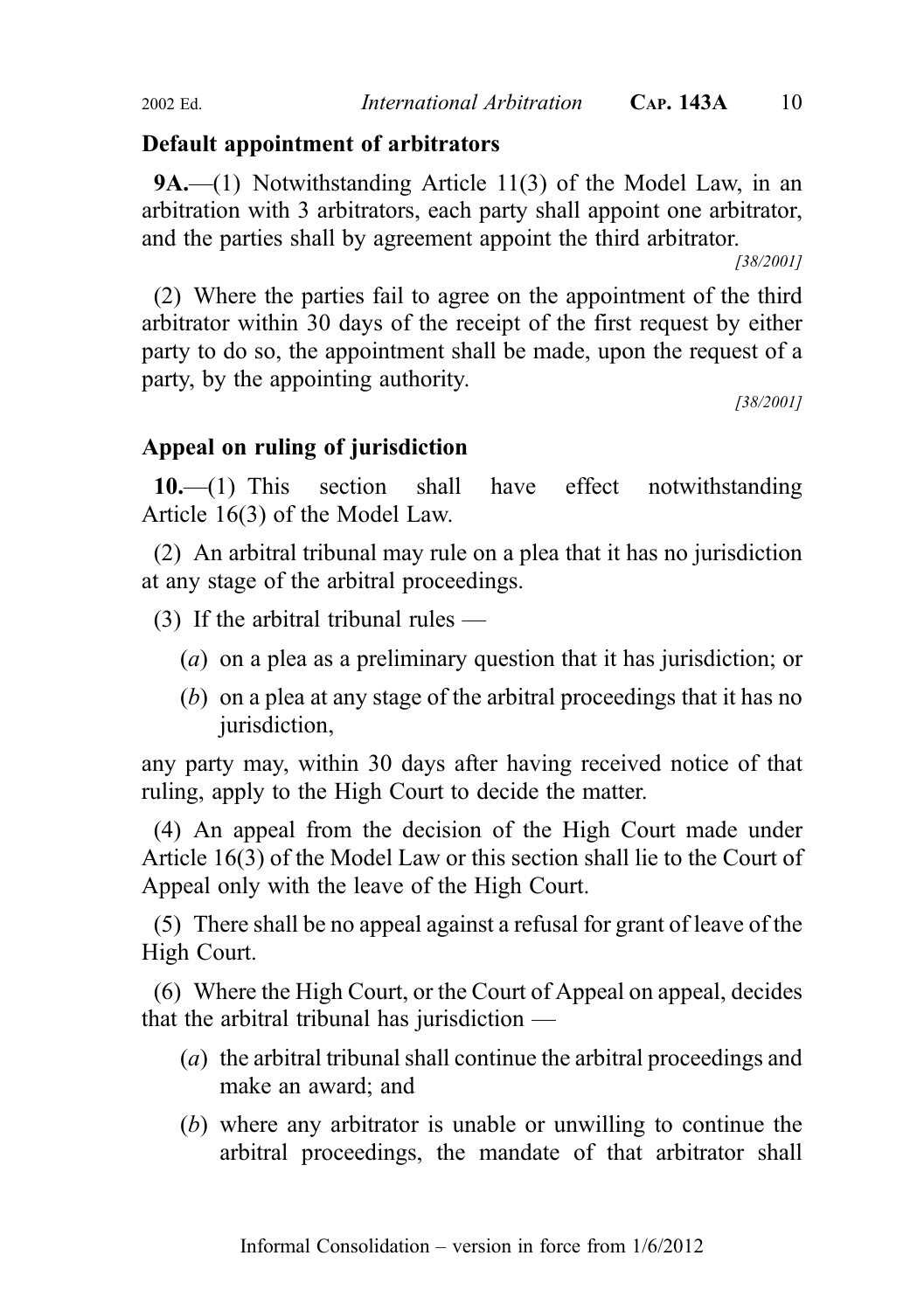terminate and a substitute arbitrator shall be appointed in accordance with Article 15 of the Model Law.

(7) In making a ruling or decision under this section that the arbitral tribunal has no jurisdiction, the arbitral tribunal, the High Court or the Court of Appeal (as the case may be) may make an award or order of costs of the proceedings, including the arbitral proceedings (as the case may be), against any party.

(8) Where an award of costs is made by the arbitral tribunal under subsection (7), section 21 shall apply with the necessary modifications.

(9) Where an application is made pursuant to Article 16(3) of the Model Law or this section —

- (a) such application shall not operate as a stay of the arbitral proceedings or of execution of any award or order made in the arbitral proceedings unless the High Court orders otherwise; and
- (b) no intermediate act or proceeding shall be invalidated except so far as the High Court may direct.

(10) Where there is an appeal from the decision of the High Court pursuant to subsection (4) —

- (a) such appeal shall not operate as a stay of the arbitral proceedings or of execution of any award or order made in the arbitral proceedings unless the High Court or the Court of Appeal orders otherwise; and
- (b) no intermediate act or proceeding shall be invalidated except so far as the Court of Appeal may direct.

[Act 12 of 2012]

### Public policy and arbitrability

 $11.$ —(1) Any dispute which the parties have agreed to submit to arbitration under an arbitration agreement may be determined by arbitration unless it is contrary to public policy to do so.

[38/2001]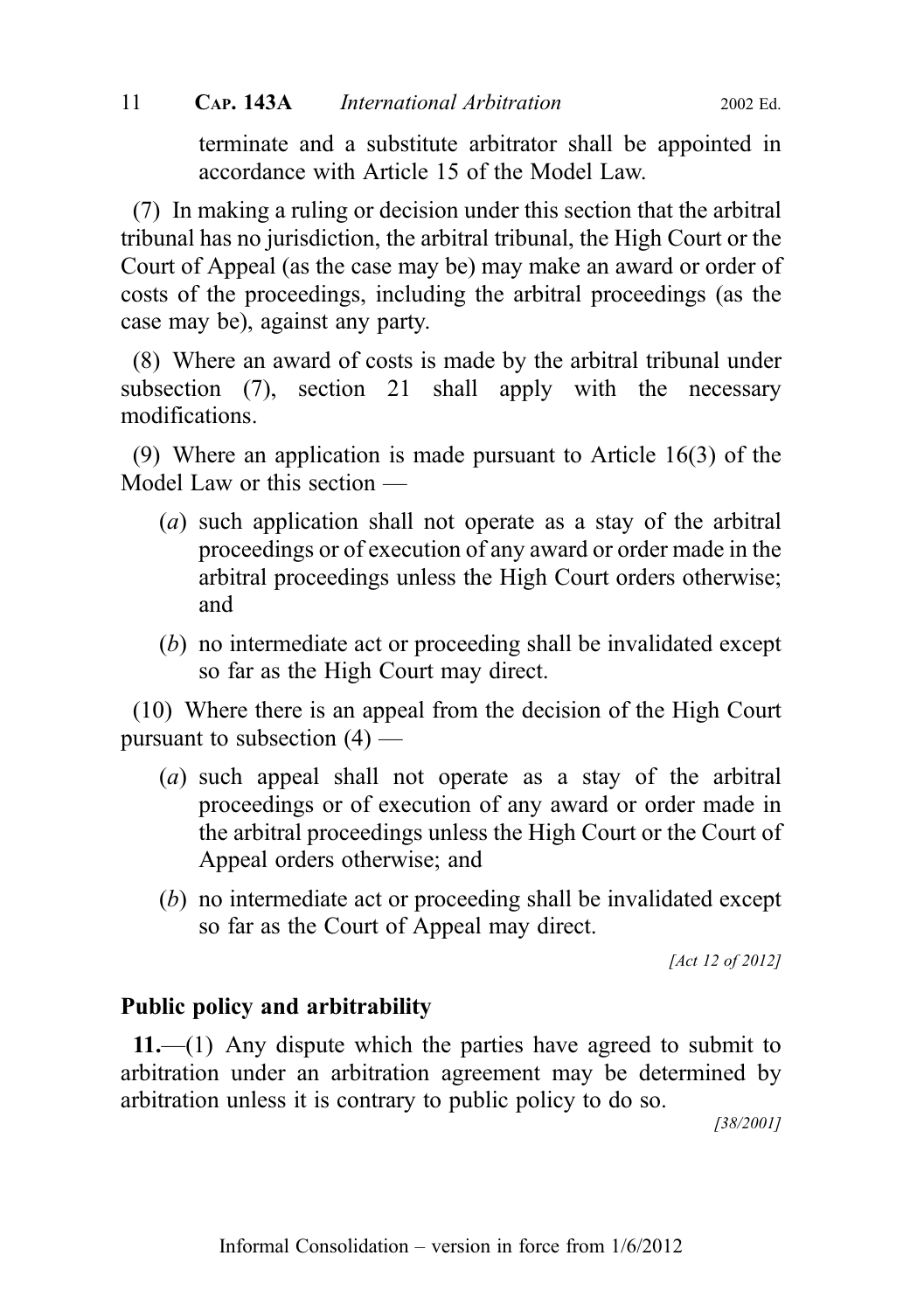(2) The fact that any written law confers jurisdiction in respect of any matter on any court of law but does not refer to the determination of that matter by arbitration shall not, of itself, indicate that a dispute about that matter is not capable of determination by arbitration.

### Reference of interpleader issue to arbitration

11A. Where in proceedings before any court relief by way of interpleader is granted and any issue between the claimants is one in respect of which there is an arbitration agreement between them, the court granting the relief may direct the issue between the claimants to be determined in accordance with the agreement.

[38/2001]

### Powers of arbitral tribunal

12.—(1) Without prejudice to the powers set out in any other provision of this Act and in the Model Law, an arbitral tribunal shall have powers to make orders or give directions to any party for —

- (a) security for costs;
- (b) discovery of documents and interrogatories;
- $(c)$  giving of evidence by affidavit;
- (d) the preservation, interim custody or sale of any property which is or forms part of the subject-matter of the dispute;
- (e) samples to be taken from, or any observation to be made of or experiment conducted upon, any property which is or forms part of the subject-matter of the dispute;
- (f) the preservation and interim custody of any evidence for the purposes of the proceedings;
- (g) securing the amount in dispute;
- (h) ensuring that any award which may be made in the arbitral proceedings is not rendered ineffectual by the dissipation of assets by a party; and
- (i) an interim injunction or any other interim measure.

[38/2001]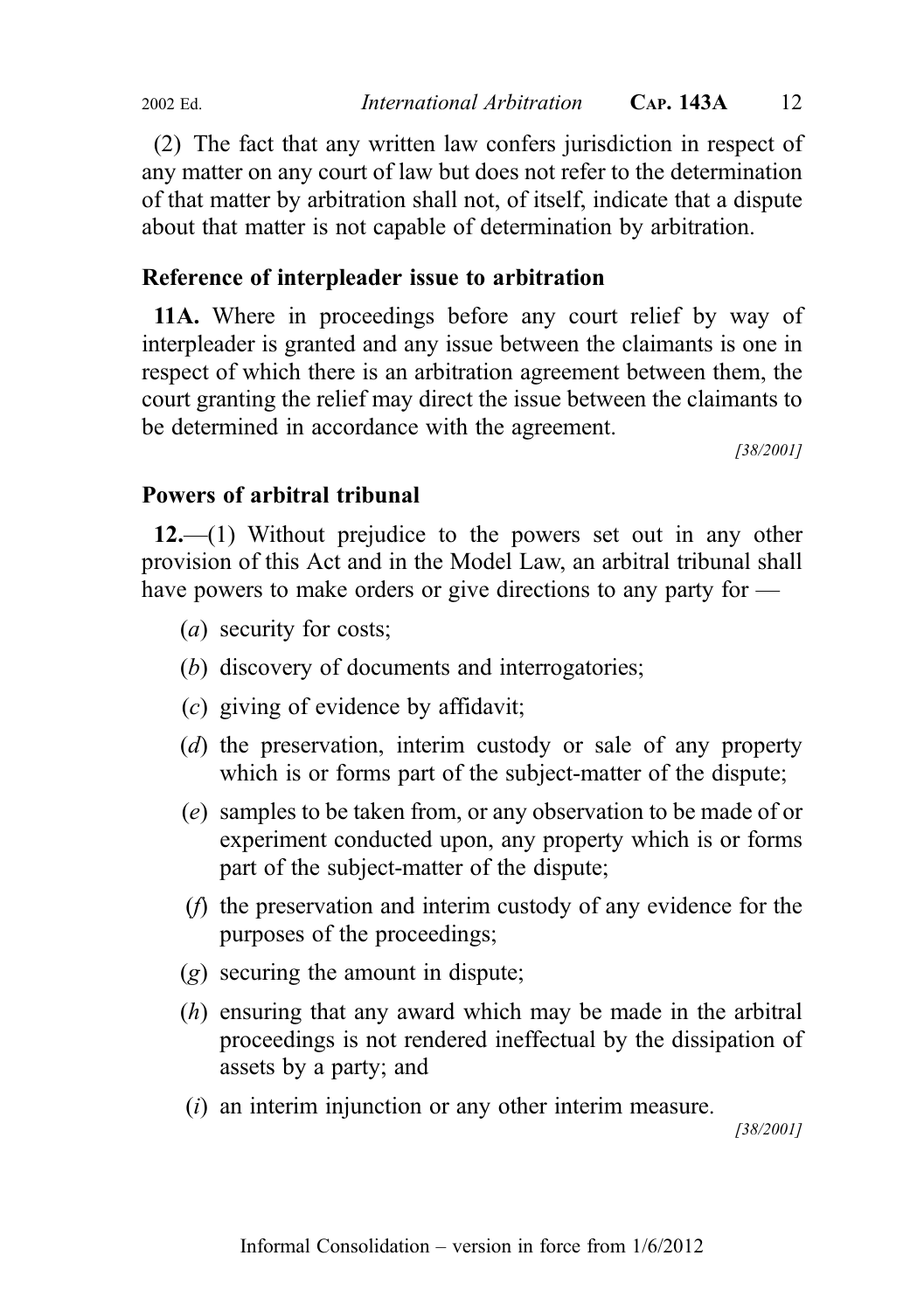(2) An arbitral tribunal shall, unless the parties to an arbitration agreement have (whether in the arbitration agreement or in any other document in writing) agreed to the contrary, have power to administer oaths to or take affirmations of the parties and witnesses.

(3) An arbitral tribunal shall, unless the parties to an arbitration agreement have (whether in the arbitration agreement or in any other document in writing) agreed to the contrary, have power to adopt if it thinks fit inquisitorial processes.

(4) The power of the arbitral tribunal to order a claimant to provide security for costs as referred to in subsection  $(1)(a)$  shall not be exercised by reason only that the claimant is —

- (a) an individual ordinarily resident outside Singapore; or
- (b) a corporation or an association incorporated or formed under the law of a country outside Singapore, or whose central management and control is exercised outside Singapore.

[38/2001]

(5) Without prejudice to the application of Article 28 of the Model Law, an arbitral tribunal, in deciding the dispute that is the subject of the arbitral proceedings —

- (a) may award any remedy or relief that could have been ordered by the High Court if the dispute had been the subject of civil proceedings in that Court;
- (b) may award simple or compound interest on the whole or any part of any sum in accordance with section 20(1).

[Act 12 of 2012]

(6) All orders or directions made or given by an arbitral tribunal in the course of an arbitration shall, by leave of the High Court or a Judge thereof, be enforceable in the same manner as if they were orders made by a court and, where leave is so given, judgment may be entered in terms of the order or direction.

### Court-ordered interim measures

12A.—(1) This section shall apply in relation to an arbitration —

(a) to which this Part applies; and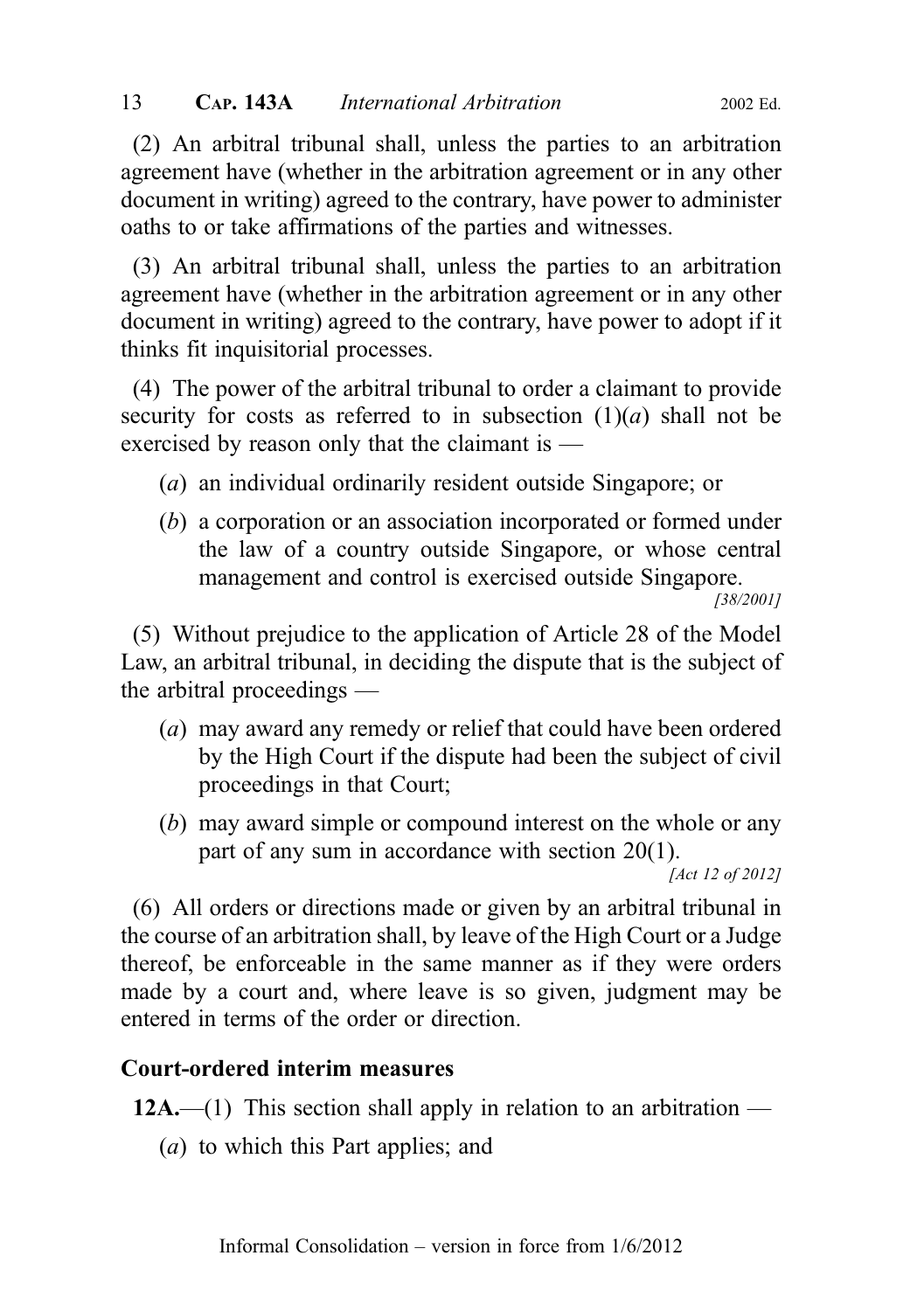- - (b) irrespective of whether the place of arbitration is in the territory of Singapore.

(2) Subject to subsections (3) to (6), for the purpose of and in relation to an arbitration referred to in subsection (1), the High Court or a Judge thereof shall have the same power of making an order in respect of any of the matters set out in section  $12(1)(c)$  to (*i*) as it has for the purpose of and in relation to an action or a matter in the court.

(3) The High Court or a Judge thereof may refuse to make an order under subsection (2) if, in the opinion of the High Court or Judge, the fact that the place of arbitration is outside Singapore or likely to be outside Singapore when it is designated or determined makes it inappropriate to make such order.

(4) If the case is one of urgency, the High Court or a Judge thereof may, on the application of a party or proposed party to the arbitral proceedings, make such orders under subsection (2) as the High Court or Judge thinks necessary for the purpose of preserving evidence or assets.

(5) If the case is not one of urgency, the High Court or a Judge thereof shall make an order under subsection (2) only on the application of a party to the arbitral proceedings (upon notice to the other parties and to the arbitral tribunal) made with the permission of the arbitral tribunal or the agreement in writing of the other parties.

(6) In every case, the High Court or a Judge thereof shall make an order under subsection (2) only if or to the extent that the arbitral tribunal, and any arbitral or other institution or person vested by the parties with power in that regard, has no power or is unable for the time being to act effectively.

(7) An order made by the High Court or a Judge thereof under subsection (2) shall cease to have effect in whole or in part (as the case may be) if the arbitral tribunal, or any such arbitral or other institution or person having power to act in relation to the subject-matter of the order, makes an order which expressly relates to the whole or part of the order under subsection (2).

[26/2009]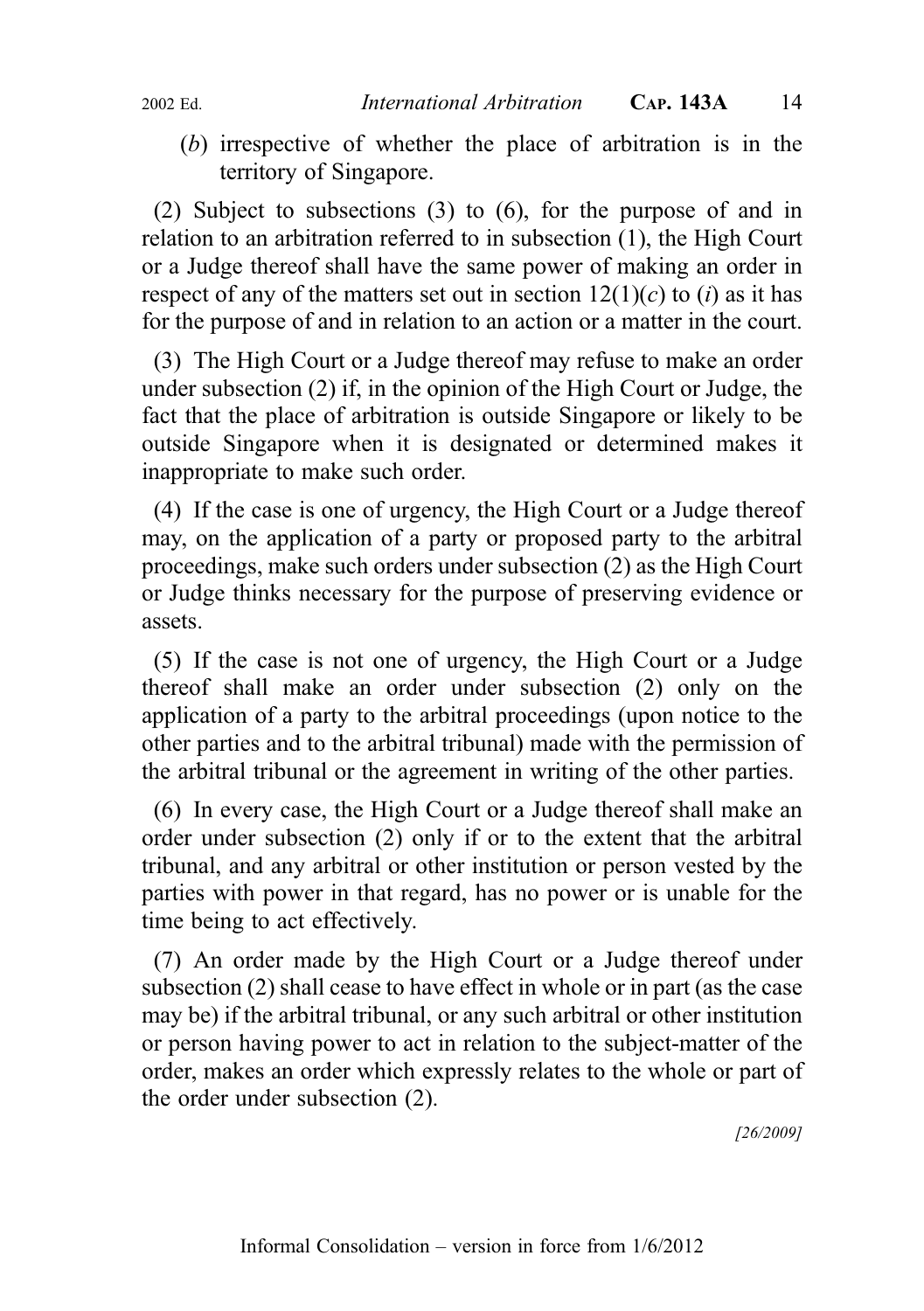### Witnesses may be summoned by subpoena

13.—(1) Any party to an arbitration agreement may take out a subpoena to testify or a subpoena to produce documents.

(2) The High Court or a Judge thereof may order that a subpoena to testify or a subpoena to produce documents shall be issued to compel the attendance before an arbitral tribunal of a witness wherever he may be within Singapore.

[42/2005; 38/2001; Act 12 of 2012]

(3) The High Court or a Judge thereof may also issue an order under section 38 of the Prisons Act (Cap. 247) to bring up a prisoner for examination before an arbitral tribunal.

[38/2001; Act 12 of 2012]

(4) No person shall be compelled under any such subpoena to produce any document which he could not be compelled to produce on the trial of an action.

[42/2005; 38/2001]

14. [Repealed by Act 12 of 2012]

### Law of arbitration other than Model Law

15.—(1) If the parties to an arbitration agreement (whether made before or after 1st November 2001<sup>1</sup>) have expressly agreed either —

- (a) that the Model Law or this Part shall not apply to the arbitration; or
- (b) that the Arbitration Act (Cap. 10) or the repealed Arbitration Act (Cap. 10, 1985 Ed.) shall apply to the arbitration,

then, both the Model Law and this Part shall not apply to that arbitration but the Arbitration Act or the repealed Arbitration Act (if applicable) shall apply to that arbitration.

[38/2001]

(2) For the avoidance of doubt, a provision in an arbitration agreement referring to or adopting any rules of arbitration shall not of itself be sufficient to exclude the application of the Model Law or this Part to the arbitration concerned.

[38/2001; 28/2002]

<sup>&</sup>lt;sup>1</sup>Date of commencement of the International Arbitration (Amendment) Act 2001 (Act 38/2001).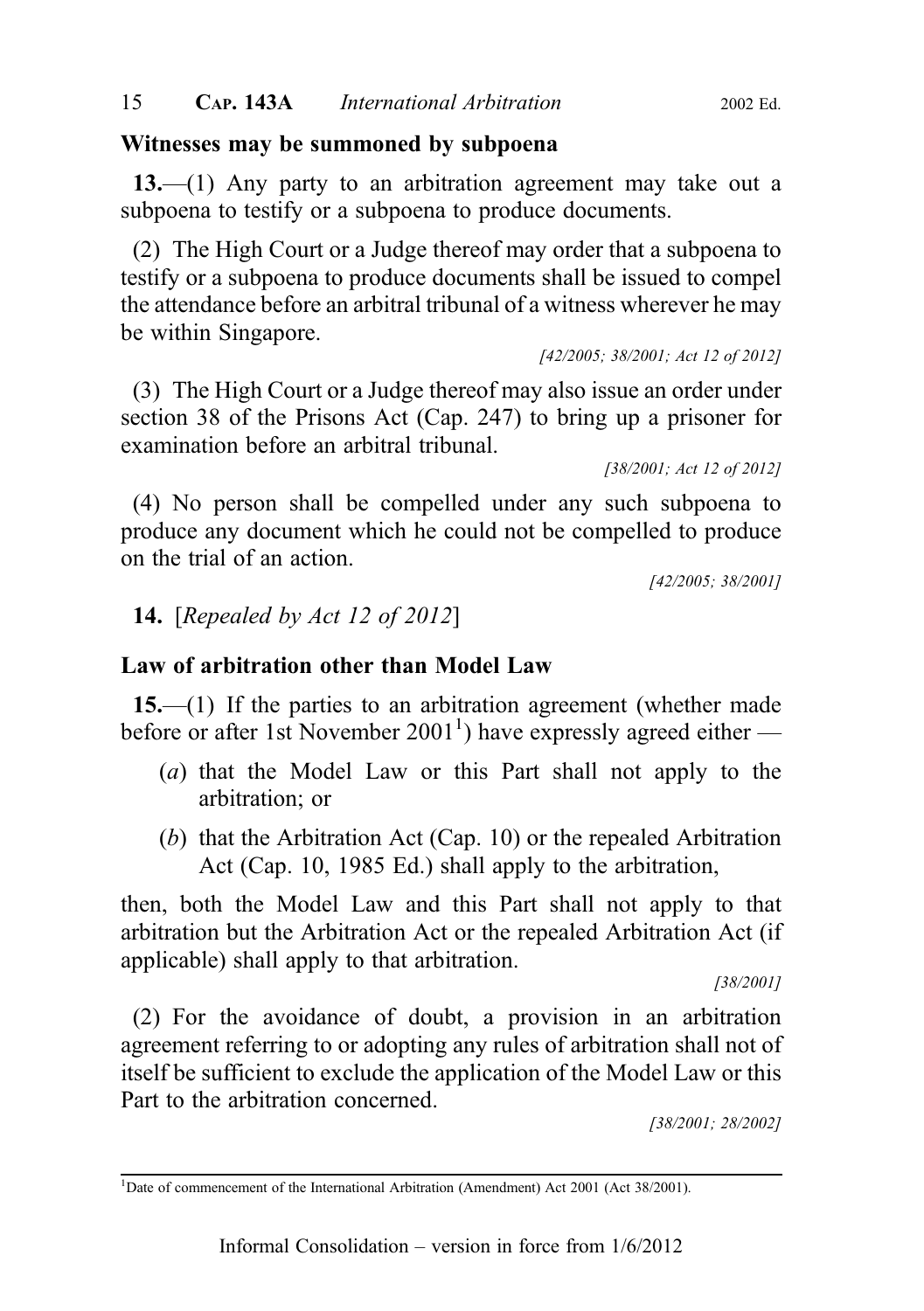Informal Consolidation – version in force from 1/6/2012

## Application of rules of arbitration

15A.—(1) It is hereby declared for the avoidance of doubt that a provision of rules of arbitration agreed to or adopted by the parties, whether before or after the commencement of the arbitration, shall apply and be given effect to the extent that such provision is not inconsistent with a provision of the Model Law or this Part from which the parties cannot derogate.

[28/2002]

(2) Without prejudice to subsection (1), subsections (3) to (6) shall apply for the purposes of determining whether a provision of rules of arbitration is inconsistent with the Model Law or this Part.

[28/2002]

(3) A provision of rules of arbitration is not inconsistent with the Model Law or this Part merely because it provides for a matter on which the Model Law and this Part is silent.

[28/2002]

(4) Rules of arbitration are not inconsistent with the Model Law or this Part merely because the rules are silent on a matter covered by any provision of the Model Law or this Part.

[28/2002]

(5) A provision of rules of arbitration is not inconsistent with the Model Law or this Part merely because it provides for a matter which is covered by a provision of the Model Law or this Part which allows the parties to make their own arrangements by agreement but which applies in the absence of such agreement.

[28/2002]

(6) The parties may make the arrangements referred to in subsection (5) by agreeing to the application or adoption of rules of arbitration or by providing any other means by which a matter may be decided.

#### [28/2002]

(7) In this section and section 15, "rules of arbitration" means the rules of arbitration agreed to or adopted by the parties including the rules of arbitration of an institution or organisation.

[28/2002]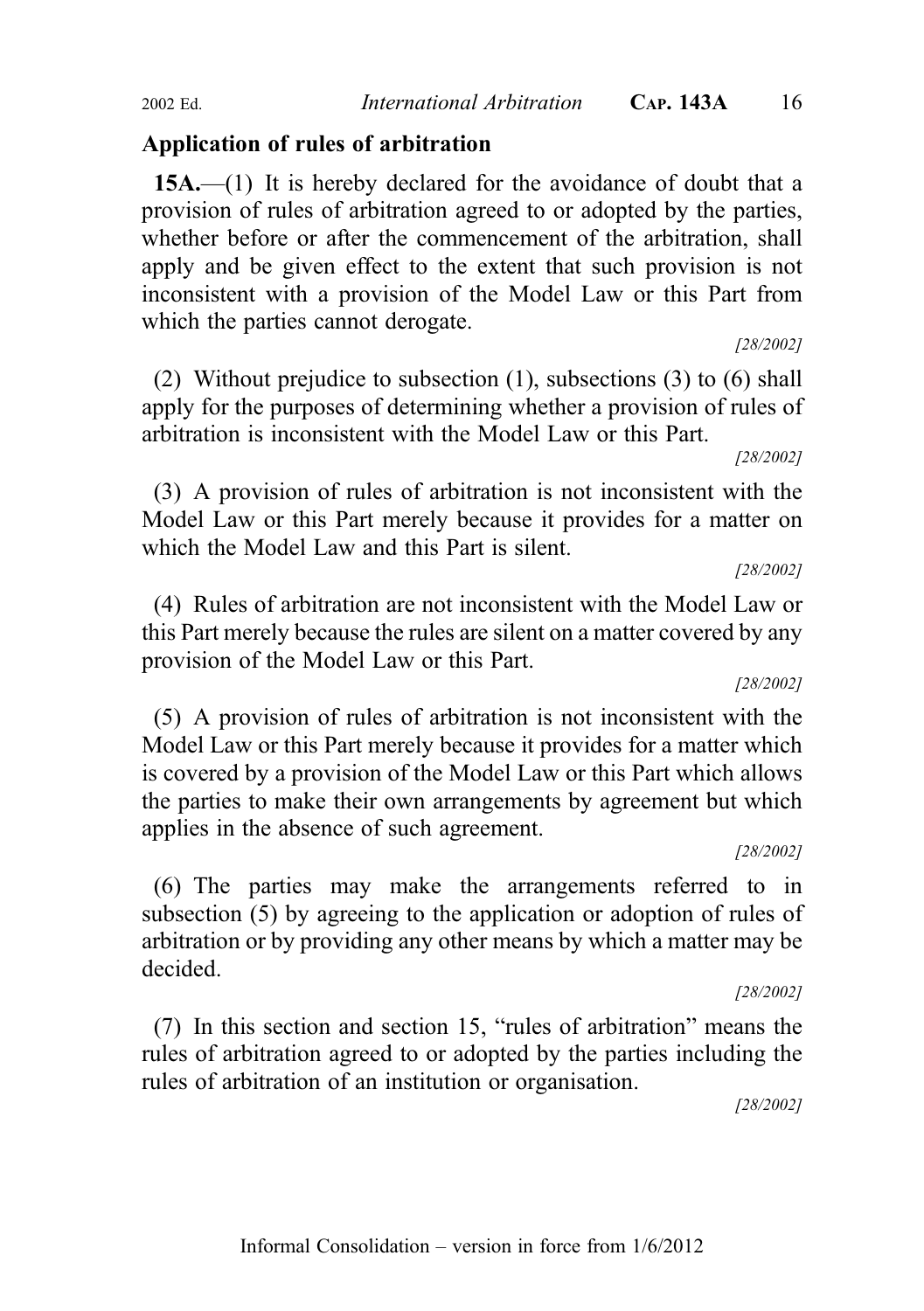### Appointment of conciliator

16.—(1) Where an agreement provides for the appointment of a conciliator by a person who is not one of the parties and that person refuses to make the appointment or does not make it within the time specified in the agreement or, if no time is so specified, within a reasonable time of being requested by any party to the agreement to make the appointment, the Chairman for the time being of the Singapore International Arbitration Centre may, on the application of any party to the agreement, appoint a conciliator who shall have the like powers to act in the conciliation proceedings as if he had been appointed in accordance with the terms of the agreement.

(2) The Chief Justice may, if he thinks fit, by notification published in the Gazette, appoint any other person to exercise the powers of the Chairman of the Singapore International Arbitration Centre under subsection  $(1)$ .

(3) Where an arbitration agreement provides for the appointment of a conciliator and further provides that the person so appointed shall act as an arbitrator in the event of the conciliation proceedings failing to produce a settlement acceptable to the parties —

- (a) no objection shall be taken to the appointment of such person as an arbitrator, or to his conduct of the arbitral proceedings, solely on the ground that he had acted previously as a conciliator in connection with some or all of the matters referred to arbitration;
- (b) if such person declines to act as an arbitrator, any other person appointed as an arbitrator shall not be required first to act as a conciliator unless a contrary intention appears in the arbitration agreement.

(4) Unless a contrary intention appears therein, an agreement which provides for the appointment of a conciliator shall be deemed to contain a provision that in the event of the conciliation proceedings failing to produce a settlement acceptable to the parties within 4 months, or such longer period as the parties may agree to, of the date of the appointment of the conciliator or, where he is appointed by name in the agreement, of the receipt by him of written notification of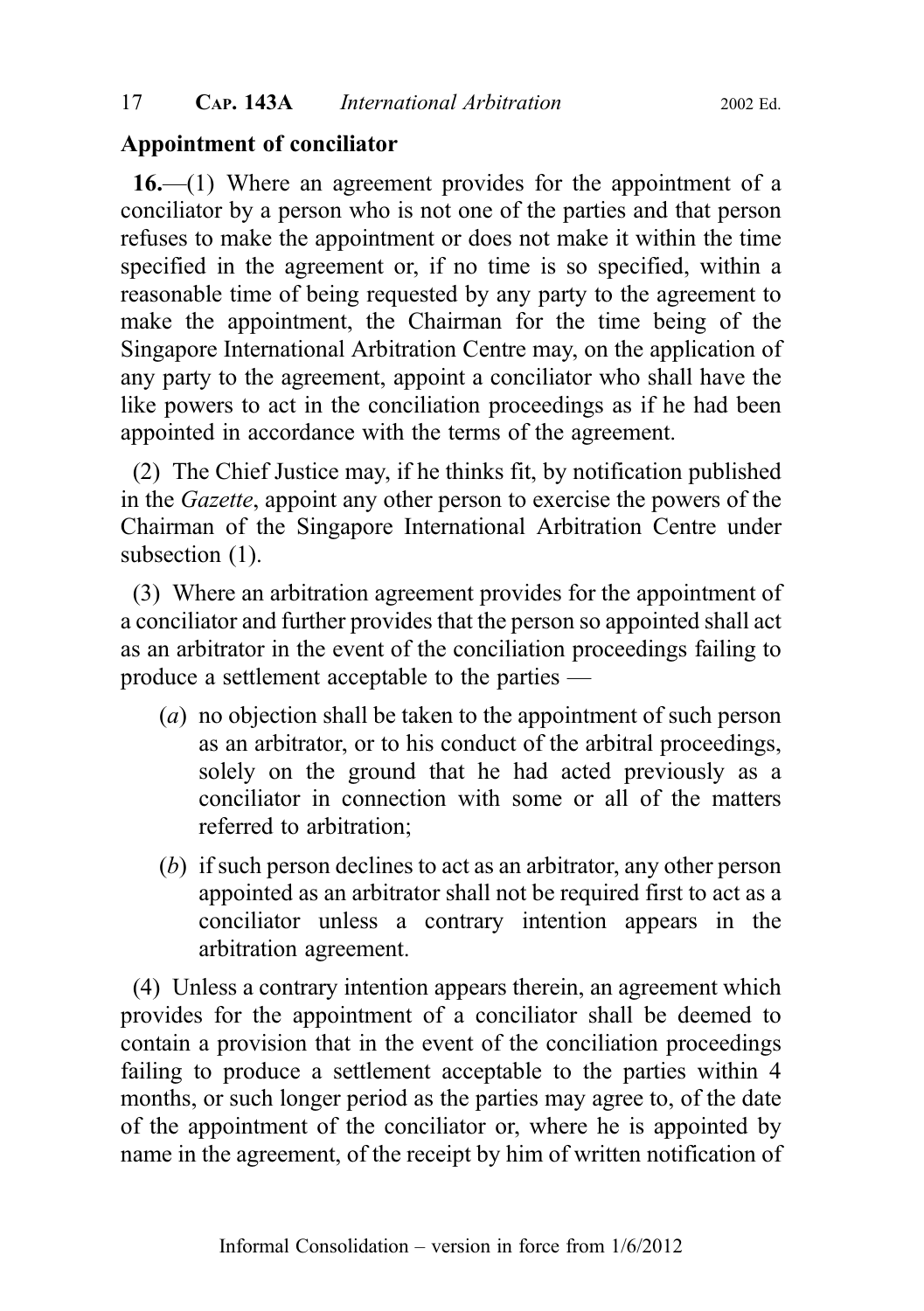the existence of a dispute, the conciliation proceedings shall thereupon terminate.

- (5) For the purposes of this section and section  $17 -$ 
	- (a) any reference to "conciliator" shall include a reference to any person who acts as a mediator;
	- (b) any reference to "conciliation proceedings" shall include a reference to mediation proceedings.

[38/2001]

### Power of arbitrator to act as conciliator

17.—(1) If all parties to any arbitral proceedings consent in writing and for so long as no party has withdrawn his consent in writing, an arbitrator or umpire may act as a conciliator.

(2) An arbitrator or umpire acting as conciliator  $-$ 

- (a) may communicate with the parties to the arbitral proceedings collectively or separately; and
- (b) shall treat information obtained by him from a party to the arbitral proceedings as confidential, unless that party otherwise agrees or unless subsection (3) applies.

(3) Where confidential information is obtained by an arbitrator or umpire from a party to the arbitral proceedings during conciliation proceedings and those proceedings terminate without the parties reaching agreement in settlement of their dispute, the arbitrator or umpire shall before resuming the arbitral proceedings disclose to all other parties to the arbitral proceedings as much of that information as he considers material to the arbitral proceedings.

(4) No objection shall be taken to the conduct of arbitral proceedings by a person solely on the ground that that person had acted previously as a conciliator in accordance with this section.

### Award by consent

18. If the parties to an arbitration agreement reach agreement in settlement of their dispute and the arbitral tribunal has recorded the terms of settlement in the form of an arbitral award on agreed terms in accordance with Article 30 of the Model Law, the award —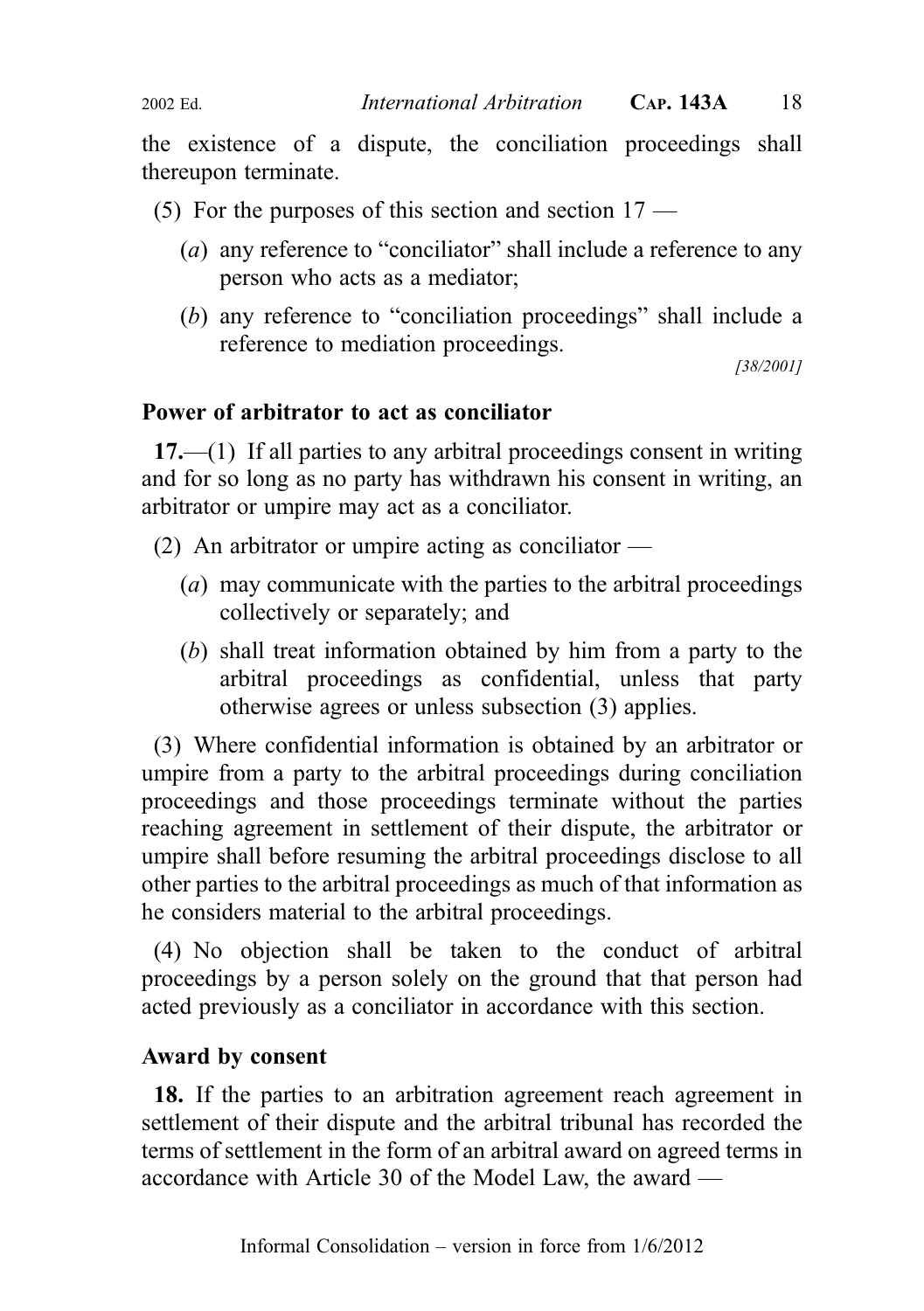- (a) shall be treated as an award on an arbitration agreement; and
- (b) may, by leave of the High Court or a Judge thereof, be enforced in the same manner as a judgment or an order to the same effect, and where leave is so given, judgment may be entered in terms of the award.

### Enforcement of awards

19. An award on an arbitration agreement may, by leave of the High Court or a Judge thereof, be enforced in the same manner as a judgment or an order to the same effect and, where leave is so given, judgment may be entered in terms of the award.

### Awards made on different issues

19A.—(1) Unless otherwise agreed by the parties, the arbitral tribunal may make more than one award at different points in time during the arbitral proceedings on different aspects of the matters to be determined.

[38/2001; Act 12 of 2012]

(2) The arbitral tribunal may, in particular, make an award relating  $to -$ 

- (a) an issue affecting the whole claim; or
- (b) a part only of the claim, counter-claim or cross-claim, which is submitted to it for decision.

[38/2001]

(3) If the arbitral tribunal makes an award under this section, it shall specify in its award, the issue, or claim or part of a claim, which is the subject-matter of the award.

[38/2001]

## Effect of award

19B.—(1) An award made by the arbitral tribunal pursuant to an arbitration agreement is final and binding on the parties and on any persons claiming through or under them and may be relied upon by any of the parties by way of defence, set-off or otherwise in any proceedings in any court of competent jurisdiction.

[38/2001]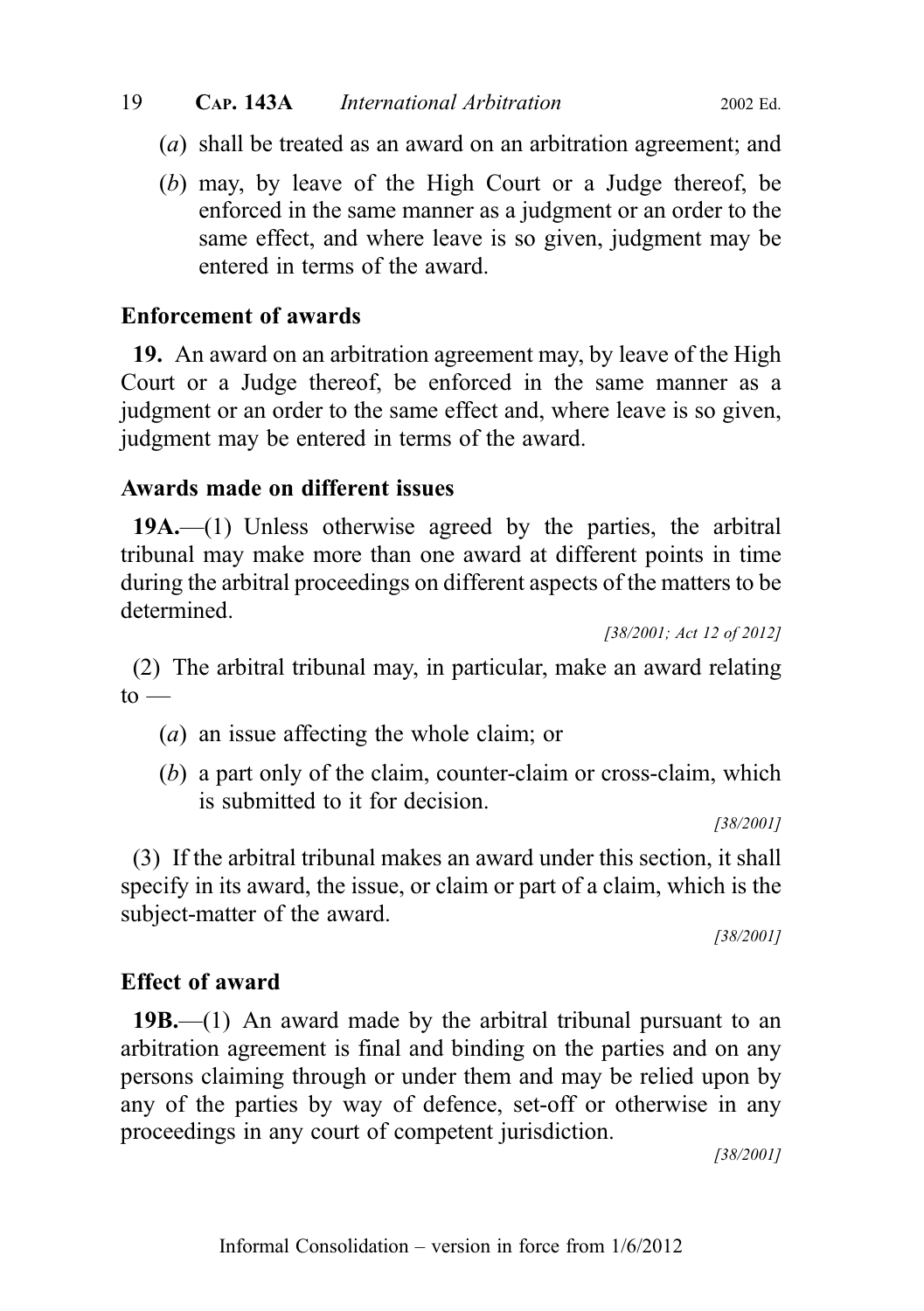(2) Except as provided in Articles 33 and 34(4) of the Model Law, upon an award being made, including an award made in accordance with section 19A, the arbitral tribunal shall not vary, amend, correct, review, add to or revoke the award.

[38/2001]

(3) For the purposes of subsection (2), an award is made when it has been signed and delivered in accordance with Article 31 of the Model Law.

[38/2001]

(4) This section shall not affect the right of a person to challenge the award by any available arbitral process of appeal or review or in accordance with the provisions of this Act and the Model Law.

[38/2001]

### Authentication of awards and arbitration agreements

19C.—(1) For the purposes of the enforcement of an award in any Convention country, the Minister may by order appoint such persons holding office in such arbitral institution or other organisation as the Minister may specify in the order, to authenticate any award or arbitration agreement or to certify copies thereof.

- (2) Any person appointed under subsection  $(1)$ 
	- (a) shall comply with any condition imposed by the Minister; and
	- (b) shall not, without the written consent of the parties, directly or indirectly disclose any matter, including the identity of any party to the award or arbitration agreement, to any third party.

(3) An award or arbitration agreement or a copy thereof duly authenticated or certified by a person appointed under subsection (1) shall be deemed to have been authenticated or certified by a competent authority in Singapore for the purposes of enforcement in any Convention country.

(4) For the avoidance of doubt, nothing in this section shall —

(a) prevent any person from authenticating any award or arbitration agreement or certifying copies thereof in any other manner or method or by any other person, institution or organisation; or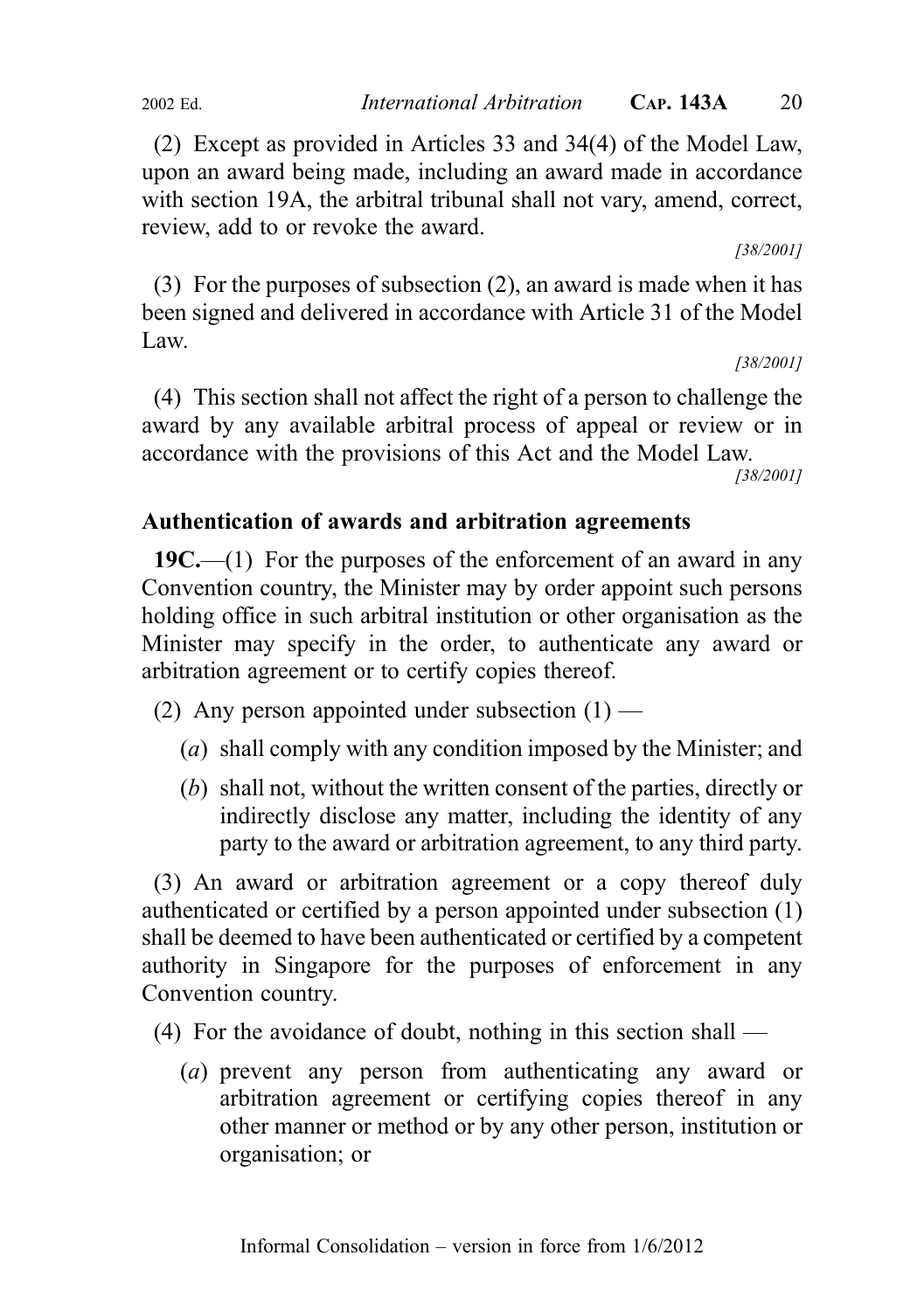(b) affect the right of a person to challenge or appeal against any award by any available arbitral process of appeal or review, or in accordance with the provisions of this Act and the Model Law.

(5) In this section, "Convention country" has the same meaning as in section 27(1).

[26/2009]

### Interest on awards

**20.**—(1) Subject to subsection  $(3)$ , unless otherwise agreed by the parties, an arbitral tribunal may, in the arbitral proceedings before it, award simple or compound interest from such date, at such rate and with such rest as the arbitral tribunal considers appropriate, for any period ending not later than the date of payment on the whole or any part of  $-$ 

- (a) any sum which is awarded by the arbitral tribunal in the arbitral proceedings;
- (b) any sum which is in issue in the arbitral proceedings but is paid before the date of the award; or
- (c) costs awarded or ordered by the arbitral tribunal in the arbitral proceedings.

(2) Nothing in subsection (1) shall affect any other power of an arbitral tribunal to award interest.

(3) Where an award directs a sum to be paid, that sum shall, unless the award otherwise directs, carry interest as from the date of the award and at the same rate as a judgment debt.

[Act 12 of 2012]

### Taxation of costs

21.—(1) Any costs directed by an award to be paid shall, unless the award otherwise directs, be taxable by the Registrar of the Singapore International Arbitration Centre (referred to in this section as the Registrar).

(2) Unless the fees of the arbitral tribunal have been fixed by a written agreement or such agreement has provided for determination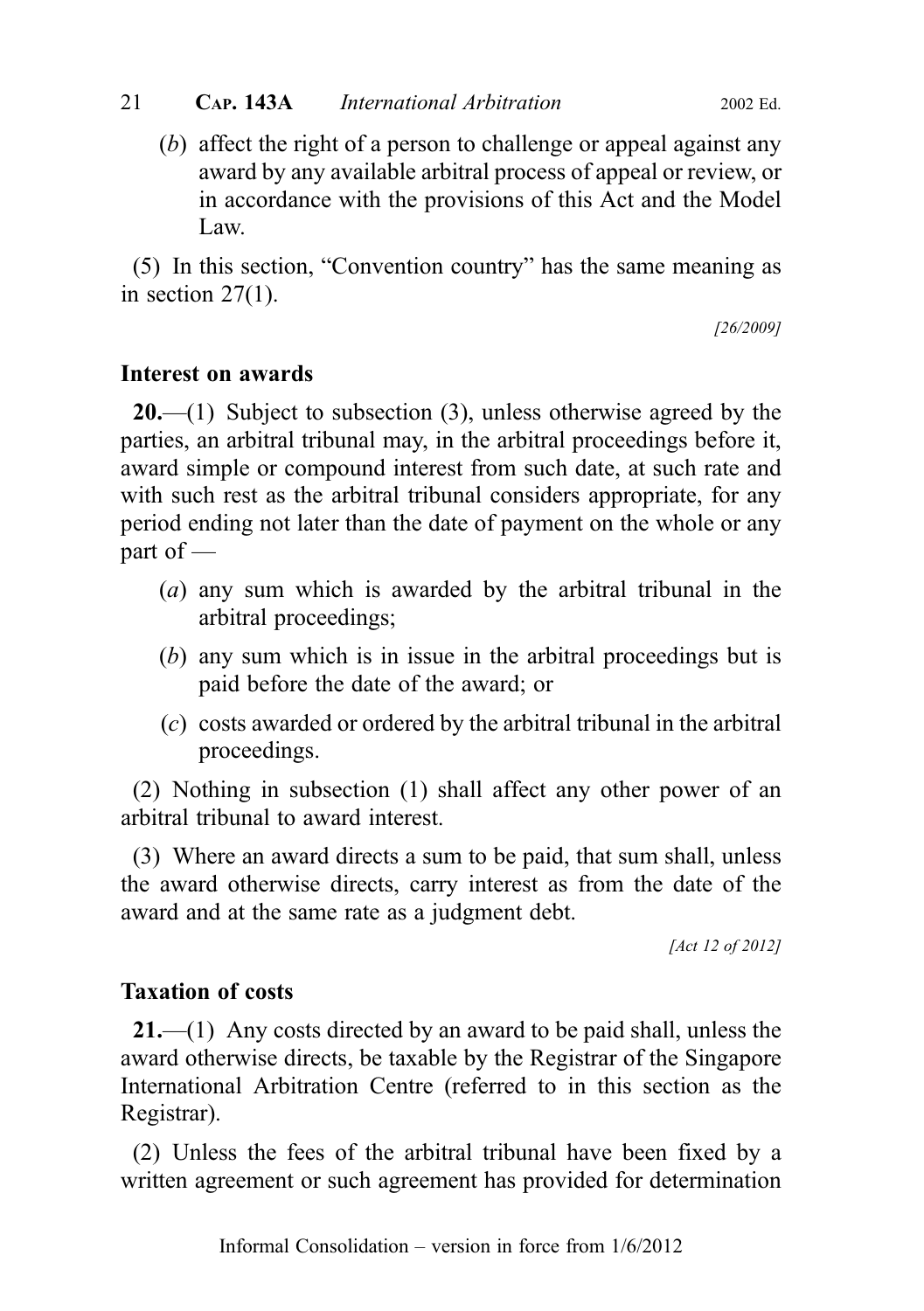of the fees by a person or an institution agreed to by the parties, any party to the arbitration may require that such fees be taxed by the Registrar.

[38/2001]

(3) A certificate signed by the Registrar on the amount of costs or fees taxed shall form part of the award of the arbitral tribunal.

(4) The Chief Justice may, if he thinks fit, by notification published in the Gazette, appoint any other person to exercise the powers of the Registrar under this section.

# Proceedings to be heard otherwise than in open court

22. Proceedings under this Act in any court shall, on the application of any party to the proceedings, be heard otherwise than in open court.

# Restrictions on reporting of proceedings heard otherwise than in open court

23.—(1) This section shall apply to proceedings under this Act in any court heard otherwise than in open court.

(2) A court hearing any proceedings to which this section applies shall, on the application of any party to the proceedings, give directions as to whether any and, if so, what information relating to the proceedings may be published.

(3) A court shall not give a direction under subsection (2) permitting information to be published unless —

- (a) all parties to the proceedings agree that such information may be published; or
- (b) the court is satisfied that the information, if published in accordance with such directions as it may give, would not reveal any matter, including the identity of any party to the proceedings, that any party to the proceedings reasonably wishes to remain confidential.

(4) Notwithstanding subsection (3), where a court gives grounds of decision for a judgment in respect of proceedings to which this section applies and considers that judgment to be of major legal interest, the court shall direct that reports of the judgment may be published in law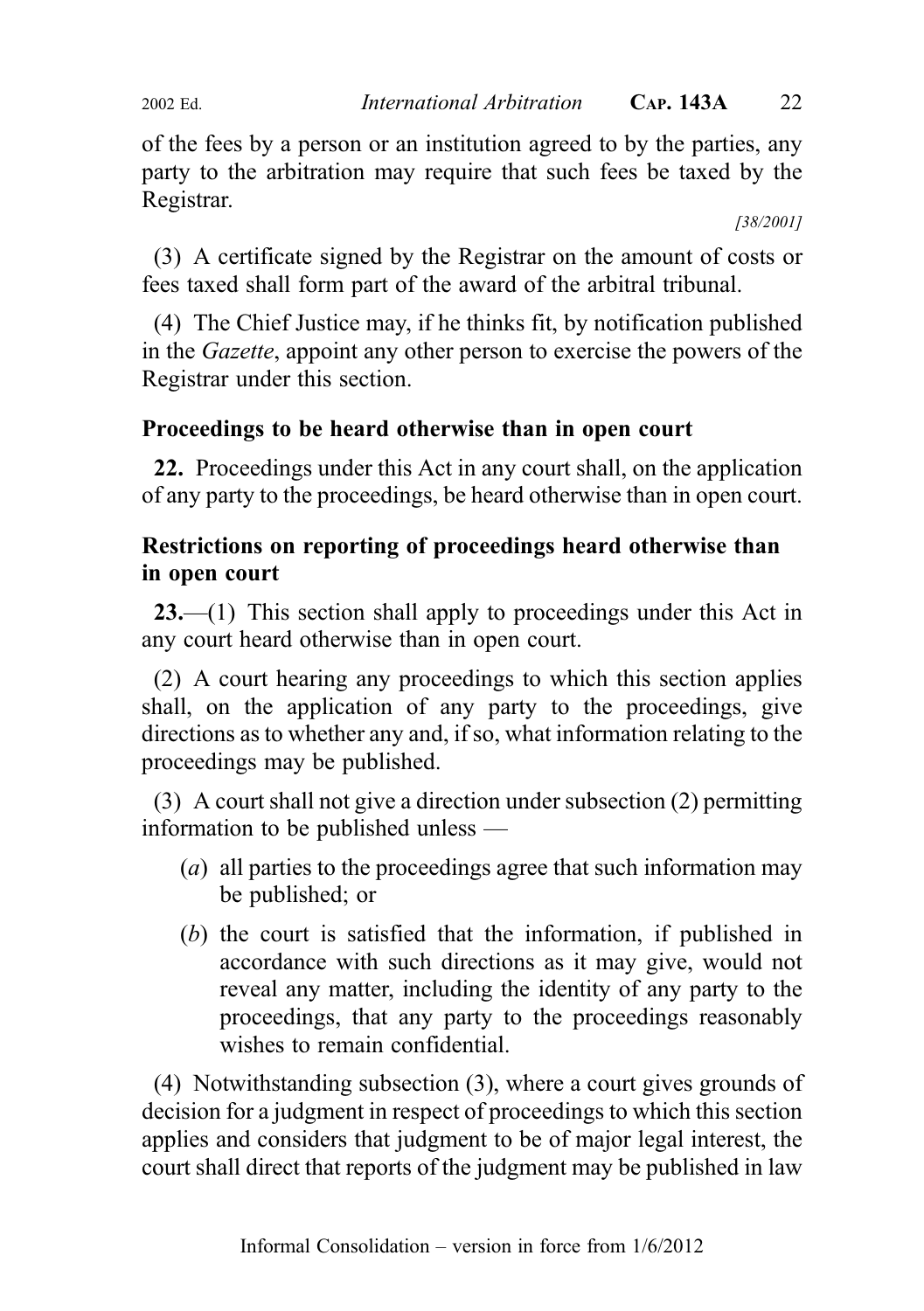reports and professional publications but, if any party to the proceedings reasonably wishes to conceal any matter, including the fact that he was such a party, the court shall —

- (a) give directions as to the action that shall be taken to conceal that matter in those reports; and
- (b) if it considers that a report published in accordance with directions given under paragraph (*a*) would be likely to reveal that matter, direct that no report shall be published until after the end of such period, not exceeding 10 years, as it considers appropriate.

### Court may set aside award

24. Notwithstanding Article 34(1) of the Model Law, the High Court may, in addition to the grounds set out in Article 34(2) of the Model Law, set aside the award of the arbitral tribunal if —

- (a) the making of the award was induced or affected by fraud or corruption; or
- (b) a breach of the rules of natural justice occurred in connection with the making of the award by which the rights of any party have been prejudiced.

## Liability of arbitrator

25. An arbitrator shall not be liable for —

- (a) negligence in respect of anything done or omitted to be done in the capacity of arbitrator; and
- (b) any mistake in law, fact or procedure made in the course of arbitral proceedings or in the making of an arbitral award.

## Immunity of appointing authority and arbitral institutions, etc.

25A.—(1) The appointing authority, or an arbitral or other institution or person designated or requested by the parties to appoint or nominate an arbitrator, shall not be liable for anything done or omitted in the discharge or purported discharge of that function unless the act or omission is shown to have been in bad faith. [38/2001]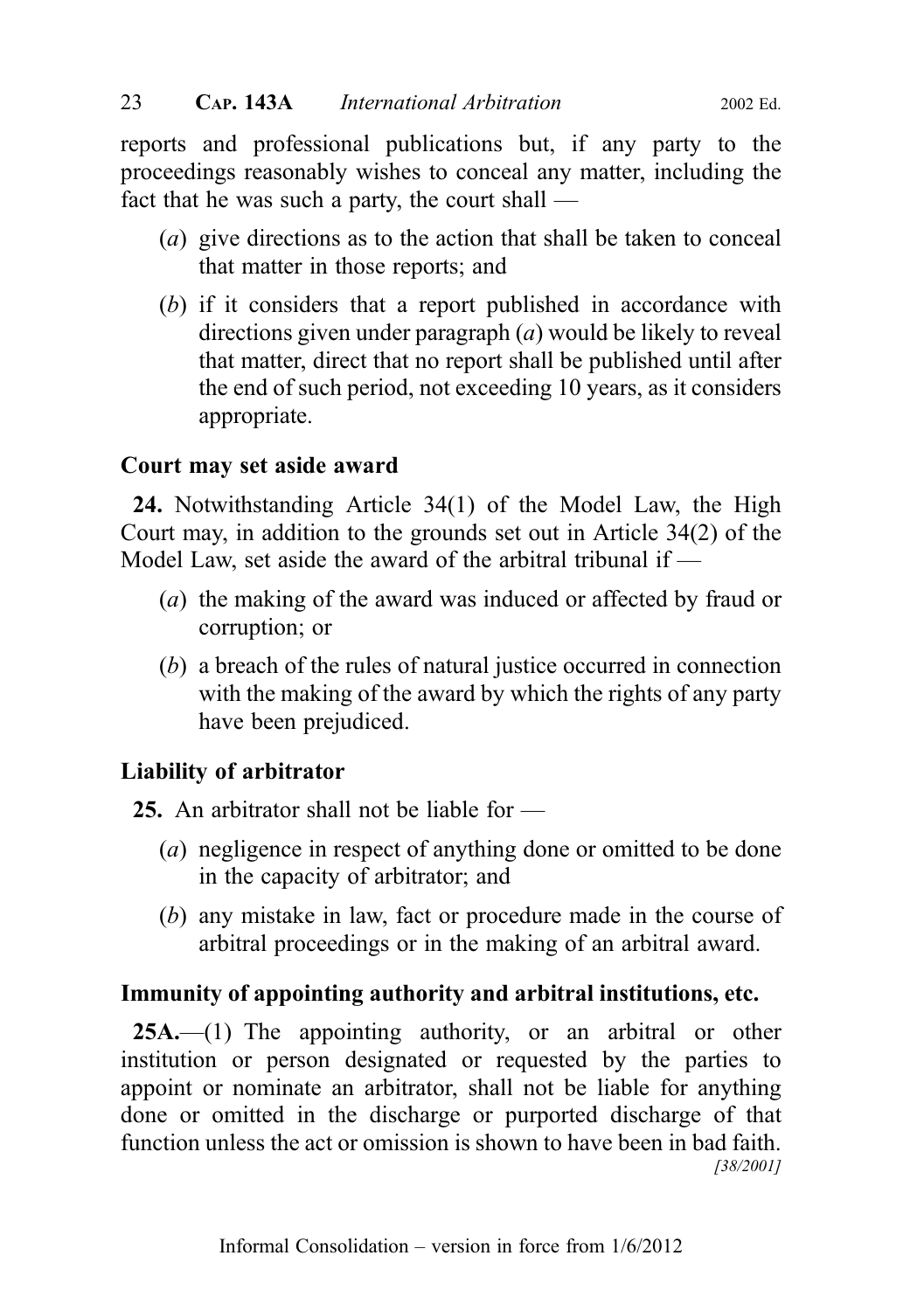2002 Ed. International Arbitration CAP. 143A 24

(2) The appointing authority, or an arbitral or other institution or person by whom an arbitrator is appointed or nominated, shall not be liable, by reason only of having appointed or nominated him, for anything done or omitted by the arbitrator, his employees or agents in the discharge or purported discharge of his functions as arbitrator.

[38/2001]

(3) This section shall apply to an employee or agent of the appointing authority or of an arbitral or other institution or person as it applies to the appointing authority, institution or person himself. [38/2001]

### Transitional provisions

26.—(1) This Part shall not apply in relation to an international arbitration between parties to an arbitration agreement that was commenced before 27th January 1995 unless the parties have (whether in the agreement or in any other document in writing) otherwise agreed.

(2) Subject to subsection (1), where the arbitral proceedings were commenced before 27 January 1995, the law governing the arbitration agreement and the arbitration shall be the law which would have applied if this Act had not been enacted.

(3) In any written law, agreement in writing or other document, a reference to arbitration under the Arbitration Act (Cap. 10) shall, so far as relevant and unless the contrary intention appears, be construed to include a reference to arbitration under this Act.

(4) For the purposes of this section, arbitral proceedings are to be taken as having commenced on the date of the receipt by the respondent of a request for the dispute to be referred to arbitration, or, where the parties have agreed in writing that any other date is to be taken as the date of commencement of the arbitral proceedings, then on that date.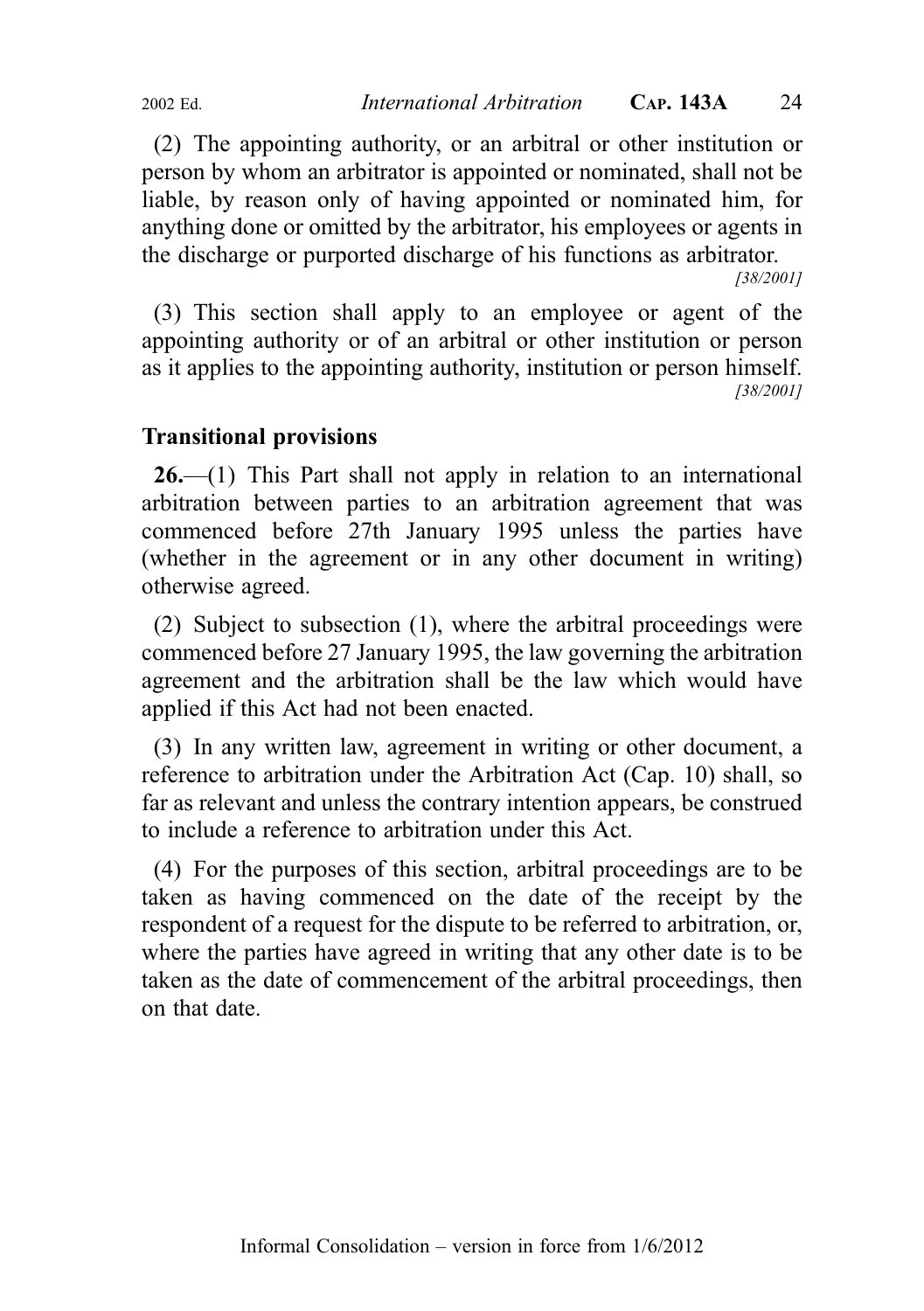### PART III

### FOREIGN AWARDS

### Interpretation of Part III

- $27$ —(1) In this Part, unless the context otherwise requires
	- "agreement in writing" includes an agreement contained in an exchange of letters, telegrams, telefacsimile or in a communication by teleprinter;
	- "arbitral award" has the same meaning as in the Convention, but also includes an order or a direction made or given by an arbitral tribunal in the course of an arbitration in respect of any of the matters set out in section  $12(1)(c)$  to  $(i)$ ;

[Act 12 of 2012]

- "arbitration agreement" means an agreement in writing of the kind referred to in paragraph 1 of Article II of the Convention;
- "Convention" means the Convention on the Recognition and Enforcement of Foreign Arbitral Awards adopted in 1958 by the United Nations Conference on International Commercial Arbitration at its twenty-fourth meeting, the English text of which is set out in the Second Schedule;
- "Convention country" means a country (other than Singapore) that is a Contracting State within the meaning of the Convention;
- "court" means the High Court in Singapore;
- "foreign award" means an arbitral award made in pursuance of an arbitration agreement in the territory of a Convention country other than Singapore.

(2) In this Part, where the context so admits, "enforcement", in relation to a foreign award, includes the recognition of the award as binding for any purpose, and "enforce" and "enforced" have corresponding meanings.

(3) For the purposes of this Part, a body corporate shall be taken to be habitually resident in a country if it is incorporated or has its principal place of business in that country.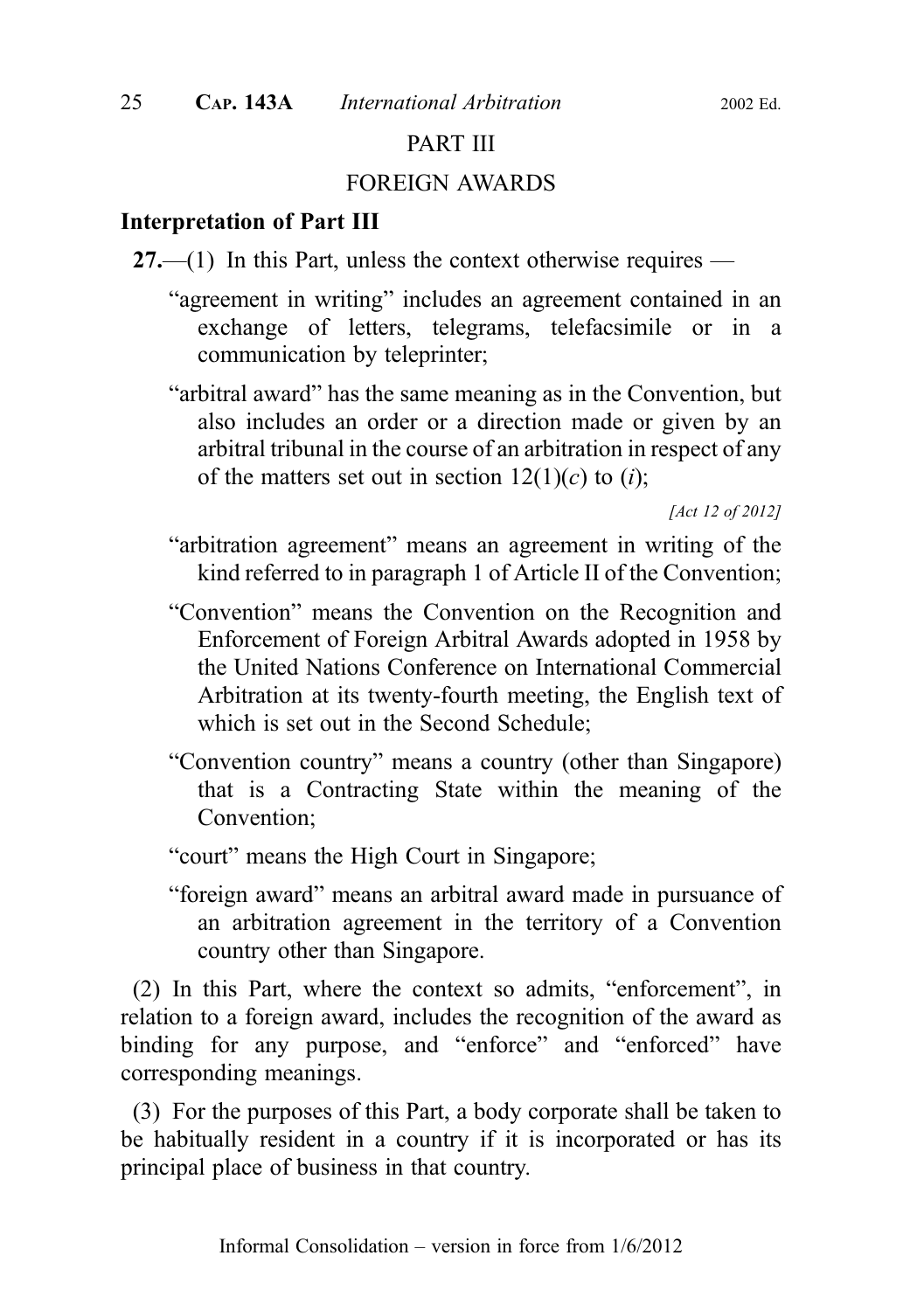### Application of Part III

28.—(1) This Part shall apply to arbitration agreements made before 27th January 1995 as it applies to arbitration agreements made on or after that date.

(2) This Part shall not apply to foreign awards made before 19th November 1986.

## Recognition and enforcement of foreign awards

**29.**—(1) Subject to this Part, a foreign award may be enforced in a court either by action or in the same manner as an award of an arbitrator made in Singapore is enforceable under section 19.

(2) Any foreign award which is enforceable under subsection (1) shall be recognised as binding for all purposes upon the persons between whom it was made and may accordingly be relied upon by any of those parties by way of defence, set-off or otherwise in any legal proceedings in Singapore.

## Evidence

 $30$ .—(1) In any proceedings in which a person seeks to enforce a foreign award by virtue of this Part, he shall produce to the court —

- (a) the duly authenticated original award or a duly certified copy thereof;
- (b) the original arbitration agreement under which the award purports to have been made, or a duly certified copy thereof; and
- (c) where the award or agreement is in a foreign language, a translation of it in the English language, duly certified in English as a correct translation by a sworn translator or by an official or by a diplomatic or consular agent of the country in which the award was made.

(2) A document produced to a court in accordance with this section shall, upon mere production, be received by the court as prima facie evidence of the matters to which it relates.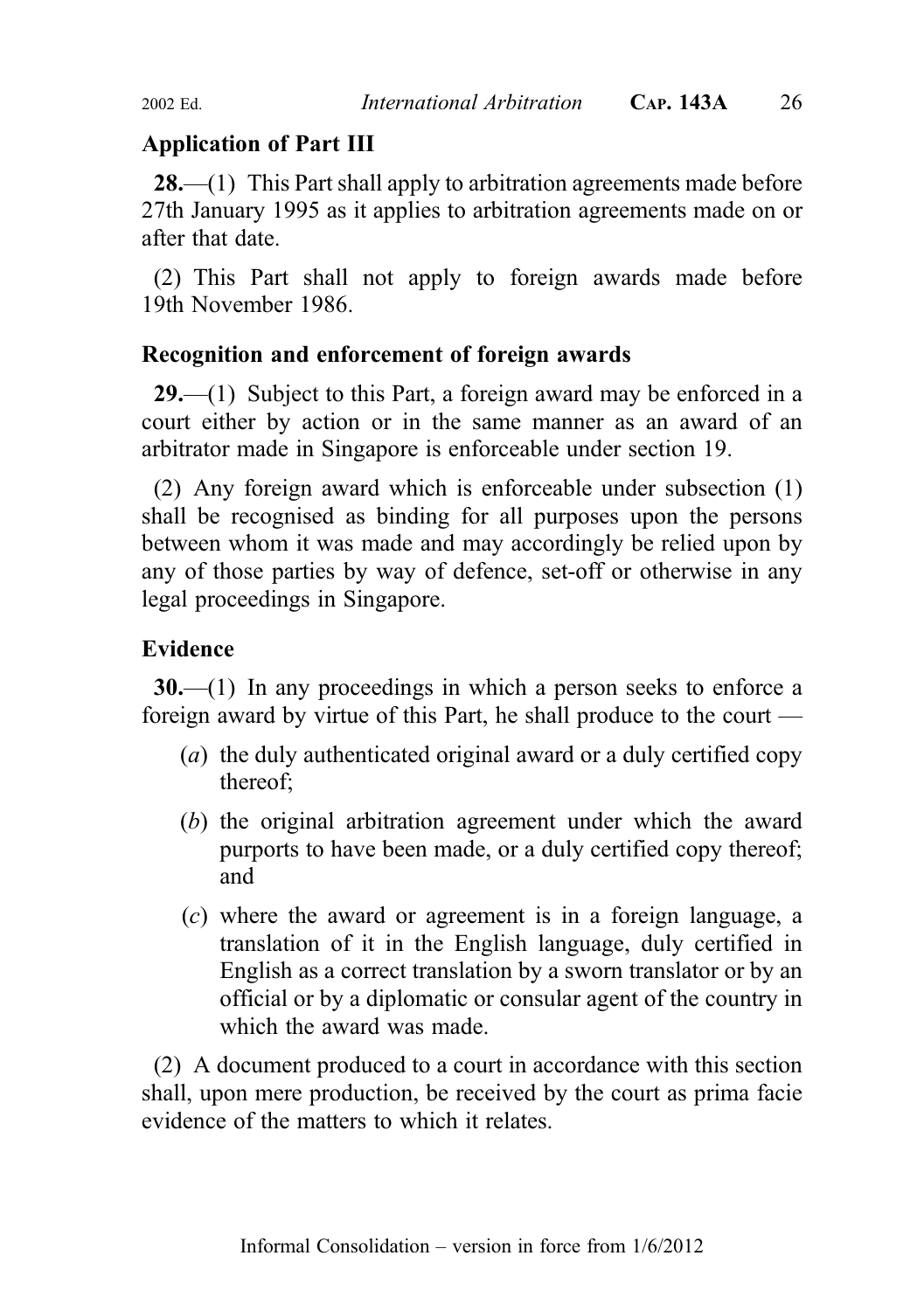## Refusal of enforcement

31.—(1) In any proceedings in which the enforcement of a foreign award is sought by virtue of this Part, the party against whom the enforcement is sought may request that the enforcement be refused, and the enforcement in any of the cases mentioned in subsections (2) and (4) may be refused but not otherwise.

(2) A court so requested may refuse enforcement of a foreign award if the person against whom enforcement is sought proves to the satisfaction of the court that —

- (a) a party to the arbitration agreement in pursuance of which the award was made was, under the law applicable to him, under some incapacity at the time when the agreement was made;
- (b) the arbitration agreement is not valid under the law to which the parties have subjected it or, in the absence of any indication in that respect, under the law of the country where the award was made;
- (c) he was not given proper notice of the appointment of the arbitrator or of the arbitration proceedings or was otherwise unable to present his case in the arbitration proceedings;
- (d) subject to subsection (3), the award deals with a difference not contemplated by, or not falling within the terms of, the submission to arbitration or contains a decision on the matter beyond the scope of the submission to arbitration;
- (e) the composition of the arbitral authority or the arbitral procedure was not in accordance with the agreement of the parties or, failing such agreement, was not in accordance with the law of the country where the arbitration took place; or
- (f) the award has not yet become binding on the parties to the arbitral award or has been set aside or suspended by a competent authority of the country in which, or under the law of which, the award was made.

(3) When a foreign award referred to in subsection  $(2)(d)$  contains decisions on matters not submitted to arbitration but those decisions can be separated from decisions on matters submitted to arbitration,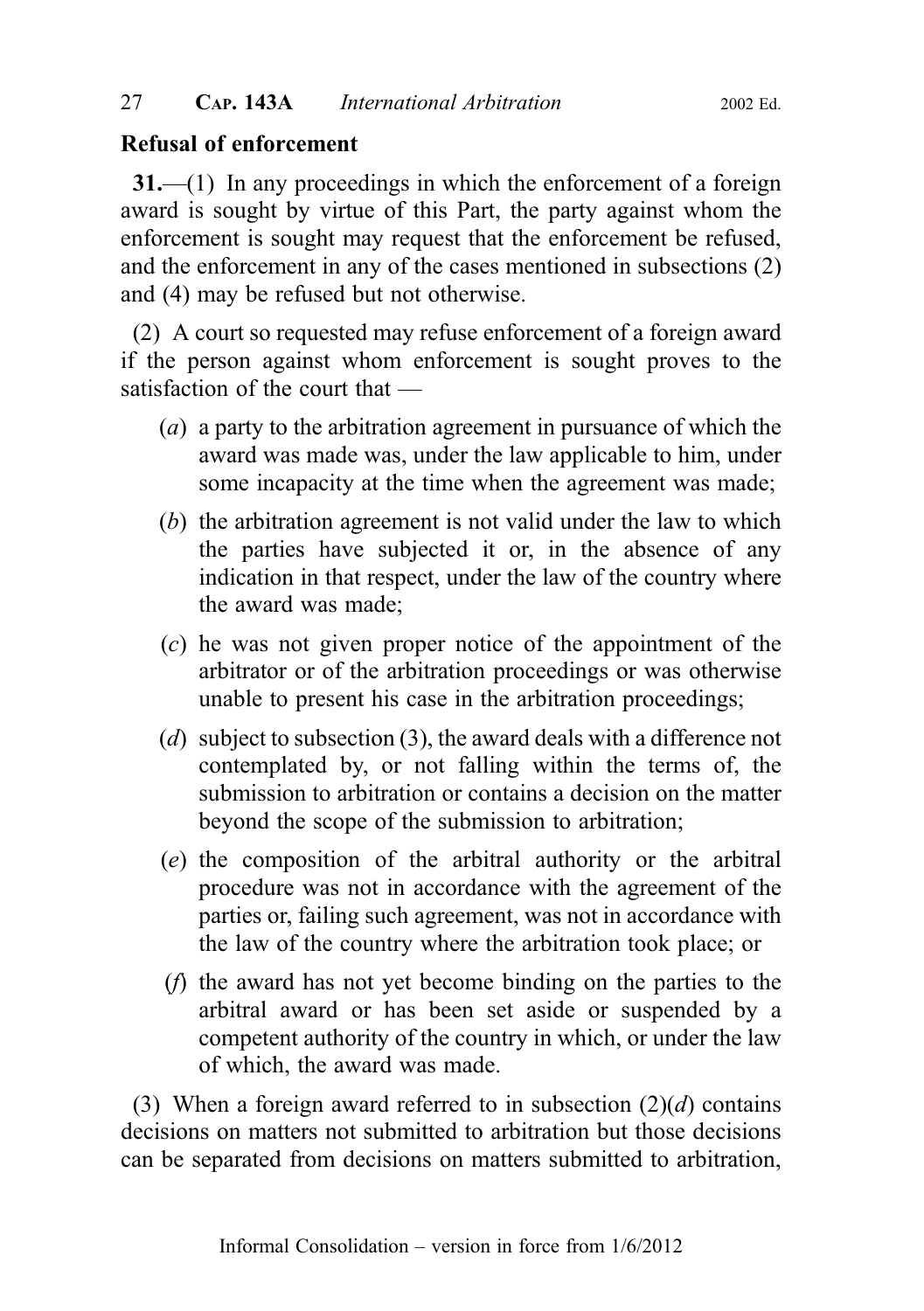the award may be enforced to the extent that it contains decisions on matters so submitted.

(4) In any proceedings in which the enforcement of a foreign award is sought by virtue of this Part, the court may refuse to enforce the award if it finds that —

- (a) the subject-matter of the difference between the parties to the award is not capable of settlement by arbitration under the law of Singapore; or
- (b) enforcement of the award would be contrary to the public policy of Singapore.

(5) Where, in any proceedings in which the enforcement of a foreign award is sought by virtue of this Part, the court is satisfied that an application for the setting aside or for the suspension of the award has been made to a competent authority of the country in which, or under the law of which, the award was made, the court may and may —

- (a) if the court considers it proper to do so, adjourn the proceedings or, as the case may be, so much of the proceedings as relates to the award; and
- (b) on the application of the party seeking to enforce the award, order the other party to give suitable security.
- 32. [Deleted by Act 26/2009]

### Enforcement of awards under other provisions of law

33.—(1) Nothing in this Part shall affect the right of any person to enforce an arbitral award otherwise than as is provided for in this Part.

(2) Notwithstanding section 3(5) of the Reciprocal Enforcement of Commonwealth Judgments Act (Cap. 264), where a foreign award is both enforceable under this Part and registrable as a judgment under that Act, proceedings to enforce the award under this Part may be commenced without any disentitlement to recover any costs of the proceedings, unless otherwise ordered by the court.

(3) Notwithstanding section 7 of the Reciprocal Enforcement of Foreign Judgments Act (Cap. 265), proceedings to enforce a foreign award under this Part may be commenced where the award is both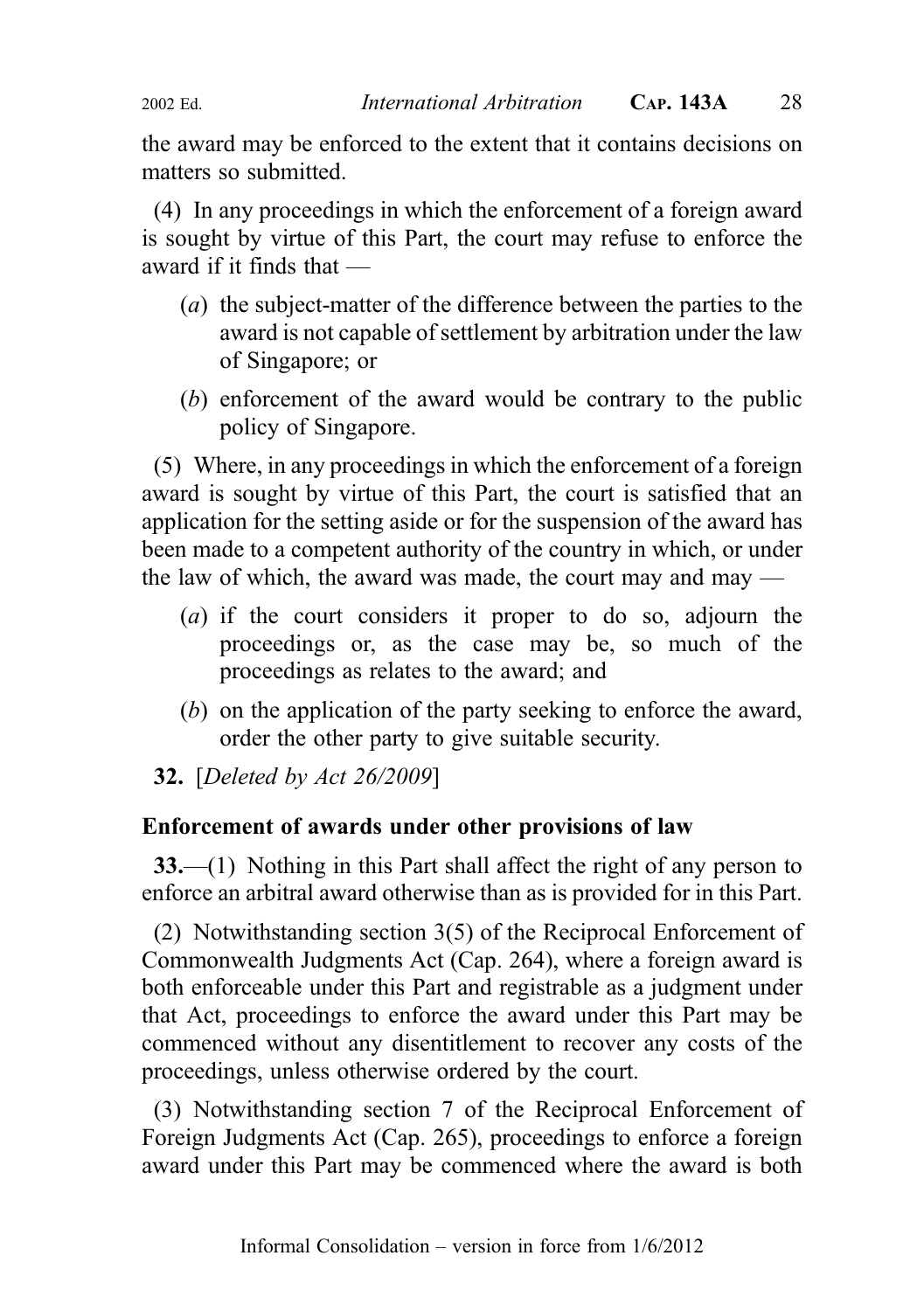enforceable under this Part and registrable as a judgment under that Act.

### PART IV

#### GENERAL

#### Act to bind Government

34. This Act shall bind the Government.

#### Rules of Court

35. The Rules Committee constituted under section 80 of the Supreme Court of Judicature Act (Cap. 322) may make Rules of Court regulating the practice and procedure of any court in respect of any matter under this Act.

### FIRST SCHEDULE

Section 2

#### UNCITRAL MODEL LAW ON INTERNATIONAL COMMERCIAL ARBITRATION

(As adopted by the United Nations Commission on International Trade Law on 21st June 1985)

#### CHAPTER I

#### GENERAL PROVISIONS

ARTICLE 1

SCOPE OF APPLICATION<sup>2</sup>

(1) This Law applies to international commercial<sup>3</sup> arbitration, subject to any agreement in force between this State and any other State or States.

<sup>&</sup>lt;sup>2</sup> Article headings are for reference purposes only and are not to be used for purposes of interpretation

<sup>&</sup>lt;sup>3</sup>The term "commercial" should be given a wide interpretation so as to cover matters arising from all relationships of a commercial nature, whether contractual or not. Relationships of a commercial nature include, but are not limited to, the following transactions: any trade transaction for the supply or exchange of goods or services; distribution agreement; commercial representation or agency; factoring; leasing; construction of works; consulting; engineering; licensing; investment; financing; banking; insurance; exploitation agreement or concession; joint venture and other forms of industrial or business co-operation; carriage of goods or passengers by air, sea, rail or road.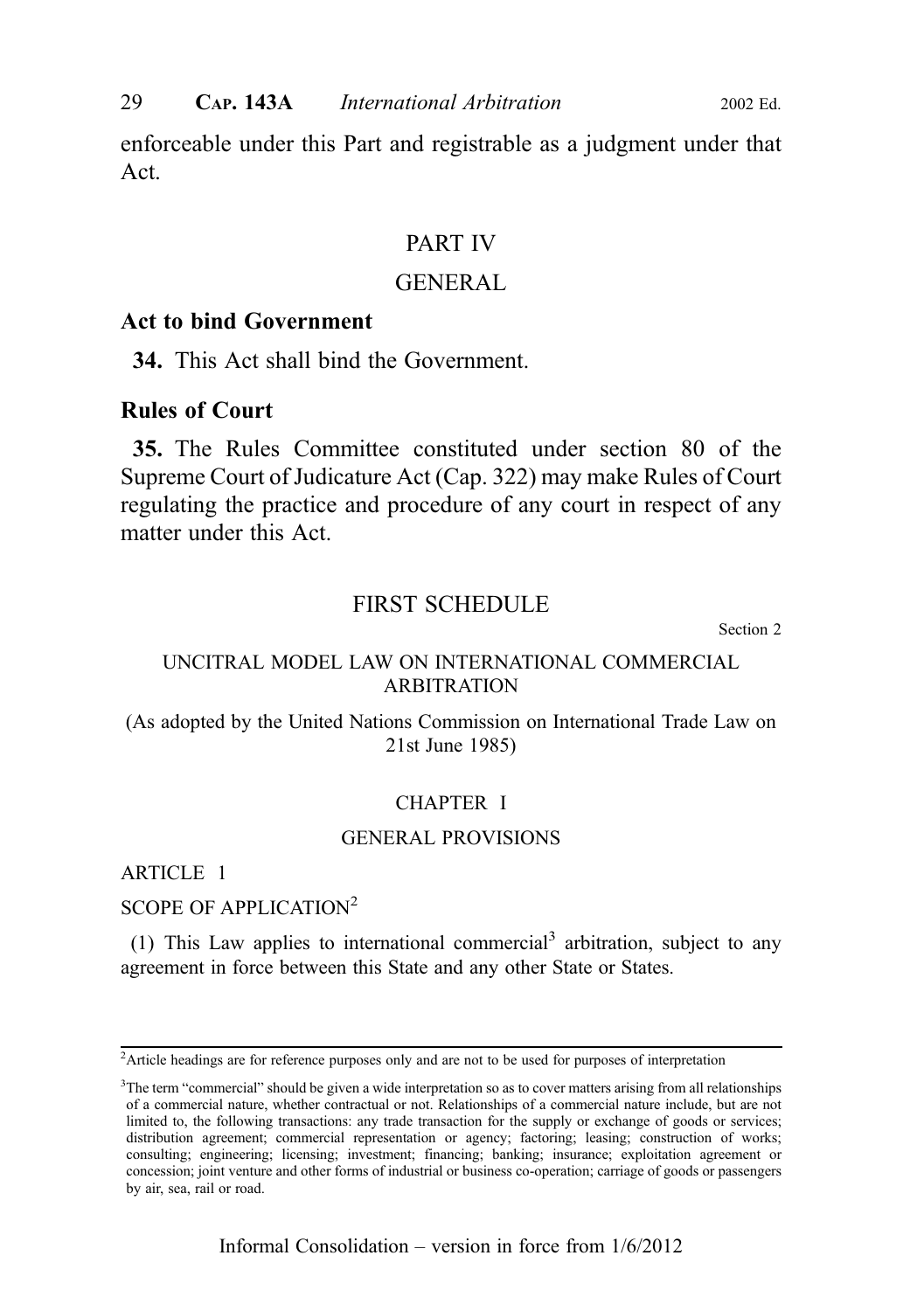(2) The provisions of this Law, except Articles 8, 9, 35 and 36, apply only if the place of arbitration is in the territory of this State.

(3) An arbitration is international if:

- (a) the parties to an arbitration agreement have, at the time of the conclusion of that agreement, their places of business in different States; or
- (b) one of the following places is situated outside the State in which the parties have their places of business:
	- (i) the place of arbitration if determined in, or pursuant to, the arbitration agreement;
	- (ii) any place where a substantial part of the obligations of the commercial relationship is to be performed or the place with which the subject-matter of the dispute is most closely connected; or
- (c) the parties have expressly agreed that the subject-matter of the arbitration agreement relates to more than one country.
- (4) For the purposes of paragraph (3) of this Article:
	- (a) if a party has more than one place of business, the place of business is that which has the closest relationship to the arbitration agreement;
	- (b) if a party does not have a place of business, reference is to be made to his habitual residence.

(5) This Law shall not affect any other law of this State by virtue of which certain disputes may not be submitted to arbitration or may be submitted to arbitration only according to provisions other than those of this Law.

### ARTICLE<sub>2</sub>

### DEFINITIONS AND RULES OF INTERPRETATION

For the purposes of this Law:

- (a) "arbitration" means any arbitration whether or not administered by a permanent arbitral institution;
- (b) "arbitral tribunal" means a sole arbitrator or a panel of arbitrators;
- (c) "court" means a body or organ of the judicial system of a State;
- (d) where a provision of this Law, except Article 28, leaves the parties free to determine a certain issue, such freedom includes the right of the parties to authorise a third party, including an institution, to make that determination;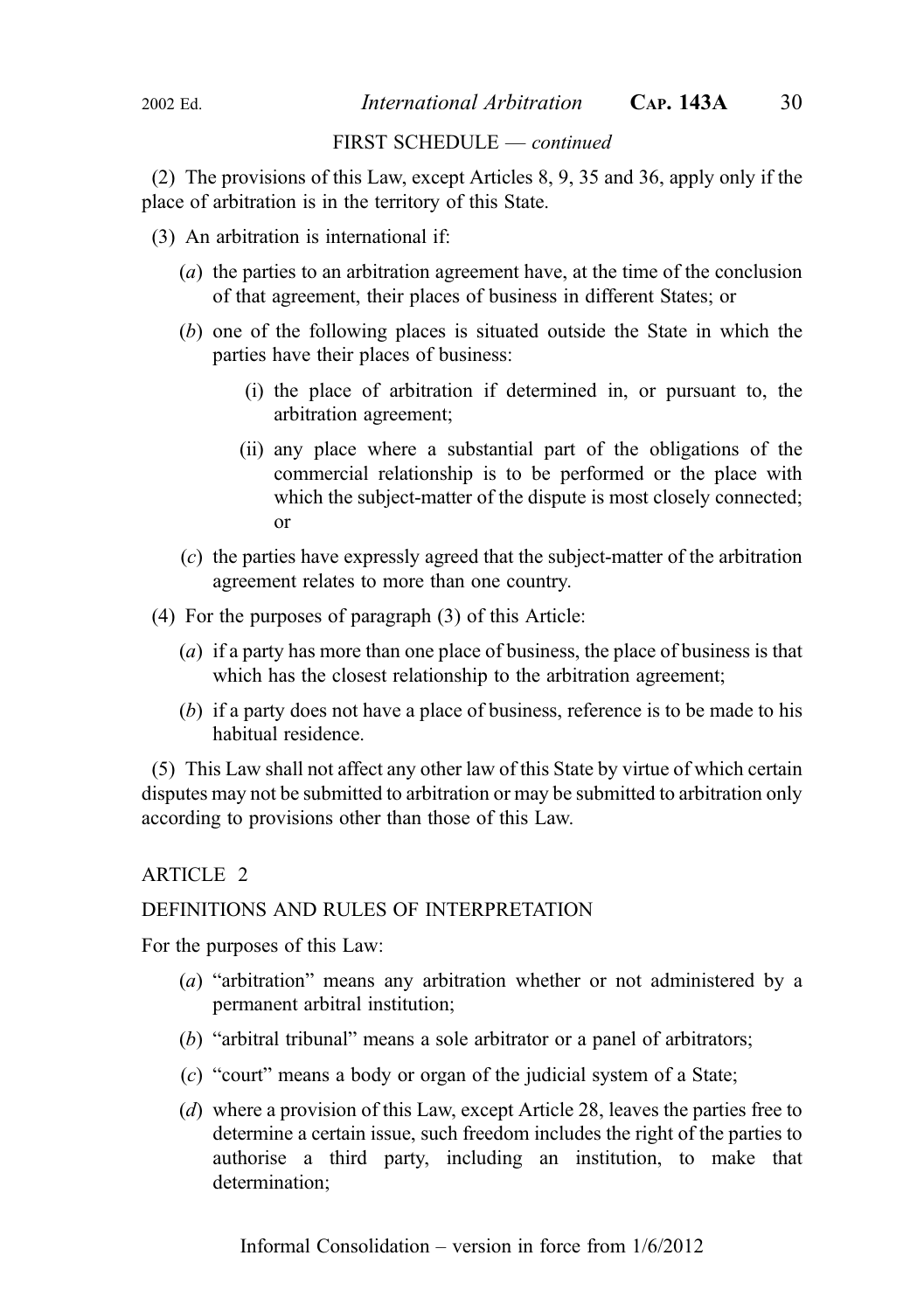### 31 CAP. 143A International Arbitration 2002 Ed.

#### FIRST SCHEDULE — continued

- (e) where a provision of this Law refers to the fact that the parties have agreed or that they may agree or in any other way refers to an agreement of the parties, such agreement includes any arbitration rules referred to in that agreement;
- (f) where a provision of this Law, other than in Articles  $25(a)$  and  $32(2)(a)$ , refers to a claim, it also applies to a counter-claim, and where it refers to a defence, it also applies to a defence to such counter-claim.

#### ARTICLE 3

#### RECEIPT OF WRITTEN COMMUNICATIONS

- (1) Unless otherwise agreed by the parties:
	- (a) any written communication is deemed to have been received if it is delivered to the addressee personally or if it is delivered at his place of business, habitual residence or mailing address; if none of these can be found after making a reasonable inquiry, a written communication is deemed to have been received if it is sent to the addressee's last-known place of business, habitual residence or mailing address by registered letter or any other means which provides a record of the attempt to deliver it;
	- (b) the communication is deemed to have been received on the day it is so delivered.

(2) The provisions of this Article do not apply to communications in court proceedings.

#### ARTICLE 4

#### WAIVER OF RIGHT TO OBJECT

A party who knows that any provision of this Law from which the parties may derogate or any requirement under the arbitration agreement has not been complied with and yet proceeds with the arbitration without stating his objection to such noncompliance without undue delay or, if a time-limit is provided therefor, within such period of time, shall be deemed to have waived his right to object.

#### ARTICLE<sub>5</sub>

#### EXTENT OF COURT INTERVENTION

In matters governed by this Law, no court shall intervene except where so provided in this Law.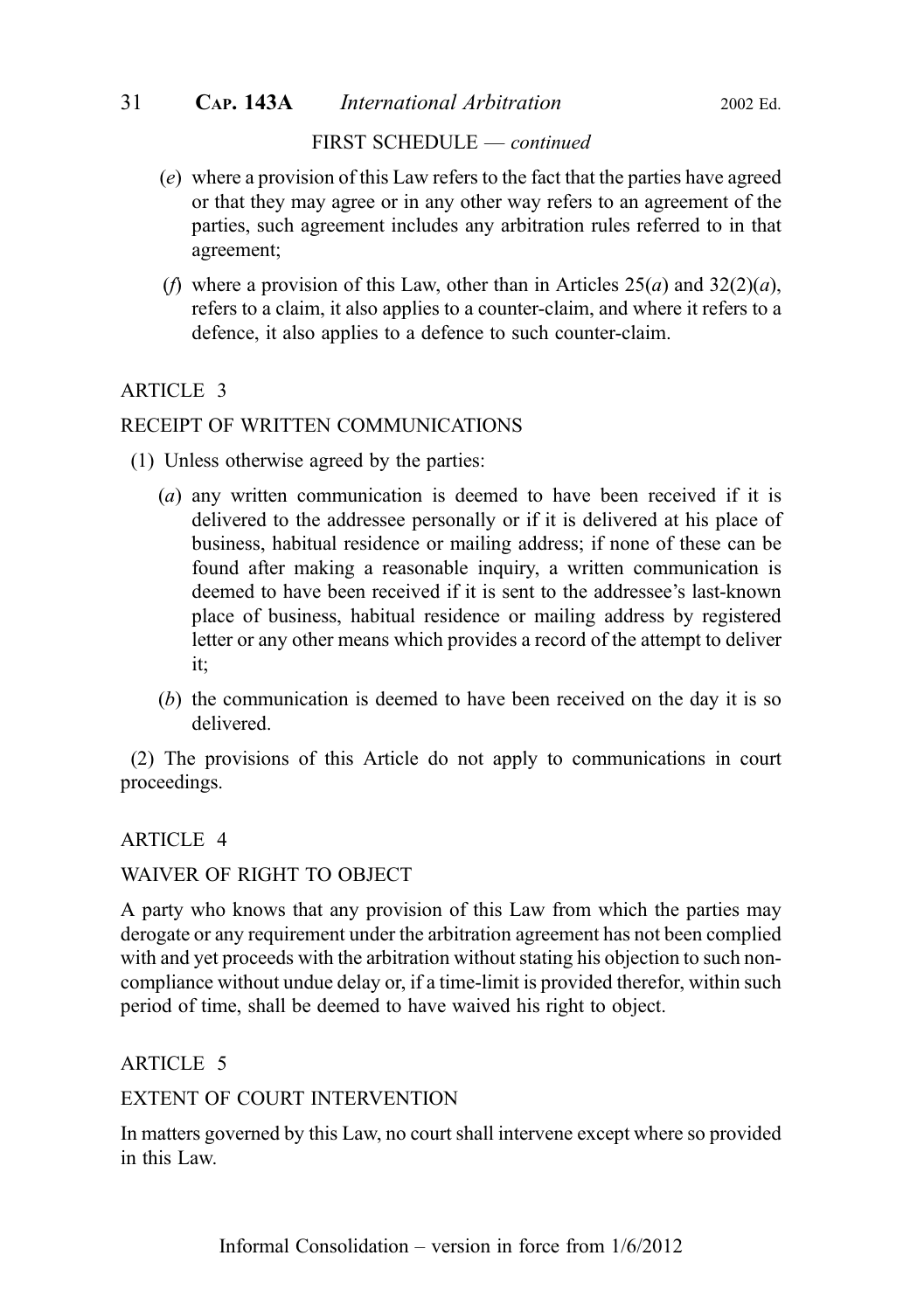#### ARTICLE 6

#### COURT OR OTHER AUTHORITY FOR CERTAIN FUNCTIONS OF ARBITRATION ASSISTANCE AND SUPERVISION

The functions referred to in Articles 11(3), 11(4), 13(3), 14, 16(3) and 34(2) shall be performed by ........... [Each State enacting this Model Law specifies the court, courts or, where referred to therein, other authority competent to perform these functions.]

#### CHAPTER II

### ARBITRATION AGREEMENT

#### ARTICLE 7

#### DEFINITION AND FORM OF ARBITRATION AGREEMENT

(1) "Arbitration agreement" is an agreement by the parties to submit to arbitration all or certain disputes which have arisen or which may arise between them in respect of a defined legal relationship, whether contractual or not. An arbitration agreement may be in the form of an arbitration clause in a contract or in the form of a separate agreement.

(2) The arbitration agreement shall be in writing. An agreement is in writing if it is contained in a document signed by the parties or in an exchange of letters, telex, telegrams or other means of telecommunication which provide a record of the agreement, or in an exchange of statements of claim and defence in which the existence of an agreement is alleged by one party and not denied by another. The reference in a contract to a document containing an arbitration clause constitutes an arbitration agreement provided that the contract is in writing and the reference is such as to make that clause part of the contract.

#### ARTICLE 8

#### ARBITRATION AGREEMENT AND SUBSTANTIVE CLAIM BEFORE **COURT**

(1) A court before which an action is brought in a matter which is the subject of an arbitration agreement shall, if a party so requests not later than when submitting his first statement on the substance of the dispute, refer the parties to arbitration unless it finds that the agreement is null and void, inoperative or incapable of being performed.

(2) Where an action referred to in paragraph (1) of this Article has been brought, arbitral proceedings may nevertheless be commenced or continued, and an award may be made, while the issue is pending before the court.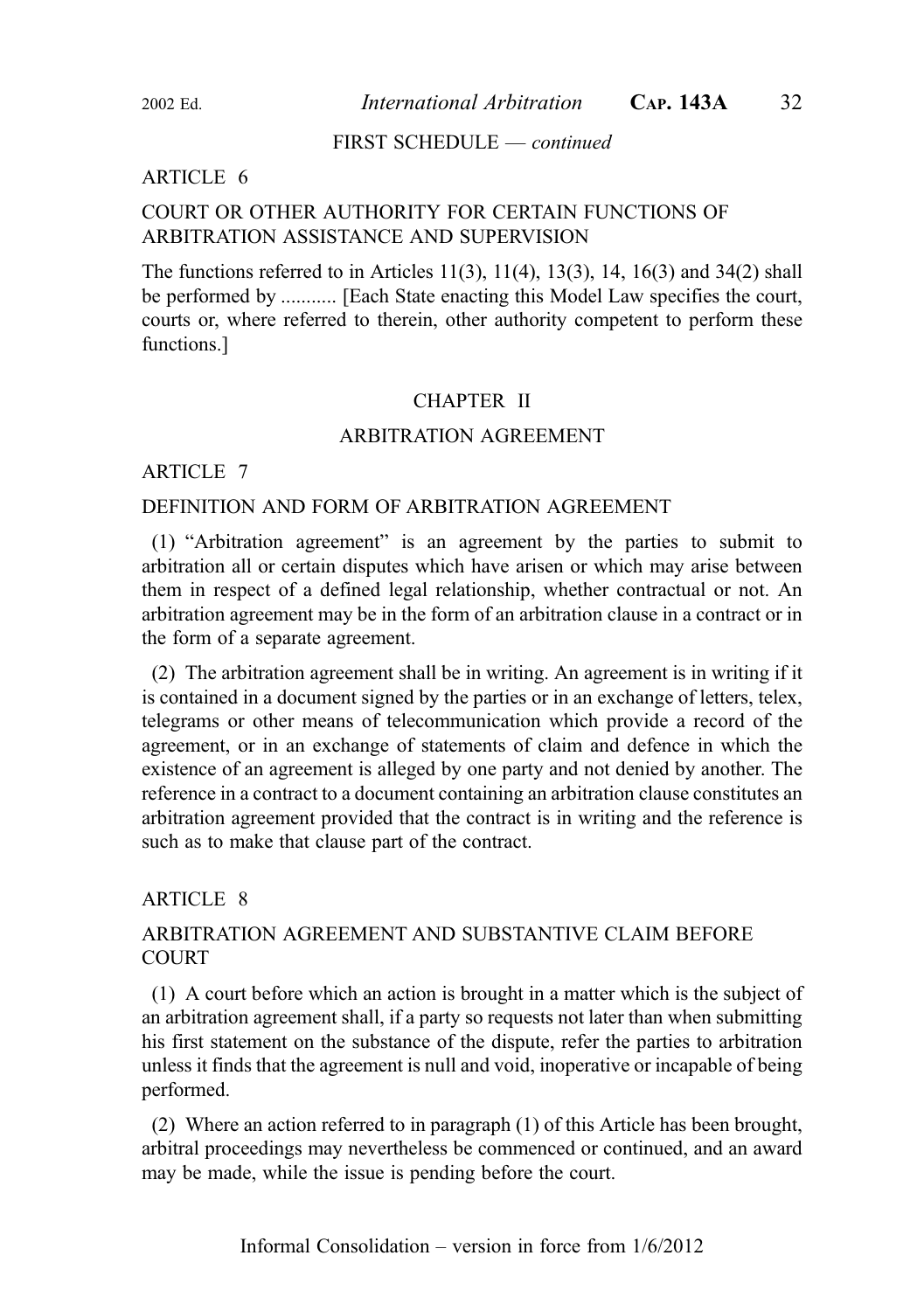### 33 CAP. 143A International Arbitration 2002 Ed.

#### FIRST SCHEDULE — continued

#### ARTICLE 9

#### ARBITRATION AGREEMENT AND INTERIM MEASURES BY COURT

It is not incompatible with an arbitration agreement for a party to request, before or during arbitral proceedings, from a court an interim measure of protection and for a court to grant such measure.

#### CHAPTER III

#### COMPOSITION OF ARBITRAL TRIBUNAL

#### ARTICLE 10

#### NUMBER OF ARBITRATORS

- (1) The parties are free to determine the number of arbitrators.
- (2) Failing such determination, the number of arbitrators shall be three.

#### ARTICLE 11

#### APPOINTMENT OF ARBITRATORS

(1) No person shall be precluded by reason of his nationality from acting as an arbitrator, unless otherwise agreed by the parties.

(2) The parties are free to agree on a procedure of appointing the arbitrator or arbitrators, subject to the provisions of paragraphs (4) and (5) of this Article.

- (3) Failing such agreement,
	- (a) in an arbitration with three arbitrators, each party shall appoint one arbitrator, and the two arbitrators thus appointed shall appoint the third arbitrator; if a party fails to appoint the arbitrator within thirty days of receipt of a request to do so from the other party, or if the two arbitrators fail to agree on the third arbitrator within thirty days of their appointment, the appointment shall be made, upon request of a party, by the court or other authority specified in Article 6;
	- (b) in an arbitration with a sole arbitrator, if the parties are unable to agree on the arbitrator, he shall be appointed, upon request of a party, by the court or other authority specified in Article 6.
- (4) Where, under an appointment procedure agreed upon by the parties,
	- (a) a party fails to act as required under such procedure; or
	- (b) the parties, or two arbitrators, are unable to reach an agreement expected of them under such procedure; or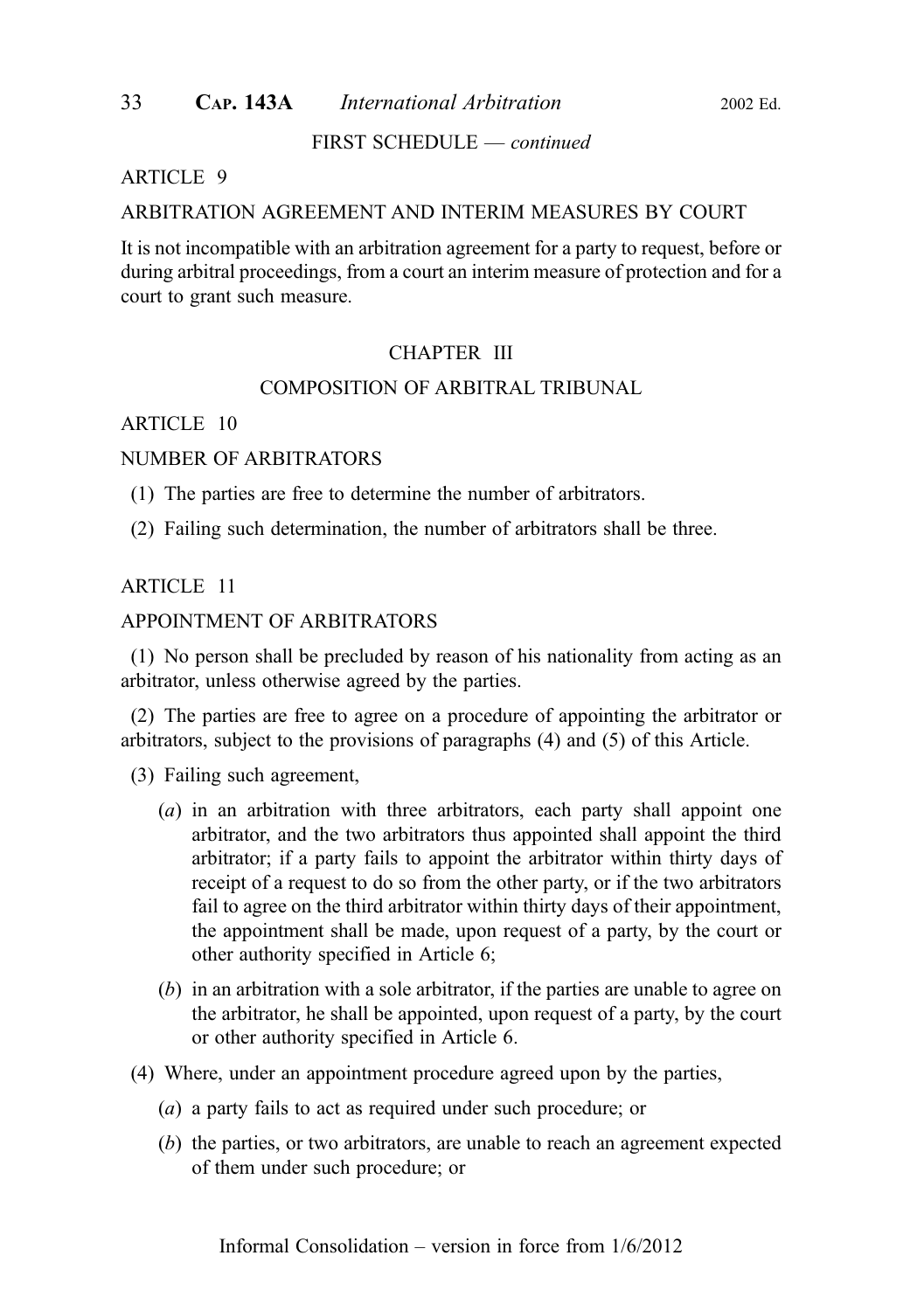(c) a third party, including an institution, fails to perform any function entrusted to it under such procedure,

any party may request the court or other authority specified in Article 6 to take the necessary measure, unless the agreement on the appointment procedure provides other means for securing the appointment.

(5) A decision on a matter entrusted by paragraph (3) or (4) of this Article to the court or other authority specified in Article 6 shall be subject to no appeal. The court or other authority, in appointing an arbitrator, shall have due regard to any qualifications required of the arbitrator by the agreement of the parties and to such considerations as are likely to secure the appointment of an independent and impartial arbitrator and, in the case of a sole or third arbitrator, shall take into account as well the advisability of appointing an arbitrator of a nationality other than those of the parties.

#### ARTICLE 12

#### GROUNDS FOR CHALLENGE

(1) When a person is approached in connection with his possible appointment as an arbitrator, he shall disclose any circumstances likely to give rise to justifiable doubts as to his impartiality or independence. An arbitrator, from the time of his appointment and throughout the arbitral proceedings, shall without delay disclose any such circumstances to the parties unless they have already been informed of them by him.

(2) An arbitrator may be challenged only if circumstances exist that give rise to justifiable doubts as to his impartiality or independence, or if he does not possess qualifications agreed to by the parties. A party may challenge an arbitrator appointed by him, or in whose appointment he has participated, only for reasons of which he becomes aware after the appointment has been made.

#### ARTICLE 13

#### CHALLENGE PROCEDURE

(1) The parties are free to agree on a procedure for challenging an arbitrator, subject to the provisions of paragraph (3) of this Article.

(2) Failing such agreement, a party who intends to challenge an arbitrator shall, within fifteen days after becoming aware of the constitution of the arbitral tribunal or after becoming aware of any circumstance referred to in Article 12(2), send a written statement of the reasons for the challenge to the arbitral tribunal. Unless the challenged arbitrator withdraws from his office or the other party agrees to the challenge, the arbitral tribunal shall decide on the challenge.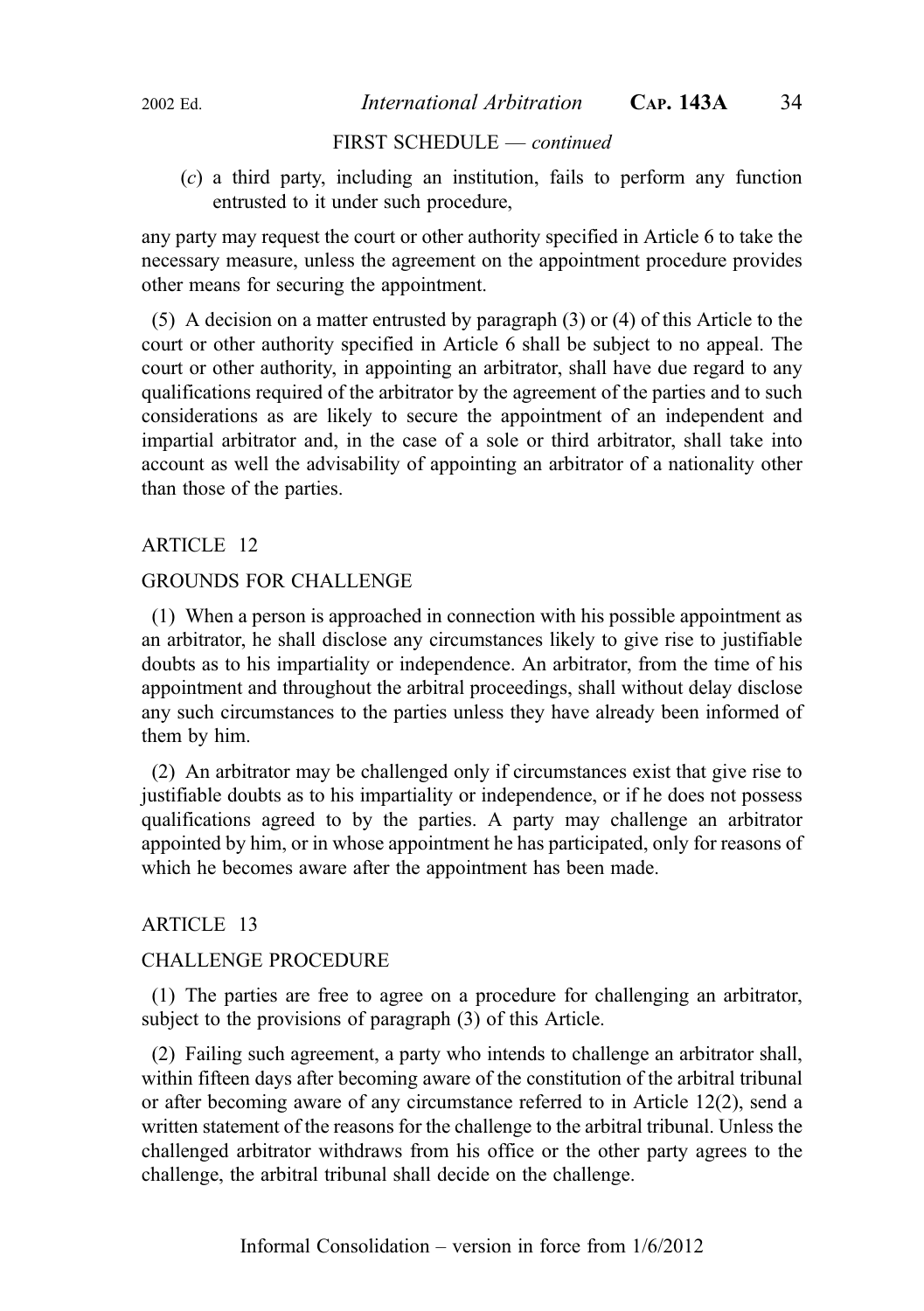#### 35 CAP. 143A International Arbitration 2002 Ed.

#### FIRST SCHEDULE — continued

(3) If a challenge under any procedure agreed upon by the parties or under the procedure of paragraph (2) of this Article is not successful, the challenging party may request, within thirty days after having received notice of the decision rejecting the challenge, the court or other authority specified in Article 6 to decide on the challenge, which decision shall be subject to no appeal; while such a request is pending, the arbitral tribunal, including the challenged arbitrator, may continue the arbitral proceedings and make an award.

#### ARTICLE 14

#### FAILURE OR IMPOSSIBILITY TO ACT

(1) If an arbitrator becomes de jure or de facto unable to perform his functions or for other reasons fails to act without undue delay, his mandate terminates if he withdraws from his office or if the parties agree on the termination. Otherwise, if a controversy remains concerning any of these grounds, any party may request the court or other authority specified in Article 6 to decide on the termination of the mandate, which decision shall be subject to no appeal.

(2) If, under this Article or Article 13(2), an arbitrator withdraws from his office or a party agrees to the termination of the mandate of an arbitrator, this does not imply acceptance of the validity of any ground referred to in this Article or Article 12(2).

#### ARTICLE 15

#### APPOINTMENT OF SUBSTITUTE ARBITRATOR

Where the mandate of an arbitrator terminates under Article 13 or 14 or because of his withdrawal from office for any other reason or because of the revocation of his mandate by agreement of the parties or in any other case of termination of his mandate, a substitute arbitrator shall be appointed according to the rules that were applicable to the appointment of the arbitrator being replaced.

#### CHAPTER IV

#### JURISDICTION OF ARBITRAL TRIBUNAL

#### ARTICLE 16

#### COMPETENCE OF ARBITRAL TRIBUNAL TO RULE ON ITS **JURISDICTION**

(1) The arbitral tribunal may rule on its own jurisdiction, including any objections with respect to the existence or validity of the arbitration agreement. For that purpose, an arbitration clause which forms part of a contract shall be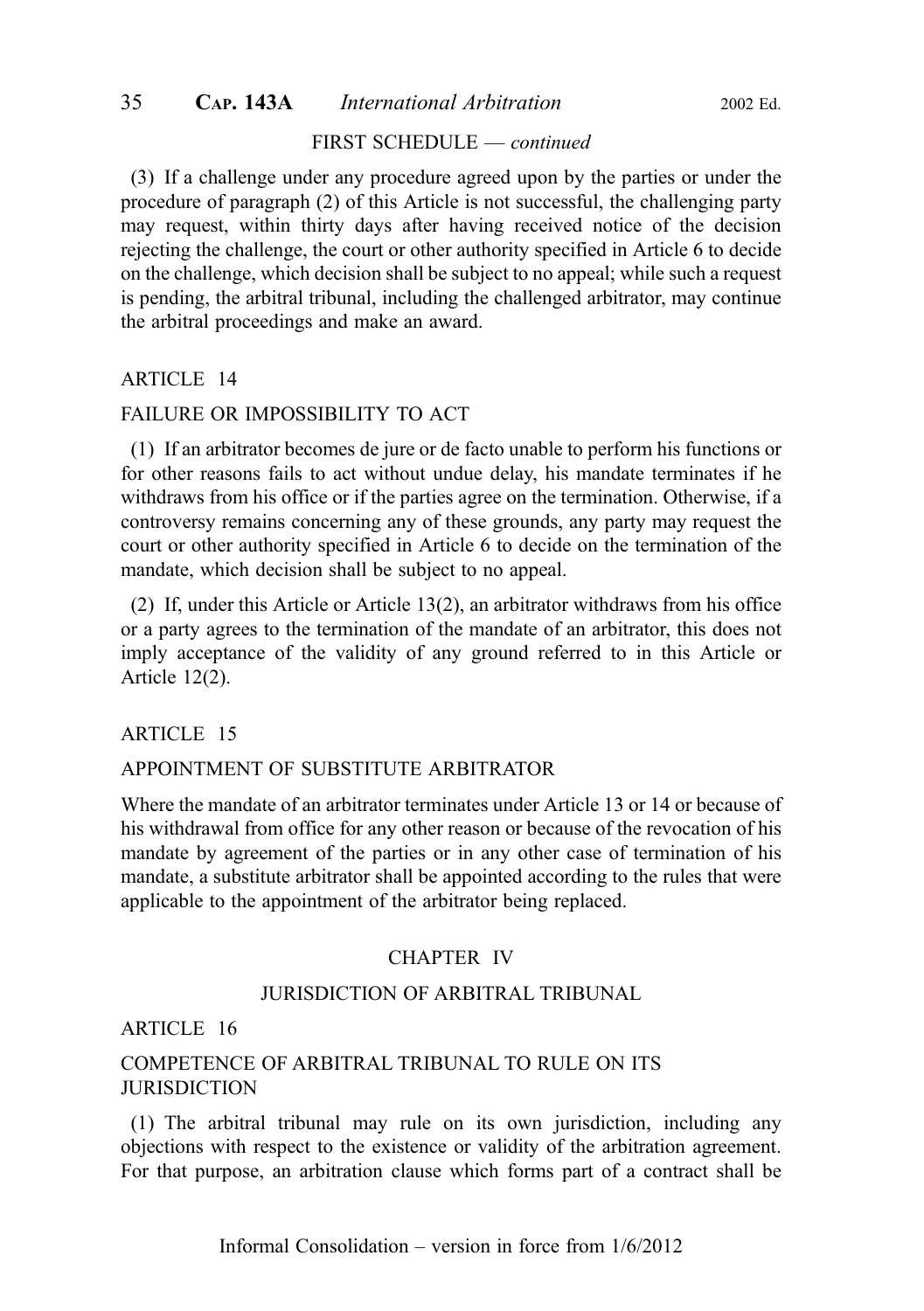treated as an agreement independent of the other terms of the contract. A decision by the arbitral tribunal that the contract is null and void shall not entail ipso jure the invalidity of the arbitration clause.

(2) A plea that the arbitral tribunal does not have jurisdiction shall be raised not later than the submission of the statement of defence. A party is not precluded from raising such a plea by the fact that he has appointed, or participated in the appointment of, an arbitrator. A plea that the arbitral tribunal is exceeding the scope of its authority shall be raised as soon as the matter alleged to be beyond the scope of its authority is raised during the arbitral proceedings. The arbitral tribunal may, in either case, admit a later plea if it considers the delay justified.

(3) The arbitral tribunal may rule on a plea referred to in paragraph (2) of this Article either as a preliminary question or in an award on the merits. If the arbitral tribunal rules as a preliminary question that it has jurisdiction, any party may request, within thirty days after having received notice of that ruling, the court specified in Article 6 to decide the matter, which decision shall be subject to no appeal; while such a request is pending, the arbitral tribunal may continue the arbitral proceedings and make an award.

### ARTICLE 17

#### POWER OF ARBITRAL TRIBUNAL TO ORDER INTERIM MEASURES

Unless otherwise agreed by the parties, the arbitral tribunal may, at the request of a party, order any party to take such interim measure of protection as the arbitral tribunal may consider necessary in respect of the subject-matter of the dispute. The arbitral tribunal may require any party to provide appropriate security in connection with such measure.

### CHAPTER V

#### CONDUCT OF ARBITRAL PROCEEDINGS

#### ARTICLE 18

#### EQUAL TREATMENT OF PARTIES

The parties shall be treated with equality and each party shall be given a full opportunity of presenting his case.

#### ARTICLE 19

#### DETERMINATION OF RULES OF PROCEDURE

(1) Subject to the provisions of this Law, the parties are free to agree on the procedure to be followed by the arbitral tribunal in conducting the proceedings.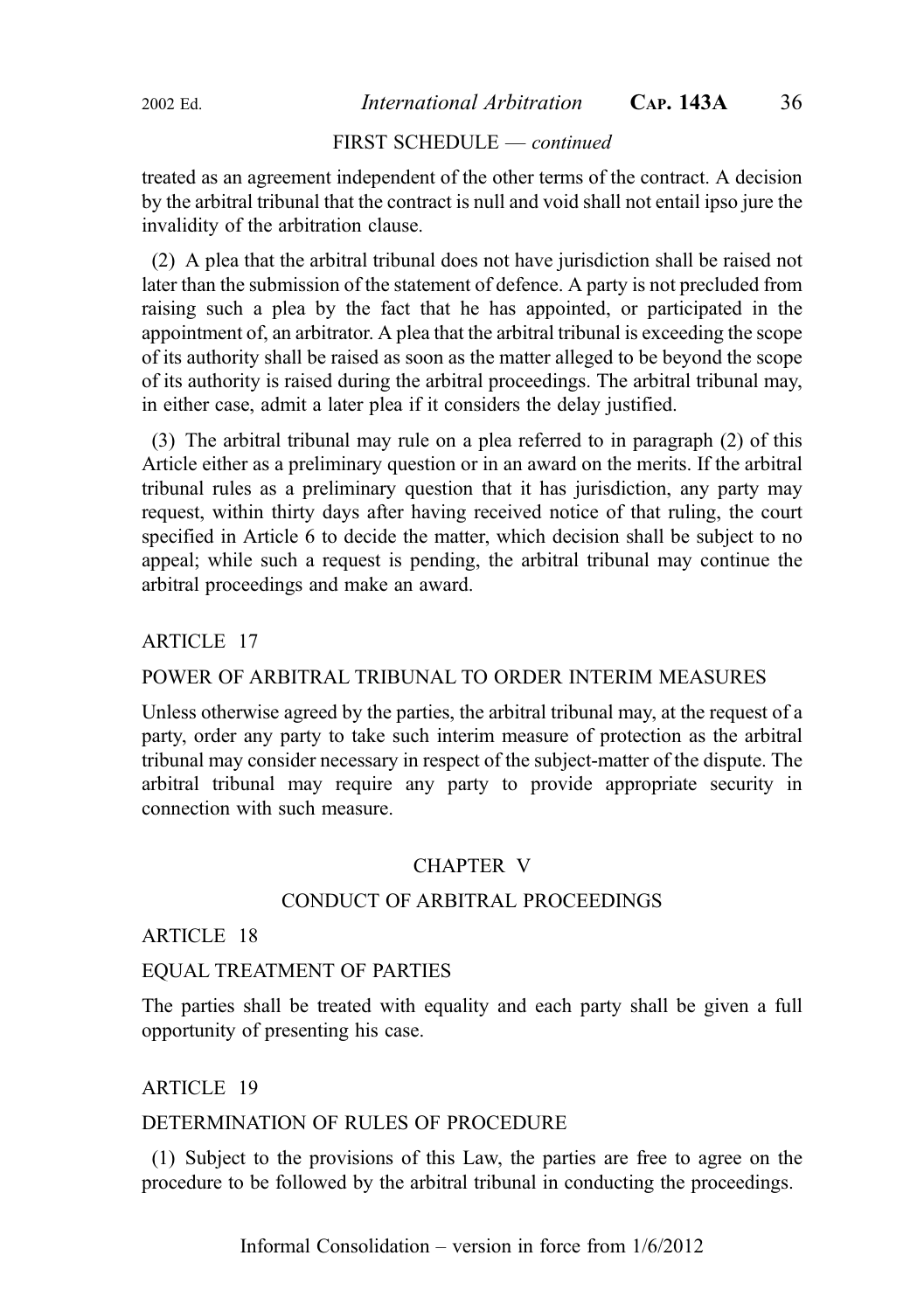### 37 CAP. 143A International Arbitration 2002 Ed.

#### FIRST SCHEDULE — continued

(2) Failing such agreement, the arbitral tribunal may, subject to the provisions of this Law, conduct the arbitration in such manner as it considers appropriate. The power conferred upon the arbitral tribunal includes the power to determine the admissibility, relevance, materiality and weight of any evidence.

#### ARTICLE 20

#### PLACE OF ARBITRATION

(1) The parties are free to agree on the place of arbitration. Failing such agreement, the place of arbitration shall be determined by the arbitral tribunal having regard to the circumstances of the case, including the convenience of the parties.

(2) Notwithstanding the provisions of paragraph (1) of this Article, the arbitral tribunal may, unless otherwise agreed by the parties, meet at any place it considers appropriate for consultation among its members, for hearing witnesses, experts or the parties, or for inspection of goods, other property or documents.

ARTICLE 21

#### COMMENCEMENT OF ARBITRAL PROCEEDINGS

Unless otherwise agreed by the parties, the arbitral proceedings in respect of a particular dispute commence on the date on which a request for that dispute to be referred to arbitration is received by the respondent.

#### ARTICLE 22

### LANGUAGE

(1) The parties are free to agree on the language or languages to be used in the arbitral proceedings. Failing such agreement, the arbitral tribunal shall determine the language or languages to be used in the proceedings. This agreement or determination, unless otherwise specified therein, shall apply to any written statement by a party, any hearing and any award, decision or other communication by the arbitral tribunal.

(2) The arbitral tribunal may order that any documentary evidence shall be accompanied by a translation into the language or languages agreed upon by the parties or determined by the arbitral tribunal.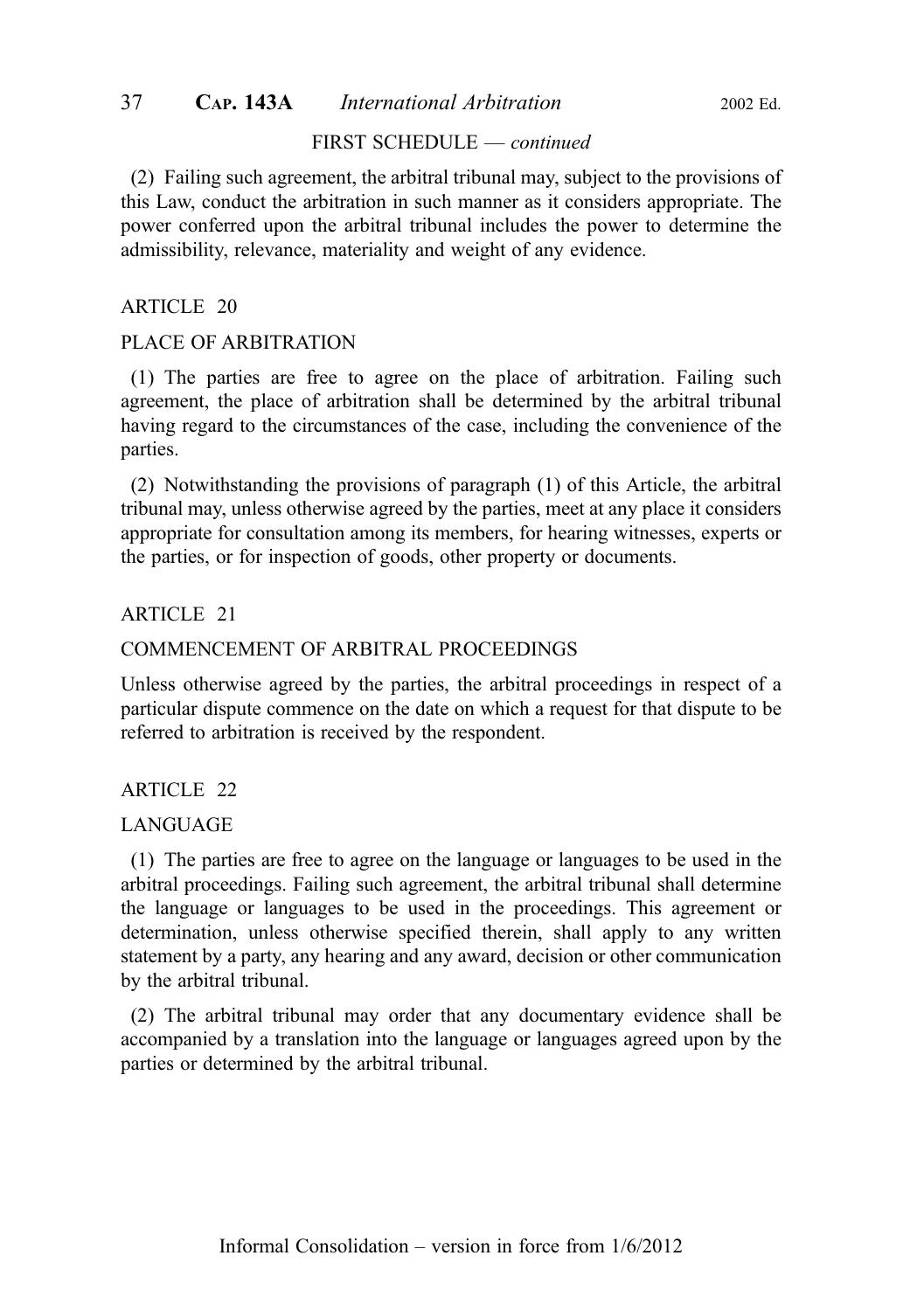#### ARTICLE 23

#### STATEMENTS OF CLAIM AND DEFENCE

(1) Within the period of time agreed by the parties or determined by the arbitral tribunal, the claimant shall state the facts supporting his claim, the points at issue and the relief or remedy sought, and the respondent shall state his defence in respect of these particulars, unless the parties have otherwise agreed as to the required elements of such statements. The parties may submit with their statements all documents they consider to be relevant or may add a reference to the documents or other evidence they will submit.

(2) Unless otherwise agreed by the parties, either party may amend or supplement his claim or defence during the course of the arbitral proceedings, unless the arbitral tribunal considers it inappropriate to allow such amendment having regard to the delay in making it.

#### ARTICLE 24

#### HEARINGS AND WRITTEN PROCEEDINGS

(1) Subject to any contrary agreement by the parties, the arbitral tribunal shall decide whether to hold oral hearings for the presentation of evidence or for oral argument, or whether the proceedings shall be conducted on the basis of documents and other materials. However, unless the parties have agreed that no hearings shall be held, the arbitral tribunal shall hold such hearings at an appropriate stage of the proceedings, if so requested by a party.

(2) The parties shall be given sufficient advance notice of any hearing and of any meeting of the arbitral tribunal for the purposes of inspection of goods, other property or documents.

(3) All statements, documents or other information supplied to the arbitral tribunal by one party shall be communicated to the other party. Also any expert report or evidentiary document on which the arbitral tribunal may rely in making its decision shall be communicated to the parties.

#### ARTICLE 25

#### DEFAULT OF A PARTY

Unless otherwise agreed by the parties, if, without showing sufficient cause —

- (a) the claimant fails to communicate his statement of claim in accordance with Article 23(1), the arbitral tribunal shall terminate the proceedings;
- (b) the respondent fails to communicate his statement of defence in accordance with Article 23(1), the arbitral tribunal shall continue the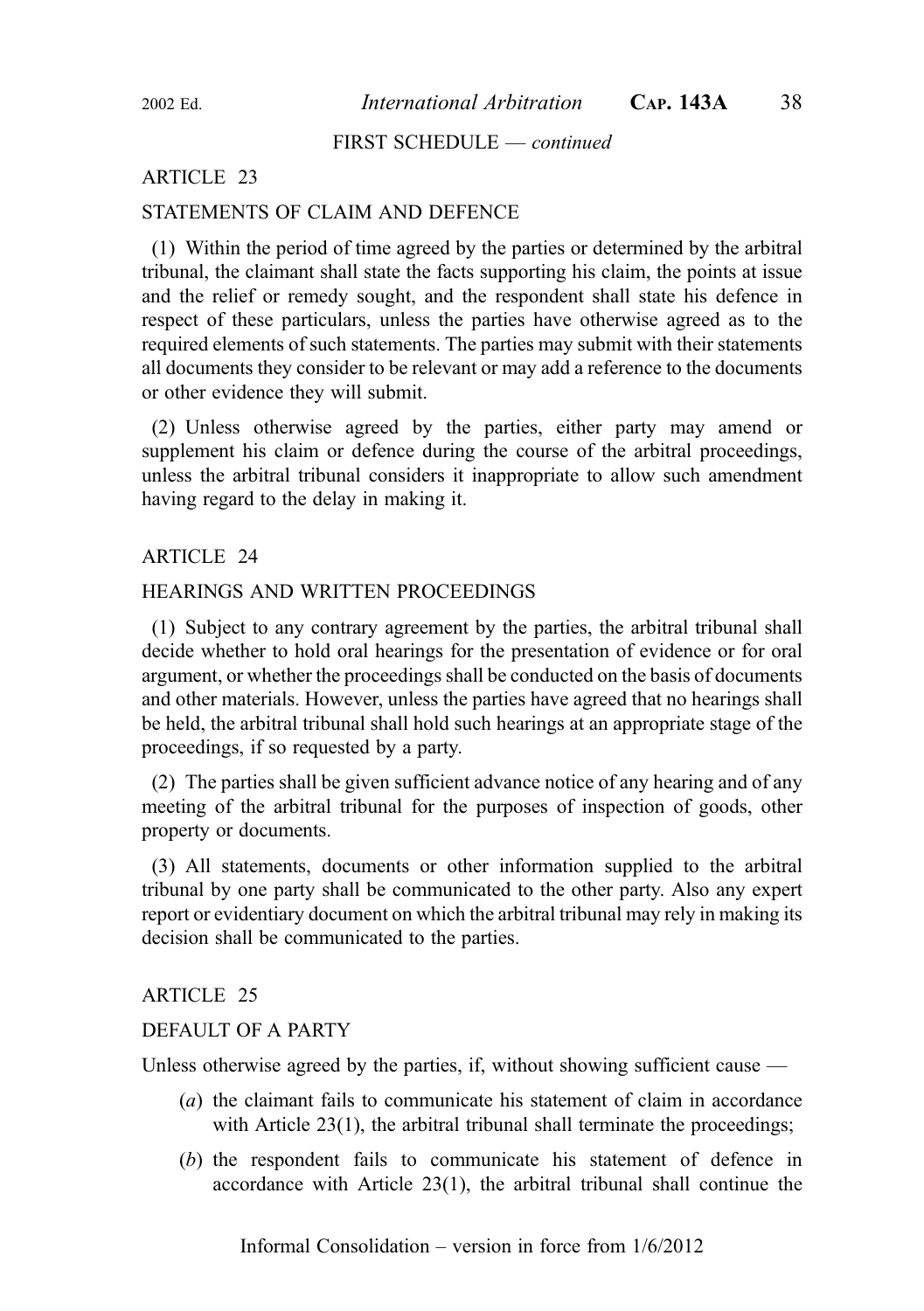proceedings without treating such failure in itself as an admission of the claimant's allegations;

(c) any party fails to appear at a hearing or to produce documentary evidence, the arbitral tribunal may continue the proceedings and make the award on the evidence before it.

#### ARTICLE 26

#### EXPERT APPOINTED BY ARBITRAL TRIBUNAL

- (1) Unless otherwise agreed by the parties, the arbitral tribunal
	- (a) may appoint one or more experts to report to it on specific issues to be determined by the arbitral tribunal;
	- (b) may require a party to give the expert any relevant information or to produce, or to provide access to, any relevant documents, goods or other property for his inspection.

(2) Unless otherwise agreed by the parties, if a party so requests or if the arbitral tribunal considers it necessary, the expert shall, after delivery of his written or oral report, participate in a hearing where the parties have the opportunity to put questions to him and to present expert witnesses in order to testify on the points at issue.

#### ARTICLE 27

#### COURT ASSISTANCE IN TAKING EVIDENCE

The arbitral tribunal or a party with the approval of the arbitral tribunal may request from a competent court of this State assistance in taking evidence. The court may execute the request within its competence and according to its rules on taking evidence.

#### CHAPTER VI

#### MAKING OF AWARD AND TERMINATION OF PROCEEDINGS

#### ARTICLE 28

#### RULES APPLICABLE TO SUBSTANCE OF DISPUTE

(1) The arbitral tribunal shall decide the dispute in accordance with such rules of law as are chosen by the parties as applicable to the substance of the dispute. Any designation of the law or legal system of a given State shall be construed, unless otherwise expressed, as directly referring to the substantive law of that State and not to its conflict of laws rules.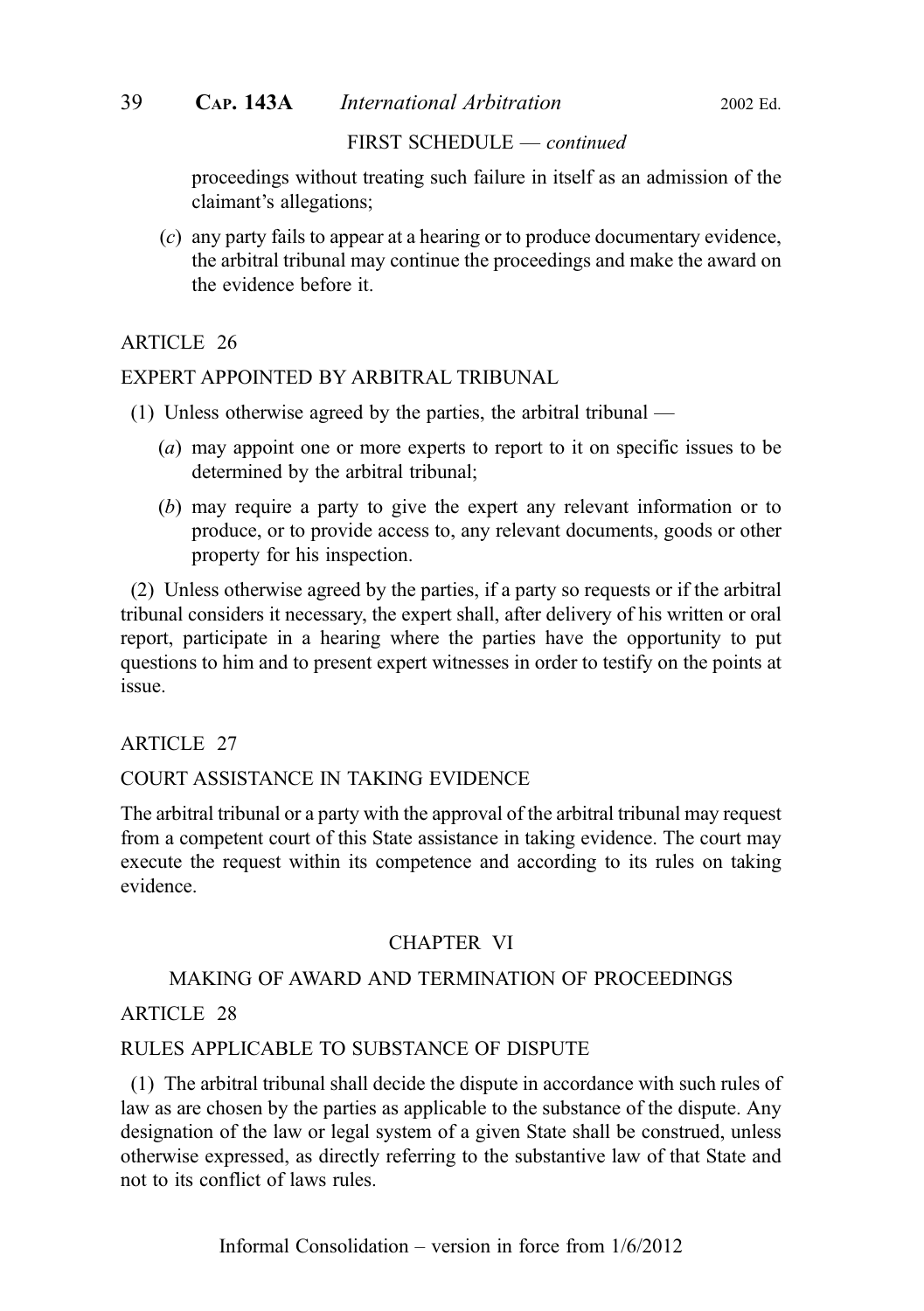(2) Failing any designation by the parties, the arbitral tribunal shall apply the law determined by the conflict of laws rules which it considers applicable.

(3) The arbitral tribunal shall decide ex aequo et bono or as amiable compositeur only if the parties have expressly authorised it to do so.

(4) In all cases, the arbitral tribunal shall decide in accordance with the terms of the contract and shall take into account the usages of the trade applicable to the transaction.

### ARTICLE 29

### DECISION-MAKING BY PANEL OF ARBITRATORS

In arbitral proceedings with more than one arbitrator, any decision of the arbitral tribunal shall be made, unless otherwise agreed by the parties, by a majority of all its members. However, questions of procedure may be decided by a presiding arbitrator, if so authorised by the parties or all members of the arbitral tribunal.

#### ARTICLE 30

#### SETTLEMENT

(1) If, during arbitral proceedings, the parties settle the dispute, the arbitral tribunal shall terminate the proceedings and, if requested by the parties and not objected to by the arbitral tribunal, record the settlement in the form of an arbitral award on agreed terms.

(2) An award on agreed terms shall be made in accordance with the provisions of Article 31 and shall state that it is an award. Such an award has the same status and effect as any other award on the merits of the case.

### ARTICLE 31

### FORM AND CONTENTS OF AWARD

(1) The award shall be made in writing and shall be signed by the arbitrator or arbitrators. In arbitral proceedings with more than one arbitrator, the signatures of the majority of all members of the arbitral tribunal shall suffice, provided that the reason for any omitted signature is stated.

(2) The award shall state the reasons upon which it is based, unless the parties have agreed that no reasons are to be given or the award is an award on agreed terms under Article 30.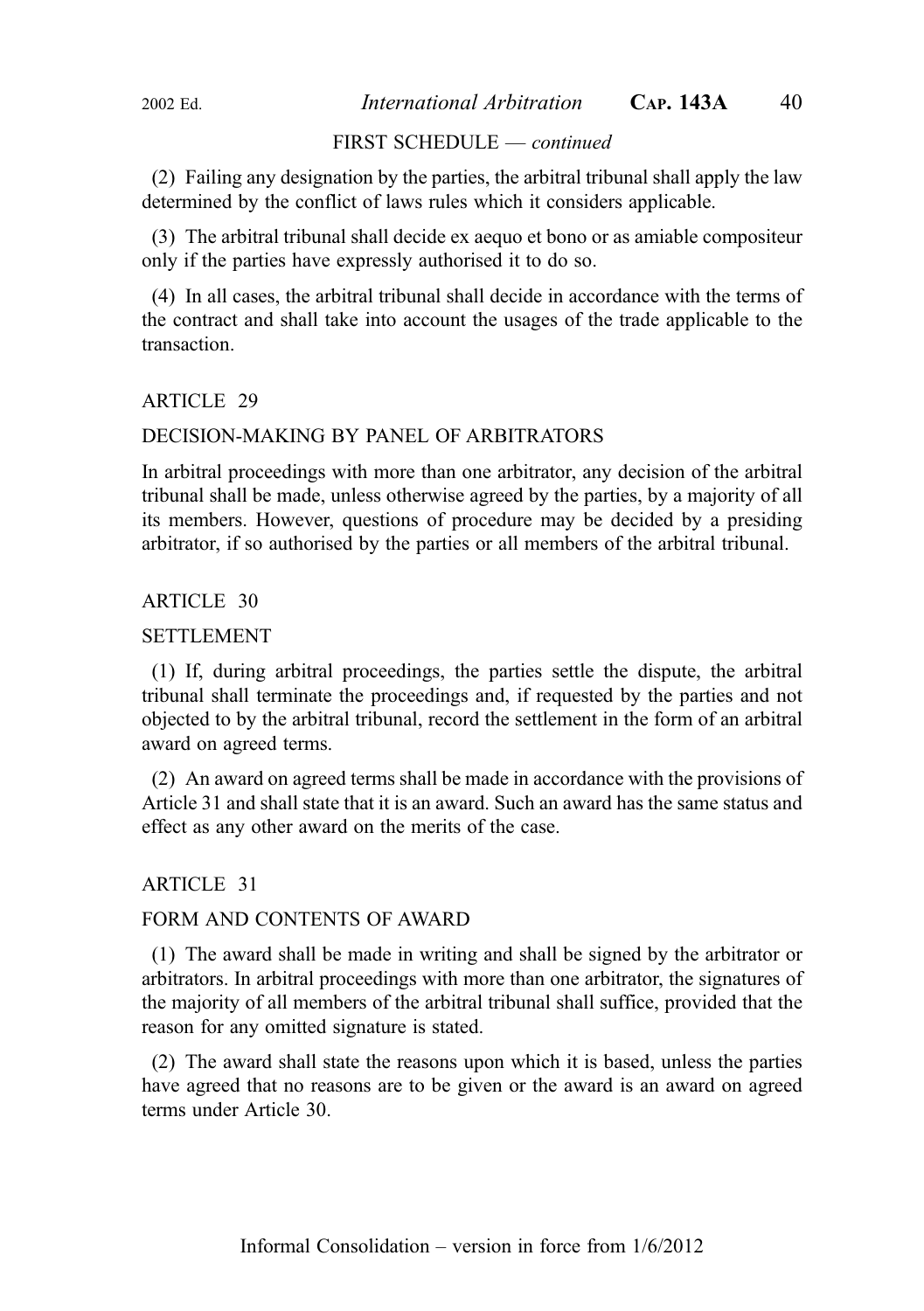### 41 CAP. 143A International Arbitration 2002 Ed.

#### FIRST SCHEDULE — continued

(3) The award shall state its date and the place of arbitration as determined in accordance with Article 20(1). The award shall be deemed to have been made at that place.

(4) After the award is made, a copy signed by the arbitrators in accordance with paragraph (1) of this Article shall be delivered to each party.

#### ARTICLE 32

#### TERMINATION OF PROCEEDINGS

(1) The arbitral proceedings are terminated by the final award or by an order of the arbitral tribunal in accordance with paragraph (2) of this Article.

(2) The arbitral tribunal shall issue an order for the termination of the arbitral proceedings when:

- (a) the claimant withdraws his claim, unless the respondent objects thereto and the arbitral tribunal recognises a legitimate interest on his part in obtaining a final settlement of the dispute;
- (b) the parties agree on the termination of the proceedings;
- (c) the arbitral tribunal finds that the continuation of the proceedings has for any other reason become unnecessary or impossible.

(3) The mandate of the arbitral tribunal terminates with the termination of the arbitral proceedings, subject to the provisions of Articles 33 and 34(4).

### ARTICLE 33

### CORRECTION AND INTERPRETATION OF AWARD; ADDITIONAL AWARD

(1) Within thirty days of receipt of the award, unless another period of time has been agreed upon by the parties:

- (a) a party, with notice to the other party, may request the arbitral tribunal to correct in the award any errors in computation, any clerical or typographical errors or any errors of similar nature;
- (b) if so agreed by the parties, a party, with notice to the other party, may request the arbitral tribunal to give an interpretation of a specific point or part of the award.

If the arbitral tribunal considers the request to be justified, it shall make the correction or give the interpretation within thirty days of receipt of the request. The interpretation shall form part of the award.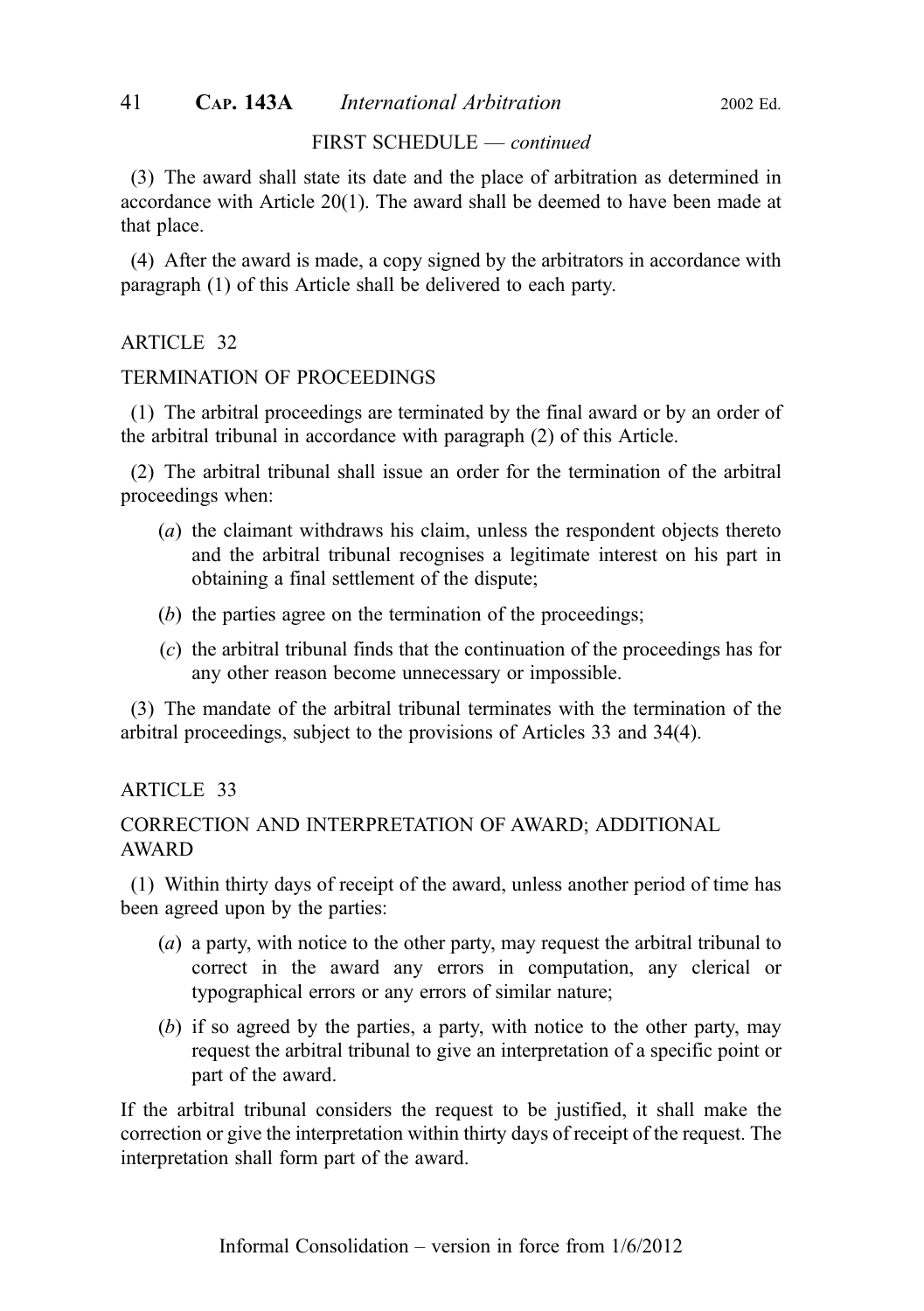(2) The arbitral tribunal may correct any error of the type referred to in paragraph  $(1)(a)$  of this Article on its own initiative within thirty days of the date of the award.

(3) Unless otherwise agreed by the parties, a party, with notice to the other party, may request, within thirty days of receipt of the award, the arbitral tribunal to make an additional award as to claims presented in the arbitral proceedings but omitted from the award. If the arbitral tribunal considers the request to be justified, it shall make the additional award within sixty days.

(4) The arbitral tribunal may extend, if necessary, the period of time within which it shall make a correction, interpretation or an additional award under paragraph (1) or (3) of this Article.

(5) The provisions of Article 31 shall apply to a correction or interpretation of the award or to an additional award.

#### CHAPTER VII

#### RECOURSE AGAINST AWARD

#### ARTICLE 34

### APPLICATION FOR SETTING ASIDE AS EXCLUSIVE RECOURSE AGAINST ARBITRAL AWARD

(1) Recourse to a court against an arbitral award may be made only by an application for setting aside in accordance with paragraphs (2) and (3) of this Article.

(2) An arbitral award may be set aside by the court specified in Article 6 only if:

- (a) the party making the application furnishes proof that:
	- (i) a party to the arbitration agreement referred to in Article 7 was under some incapacity; or the said agreement is not valid under the law to which the parties have subjected it or, failing any indication thereon, under the law of this State; or
	- (ii) the party making the application was not given proper notice of the appointment of an arbitrator or of the arbitral proceedings or was otherwise unable to present his case; or
	- (iii) the award deals with a dispute not contemplated by or not falling within the terms of the submission to arbitration, or contains decisions on matters beyond the scope of the submission to arbitration, provided that, if the decisions on matters submitted to arbitration can be separated from those not so submitted, only that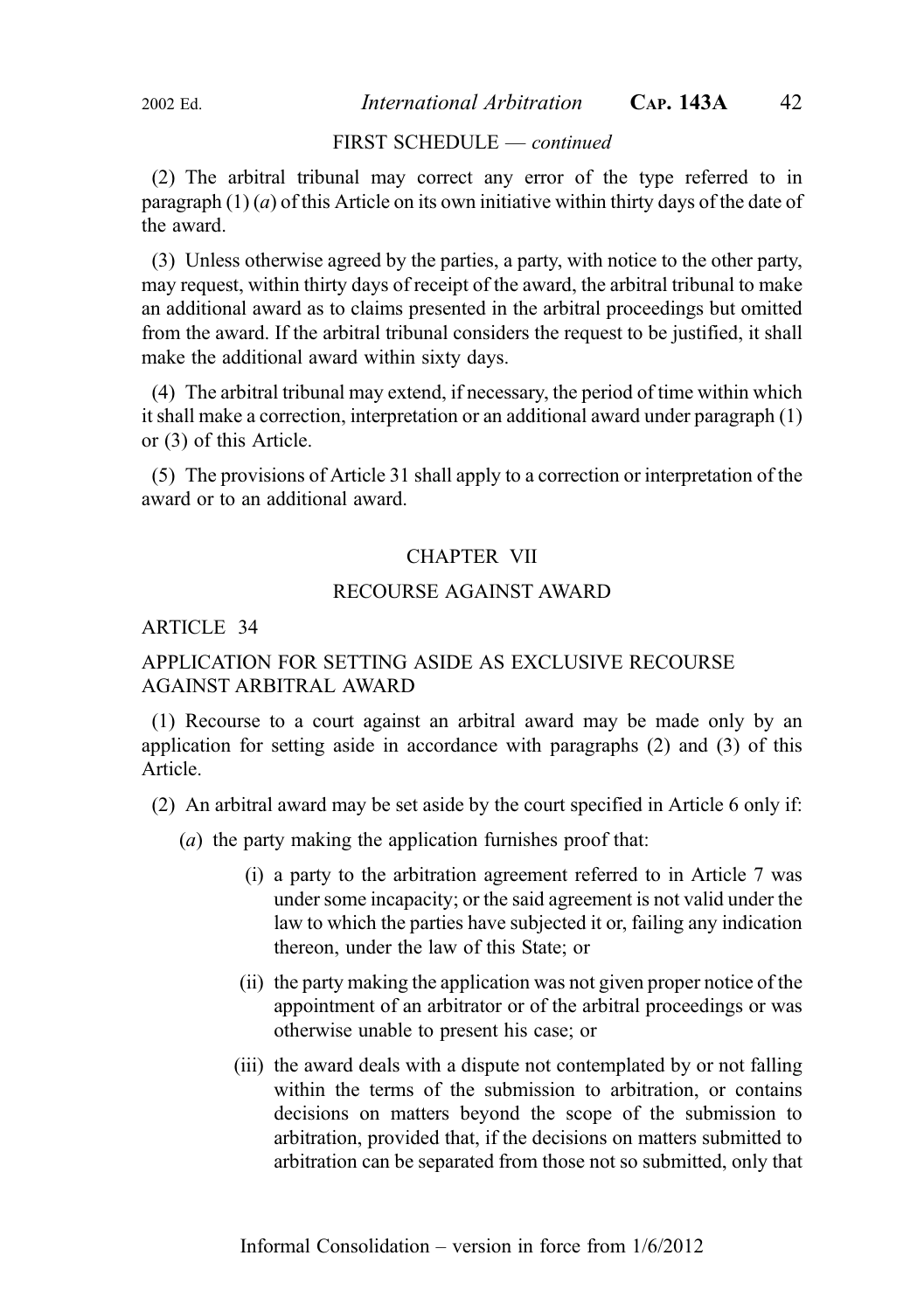part of the award which contains decisions on matters not submitted to arbitration may be set aside; or

- (iv) the composition of the arbitral tribunal or the arbitral procedure was not in accordance with the agreement of the parties, unless such agreement was in conflict with a provision of this Law from which the parties cannot derogate, or, failing such agreement, was not in accordance with this Law; or
- (b) the court finds that:
	- (i) the subject-matter of the dispute is not capable of settlement by arbitration under the law of this State; or
	- (ii) the award is in conflict with the public policy of this State.

(3) An application for setting aside may not be made after three months have elapsed from the date on which the party making that application had received the award or, if a request had been made under Article 33, from the date on which that request had been disposed of by the arbitral tribunal.

(4) The court, when asked to set aside an award, may, where appropriate and so requested by a party, suspend the setting aside proceedings for a period of time determined by it in order to give the arbitral tribunal an opportunity to resume the arbitral proceedings or to take such other action as in the arbitral tribunal's opinion will eliminate the grounds for setting aside.

#### ARTICLE 34

#### APPLICATION FOR SETTING ASIDE AS EXCLUSIVE RECOURSE AGAINST ARBITRAL AWARD

(1) Recourse to a court against an arbitral award may be made only by an application for setting aside in accordance with paragraphs (2) and (3) of this Article.

(2) An arbitral award may be set aside by the court specified in Article 6 only if:

- (a) the party making the application furnishes proof that:
	- (i) a party to the arbitration agreement referred to in Article 7 was under some incapacity; or the said agreement is not valid under the law to which the parties have subjected it or, failing any indication thereon, under the law of this State; or
	- (ii) the party making the application was not given proper notice of the appointment of an arbitrator or of the arbitral proceedings or was otherwise unable to present his case; or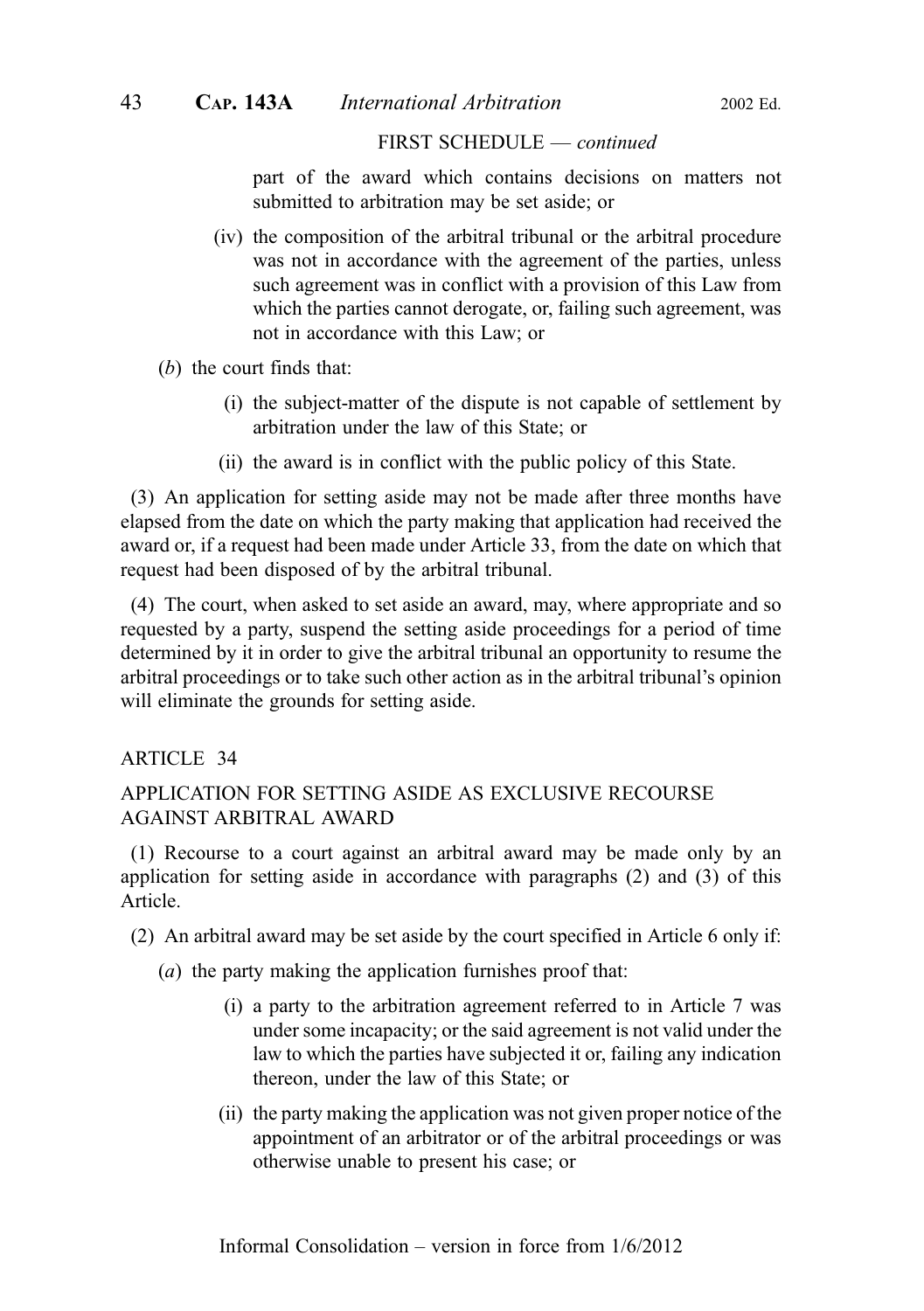- (iii) the award deals with a dispute not contemplated by or not falling within the terms of the submission to arbitration, or contains decisions on matters beyond the scope of the submission to arbitration, provided that, if the decisions on matters submitted to arbitration can be separated from those not so submitted, only that part of the award which contains decisions on matters not submitted to arbitration may be set aside; or
- (iv) the composition of the arbitral tribunal or the arbitral procedure was not in accordance with the agreement of the parties, unless such agreement was in conflict with a provision of this Law from which the parties cannot derogate, or, failing such agreement, was not in accordance with this Law; or

(b) the court finds that:

- (i) the subject-matter of the dispute is not capable of settlement by arbitration under the law of this State; or
- (ii) the award is in conflict with the public policy of this State.

(3) An application for setting aside may not be made after three months have elapsed from the date on which the party making that application had received the award or, if a request had been made under Article 33, from the date on which that request had been disposed of by the arbitral tribunal.

(4) The court, when asked to set aside an award, may, where appropriate and so requested by a party, suspend the setting aside proceedings for a period of time determined by it in order to give the arbitral tribunal an opportunity to resume the arbitral proceedings or to take such other action as in the arbitral tribunal's opinion will eliminate the grounds for setting aside.

### CHAPTER VIII

#### RECOGNITION AND ENFORCEMENT OF AWARDS<sup>4</sup>

#### ARTICLE 35

#### RECOGNITION AND ENFORCEMENT

(1) An arbitral award, irrespective of the country in which it was made, shall be recognised as binding and, upon application in writing to the competent court, shall be enforced subject to the provisions of this Article and of Article 36.

(2) The party relying on an award or applying for its enforcement shall supply the duly authenticated original award or a duly certified copy thereof, and the original arbitration agreement referred to in Article 7 or a duly certified copy thereof. If the

<sup>&</sup>lt;sup>4</sup>Chapter VIII does not have the force of law in Singapore by virtue of section 3 (1)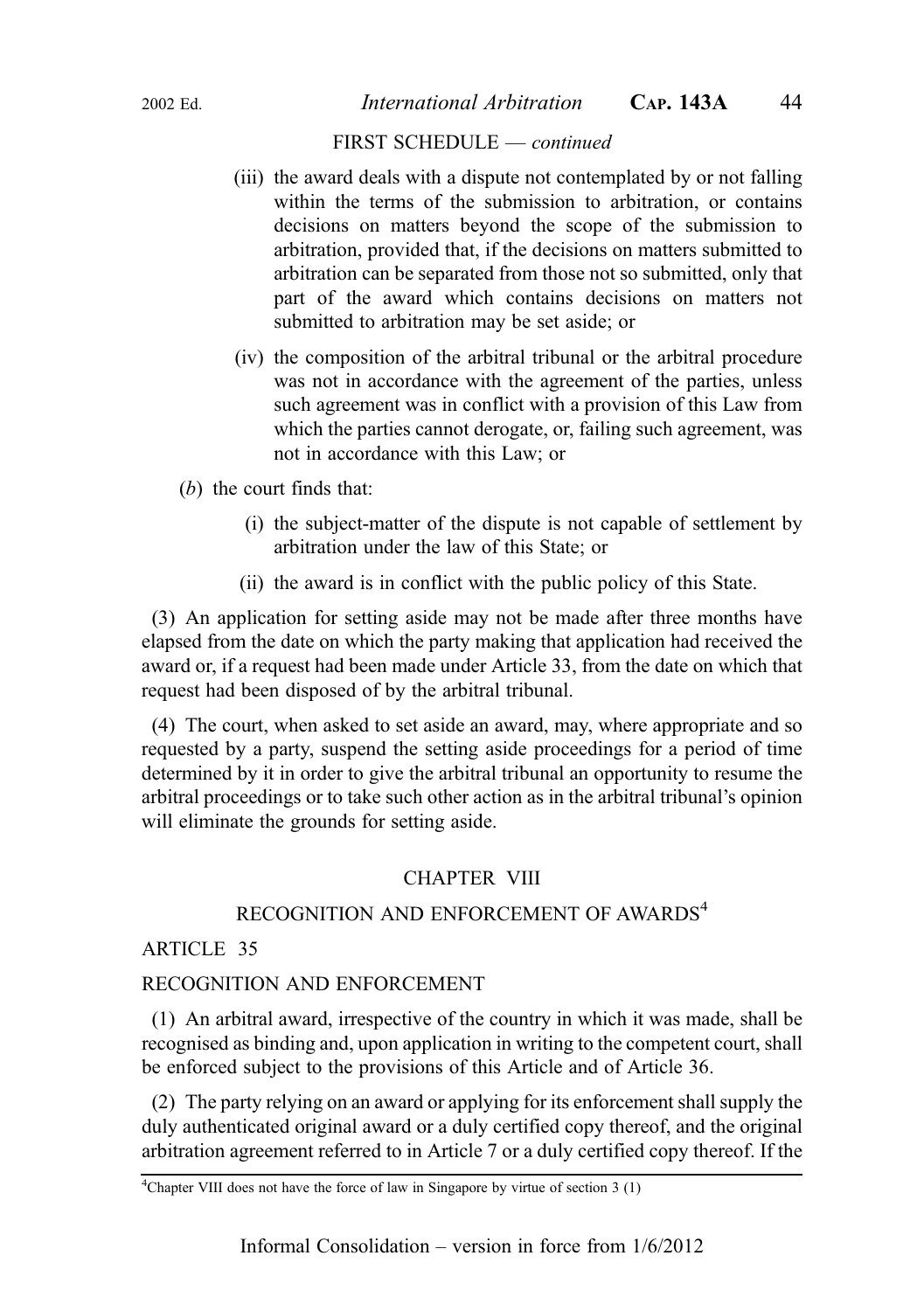award or agreement is not made in an official language of this State, the party shall supply a duly certified translation thereof into such language.<sup>5</sup>

#### ARTICLE 36

#### GROUNDS FOR REFUSING RECOGNITION OR ENFORCEMENT

(1) Recognition or enforcement of an arbitral award, irrespective of the country in which it was made, may be refused only:

- (a) at the request of the party against whom it is invoked, if that party furnishes to the competent court where recognition or enforcement is sought proof that:
	- (i) a party to the arbitration agreement referred to in Article 7 was under some incapacity; or the said agreement is not valid under the law to which the parties have subjected it or, failing any indication thereon, under the law of the country where the award was made; or
	- (ii) the party against whom the award is invoked was not given proper notice of the appointment of an arbitrator or of the arbitral proceedings or was otherwise unable to present his case; or
	- (iii) the award deals with a dispute not contemplated by or not falling within the terms of the submission to arbitration, or it contains decisions on matters beyond the scope of the submission to arbitration, provided that, if the decisions on matters submitted to arbitration can be separated from those not so submitted, that part of the award which contains decisions on matters submitted to arbitration may be recognised and enforced; or
	- (iv) the composition of the arbitral tribunal or the arbitral procedure was not in accordance with the agreement of the parties or, failing such agreement, was not in accordance with the law of the country where the arbitration took place; or
	- (v) the award has not yet become binding on the parties or has been set aside or suspended by a court of the country in which, or under the law of which, that award was made; or
- (b) if the court finds that:
	- (i) the subject-matter of the dispute is not capable of settlement by arbitration under the law of this State; or

 $5$ The conditions set forth in this paragraph are intended to set maximum standards. It would, thus, not be contrary to the harmonisation to be achieved by the Model Law if a State retained even less onerous conditions.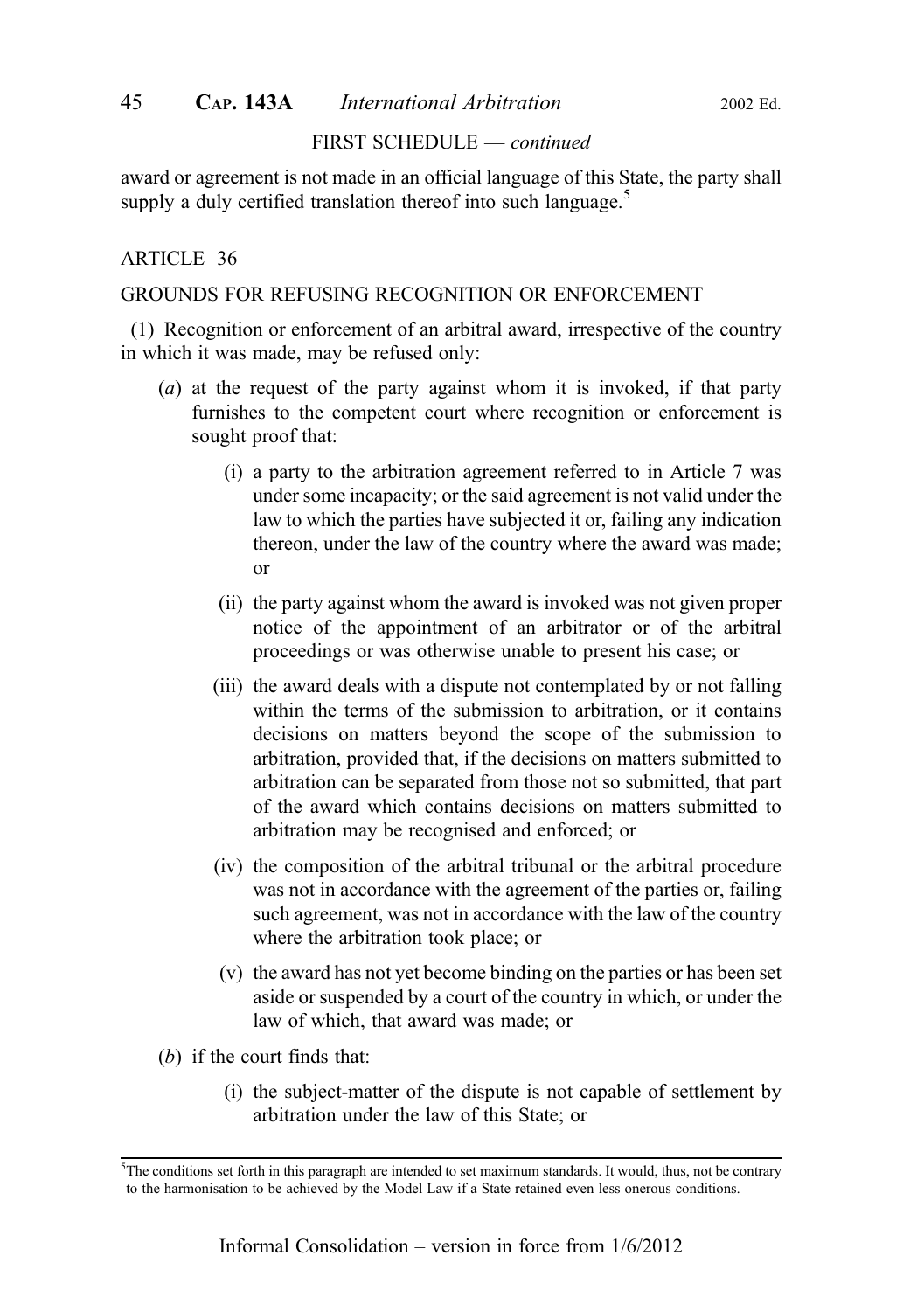(ii) the recognition or enforcement of the award would be contrary to the public policy of this State.

(2) If an application for setting aside or suspension of an award has been made to a court referred to in paragraph  $(1)$   $(a)$   $(v)$  of this Article, the court where recognition or enforcement is sought may, if it considers it proper, adjourn its decision and may also, on the application of the party claiming recognition or enforcement of the award, order the other party to provide appropriate security.

### SECOND SCHEDULE

Section 27(1)

#### CONVENTION ON THE RECOGNITION AND ENFORCEMENT OF FOREIGN ARBITRAL AWARDS CONCLUDED AT NEW YORK ON 10TH JUNE 1958

#### ARTICLE I

1. This Convention shall apply to the recognition and enforcement of arbitral awards made in the territory of a State other than the State where the recognition and enforcement of such awards are sought, and arising out of differences between persons, whether physical or legal. It shall also apply to arbitral awards not considered as domestic awards in the State where their recognition and enforcement are sought.

2. The term "arbitral awards" shall include not only awards made by arbitrators appointed for each case but also those made by permanent arbitral bodies to which the parties have submitted.

3. When signing, ratifying or acceding to this Convention, or notifying extension under Article X hereof, any State may on the basis of reciprocity declare that it will apply the Convention to the recognition and enforcement of awards made only in the territory of another Contracting State. It may also declare that it will apply the Convention only to differences arising out of legal relationships, whether contractual or not, which are considered as commercial under the national law of the State making such declaration.

#### ARTICLE II

1. Each Contracting State shall recognise an agreement in writing under which the parties undertake to submit to arbitration all or any differences which have arisen or which may arise between them in respect of a defined legal relationship, whether contractual or not, concerning a subject-matter capable of settlement by arbitration.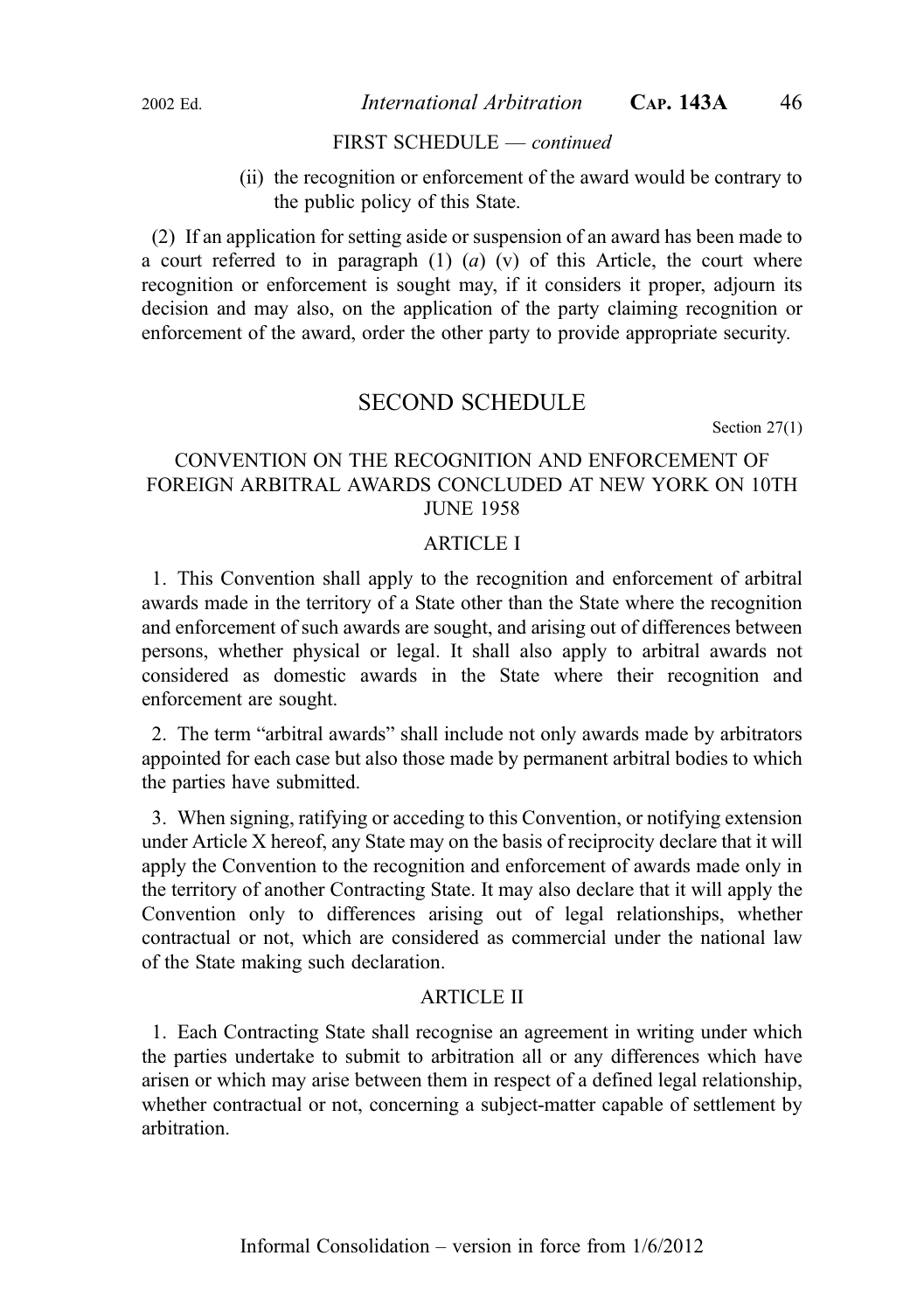2. The term "agreement in writing" shall include an arbitral clause in a contract or an arbitration agreement, signed by the parties or contained in an exchange of letters or telegrams.

3. The court of a Contracting State, when seized of an action in a matter in respect of which the parties have made an agreement within the meaning of this Article, shall, at the request of one of the parties, refer the parties to arbitration, unless it finds that the said agreement is null and void, inoperative or incapable of being performed.

[26/2009]

#### ARTICLE III

Each Contracting State shall recognise arbitral awards as binding and enforce them in accordance with the rules of procedure of the territory where the award is relied upon, under the conditions laid down in the following Articles. There shall not be imposed substantially more onerous conditions or higher fees or charges on the recognition or enforcement of arbitral awards to which this Convention applies than are imposed on the recognition or enforcement of domestic arbitral awards.

#### ARTICLE IV

1. To obtain the recognition and enforcement mentioned in the preceding Article, the party applying for recognition and enforcement shall, at the time of the application, supply —

- (a) the duly authenticated original award or a duly certified copy thereof;
- (b) the original agreement referred to in Article II or a duly certified copy thereof.

2. If the said award or agreement is not made in an official language of the country in which the award is relied upon, the party applying for recognition and enforcement of the award shall produce a translation of these documents into such language. The translation shall be certified by an official or sworn translator or by a diplomatic or consular agent.

#### **ARTICLE V**

1. Recognition and enforcement of the award may be refused, at the request of the party against whom it is invoked, only if that party furnishes to the competent authority where the recognition and enforcement is sought, proof that —

(a) the parties to the agreement referred to in Article II were, under the law applicable to them, under some incapacity, or the said agreement is not valid under the law to which the parties have subjected it or, failing any indication thereon, under the law of the country where the award was made; or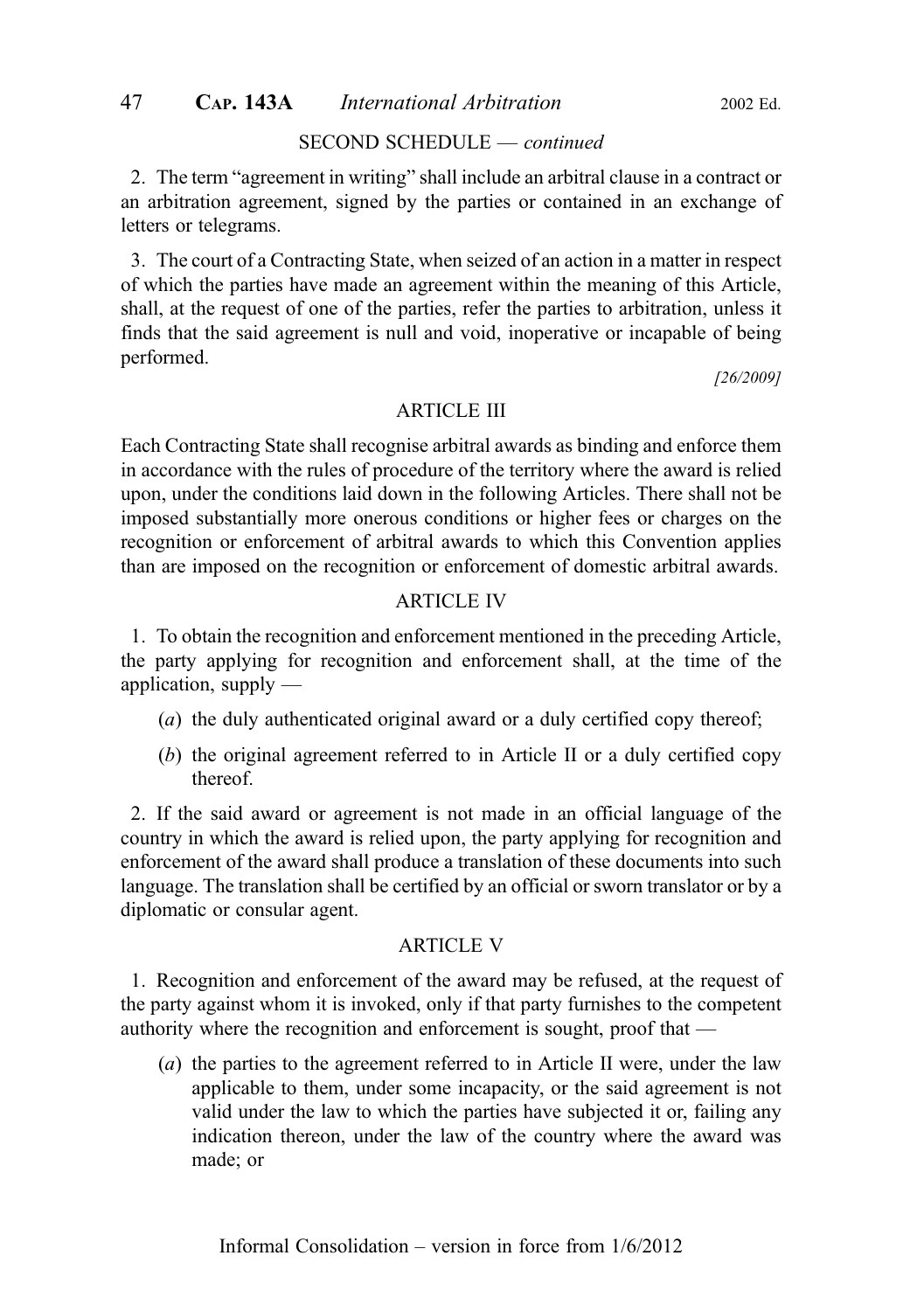- (b) the party against whom the award is invoked was not given proper notice of the appointment of the arbitrator or of the arbitration proceedings or was otherwise unable to present his case; or
- (c) the award deals with a difference not contemplated by or not falling within the terms of the submission to arbitration, or it contains decisions on matters beyond the scope of the submission to arbitration, provided that, if the decisions on matters submitted to arbitration can be separated from those not so submitted, that part of the award which contains decisions on matters submitted to arbitration may be recognised and enforced; or
- (d) the composition of the arbitral authority or the arbitral procedure was not in accordance with the agreement of the parties, or, failing such agreement, was not in accordance with the law of the country where the arbitration took place; or
- (e) the award has not yet become binding on the parties, or has been set aside or suspended by a competent authority of the country in which, or under the law of which, that award was made.

2. Recognition and enforcement of an arbitral award may also be refused if the competent authority in the country where recognition and enforcement is sought finds that  $-$ 

- (a) the subject-matter of the difference is not capable of settlement by arbitration under the law of that country; or
- (b) the recognition or enforcement of the award would be contrary to the public policy of that country.

#### ARTICLE VI

If an application for the setting aside or suspension of the award has been made to a competent authority referred to in Article V  $(1)$   $(e)$ , the authority before which the award is sought to be relied upon may, if it considers it proper, adjourn the decision on the enforcement of the award and may also, on the application of the party claiming enforcement of the award, order the other party to give suitable security.

#### ARTICLE VII

1. The provisions of the present Convention shall not affect the validity of multilateral or bilateral agreements concerning the recognition and enforcement of arbitral awards entered into by the Contracting States nor deprive any interested party of any right he may have to avail himself of an arbitral award in the manner and to the extent allowed by the law or the treaties of the country where such award is sought to be relied upon.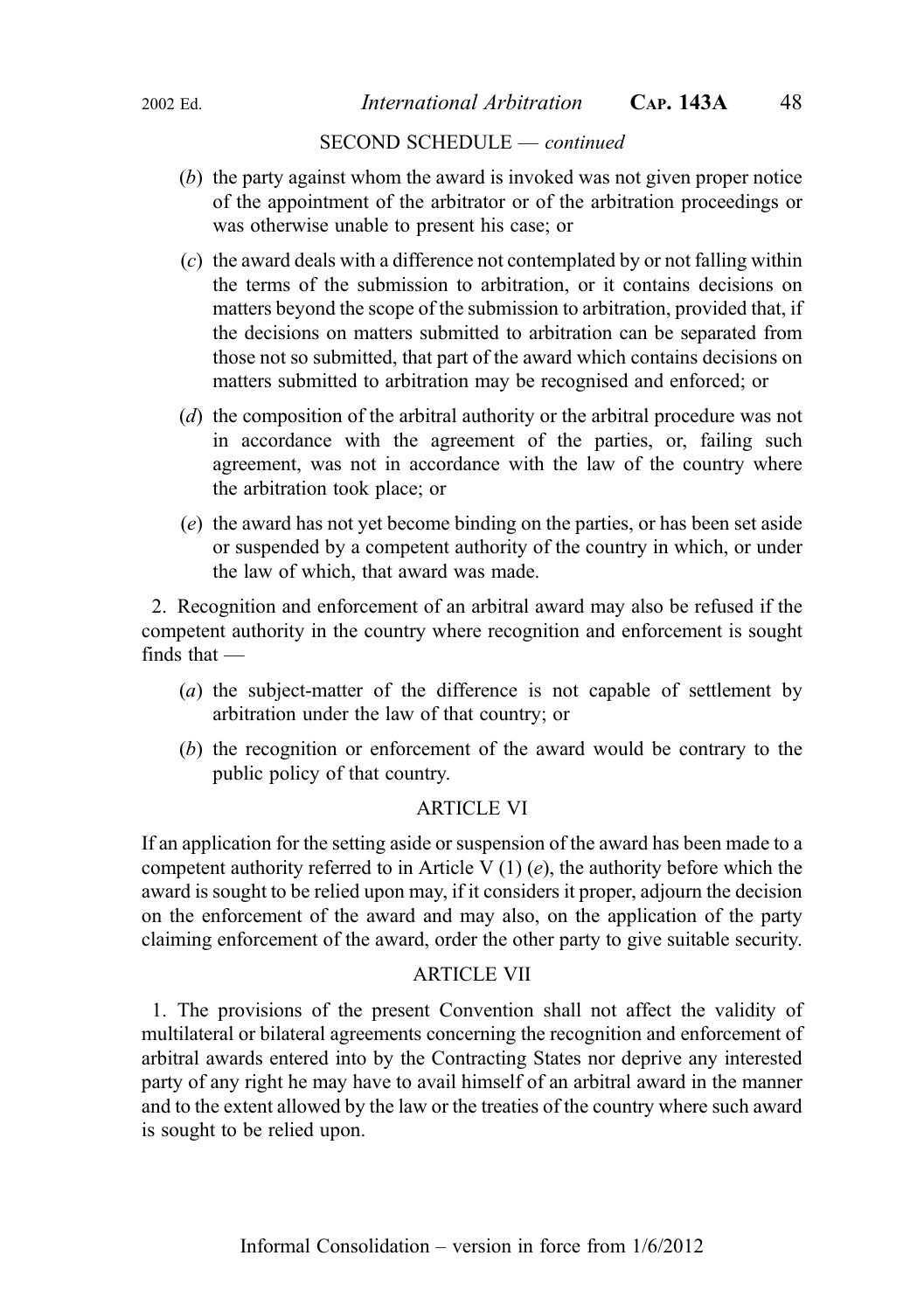2. The Geneva Protocol on Arbitration Clauses of 1923 and the Geneva Convention on the Execution of Foreign Arbitral Awards of 1927 shall cease to have effect between Contracting States on their becoming bound and to the extent that they become bound, by this Convention.

#### ARTICLE VIII

1. This Convention shall be open until 31st December 1958 for signature on behalf of any Member of the United Nations and also on behalf of any other State which is or hereafter becomes a member of any specialised agency of the United Nations, or which is or hereafter becomes a party to the Statute of the International Court of Justice, or any other State to which an invitation has been addressed by the General Assembly of the United Nations.

2. This Convention shall be ratified and the instrument of ratification shall be deposited with the Secretary-General of the United Nations.

#### ARTICLE IX

1. This Convention shall be open for accession to all States referred to in Article VIII.

2. Accession shall be effected by the deposit of an instrument of accession with the Secretary-General of the United Nations.

#### ARTICLE X

1. Any State may, at the time of signature, ratification or accession, declare that this Convention shall extend to all or any of the territories for the international relations of which it is responsible. Such a declaration shall take effect when the Convention enters into force for the State concerned.

2. At any time thereafter any such extension shall be made by notification addressed to the Secretary-General of the United Nations and shall take effect as from the ninetieth day after the day of receipt by the Secretary-General of the United Nations of this notification, or as from the date of entry into force of the Convention for the State concerned, whichever is the later.

3. With respect to those territories to which this Convention is not extended at the time of signature, ratification or accession, each State concerned shall consider the possibility of taking the necessary steps in order to extend the application of this Convention to such territories, subject, where necessary for constitutional reasons, to the consent of the Governments of such territories.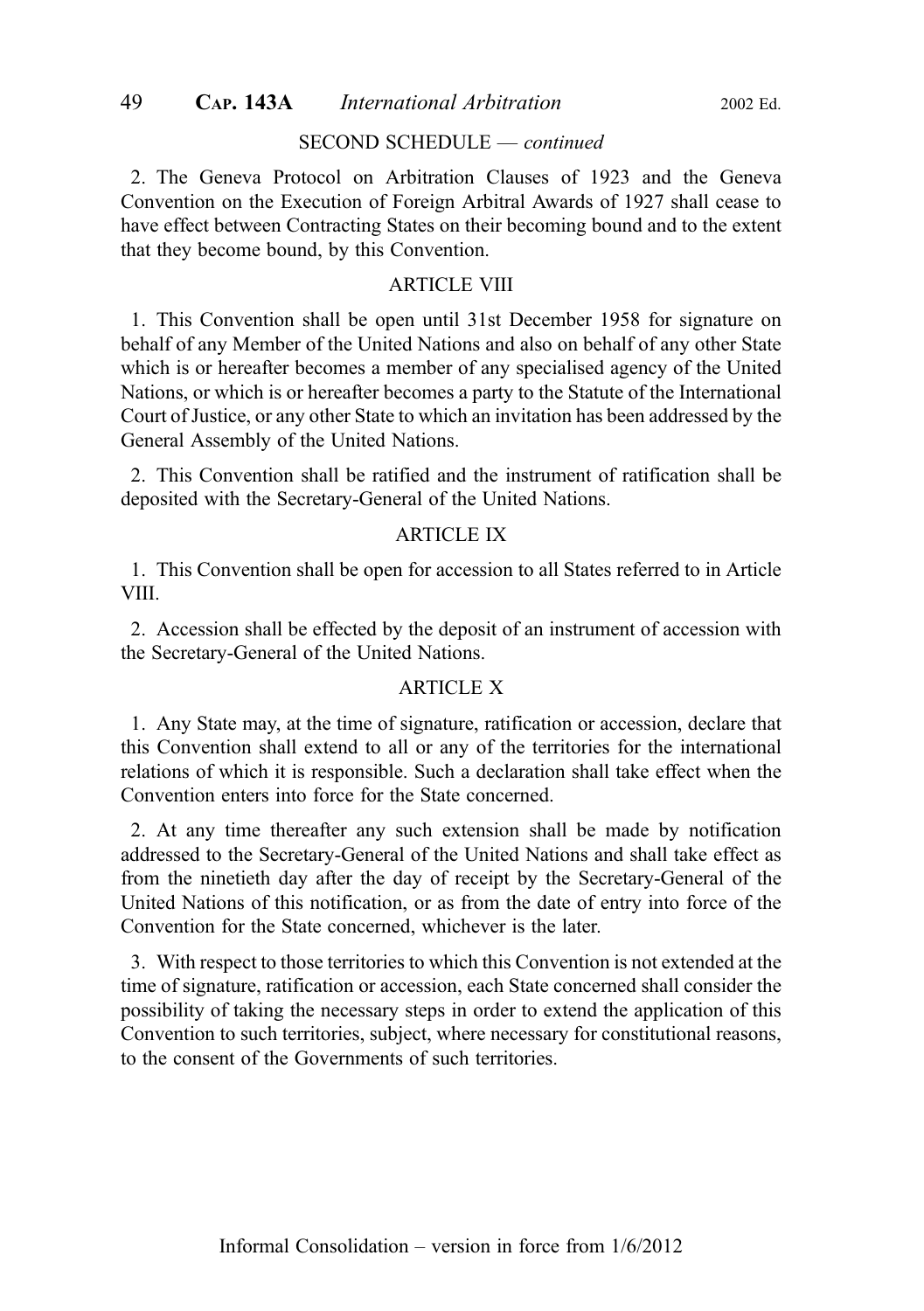#### ARTICLE XI

In the case of a federal or non-unitary State, the following provisions shall apply:

- (a) with respect to those Articles of this Convention that come within the legislative jurisdiction of the federal authority, the obligations of the federal Government shall to this extent be the same as those of Contracting States which are not federal States;
- (b) with respect to those Articles of this Convention that come within the legislative jurisdiction of constituent States or provinces which are not, under the constitutional system of the federation, bound to take legislative action, the federal Government shall bring such articles with a favourable recommendation to the notice of the appropriate authorities of constituent States or provinces at the earliest possible moment;
- (c) a federal State Party to this Convention shall, at the request of any other Contracting State transmitted through the Secretary-General of the United Nations, supply a statement of the law and practice of the federation and its constituent units in regard to any particular provision of this Convention, showing the extent to which effect has been given to that provision by legislative or other action.

#### ARTICLE XII

1. This Convention shall come into force on the ninetieth day following the date of deposit of the third instrument of ratification or accession.

2. For each State ratifying or acceding to this Convention after the deposit of the third instrument of ratification or accession, this Convention shall enter into force on the ninetieth day after deposit by such State of its instrument of ratification or accession.

#### ARTICLE XIII

1. Any Contracting State may denounce this Convention by a written notification to the Secretary-General of the United Nations. Denunciation shall take effect one year after the date of receipt of the notification by the Secretary-General.

2. Any State which has made a declaration or notification under Article X may, at any time thereafter, by notification to the Secretary-General of the United Nations, declare that this Convention shall cease to extend to the territory concerned one year after the date of the receipt of the notification by the Secretary-General.

3. This Convention shall continue to be applicable to arbitral awards in respect of which recognition or enforcement proceedings have been instituted before the denunciation takes effect.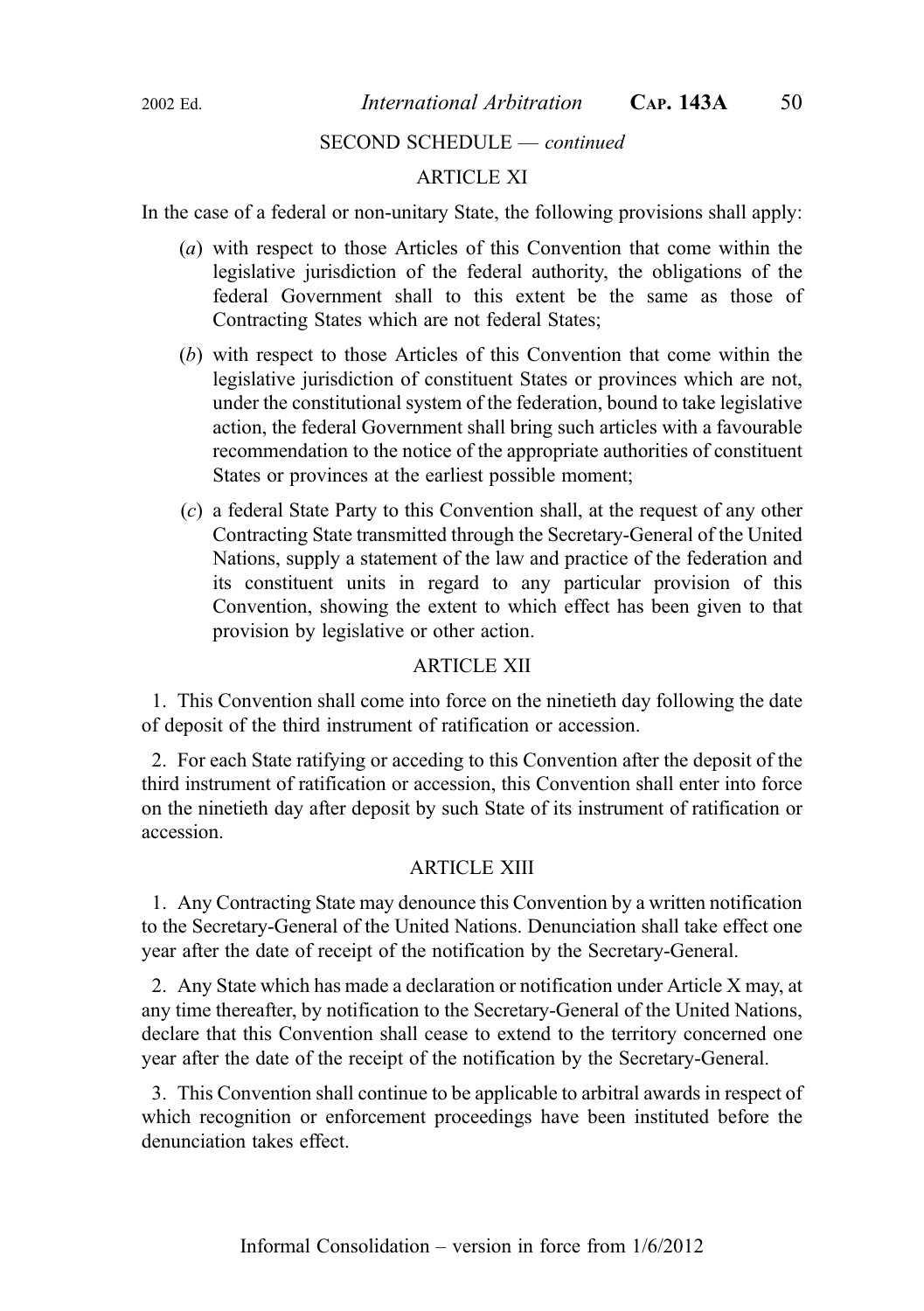#### ARTICLE XIV

A Contracting State shall not be entitled to avail itself of the present Convention against other Contracting States except to the extent that it is itself bound to apply the Convention.

#### ARTICLE XV

The Secretary-General of the United Nations shall notify the States contemplated in Article VIII of the following:

- (a) signatures and ratifications in accordance with Article VIII;
- (b) accessions in accordance with Article IX;
- (c) declarations and notifications under Articles I, X and XI;
- (d) the date upon which this Convention enters into force in accordance with Article XII;
- (e) denunciations and notifications in accordance with Article XIII.

#### ARTICLE XVI

1. This Convention, of which the Chinese, English, French, Russian and Spanish texts shall be equally authentic, shall be deposited in the archives of the United **Nations** 

2. The Secretary-General of the United Nations shall transmit a certified copy of this Convention to the States contemplated in Article VIII.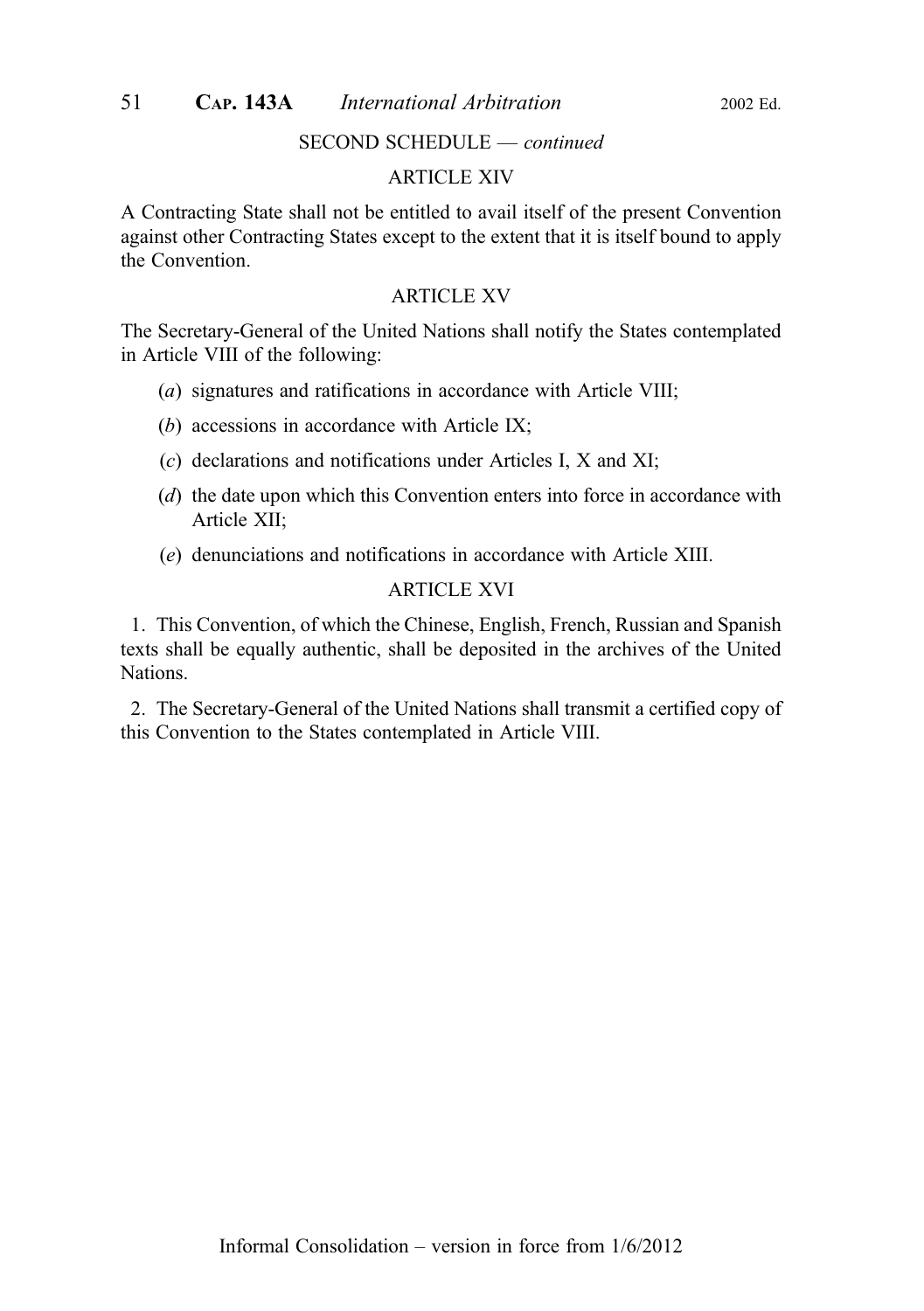# LEGISLATIVE HISTORY INTERNATIONAL ARBITRATION ACT (CHAPTER 143A)

This Legislative History is provided for the convenience of users of the International Arbitration Act. It is not part of this Act.

### 1. Act 24 of 1986 — Arbitration (Foreign Awards) Act 1986

| Date of First Reading                                              |                                                         |              | : 29 July 1986<br>(Bill No. 16/1986 published on<br>12 September 1986) |
|--------------------------------------------------------------------|---------------------------------------------------------|--------------|------------------------------------------------------------------------|
|                                                                    | Date of Second and Third Readings : 25 August 1986      |              |                                                                        |
| Date of commencement                                               |                                                         |              | : 19 December 1986                                                     |
|                                                                    | 2. Act 23 of 1994 — International Arbitration Act 1994  |              |                                                                        |
| Date of First Reading                                              |                                                         |              | : 25.7.94<br>(Bill No. 14/94 published on<br>29.7.94)                  |
|                                                                    | Date of Second and Third Readings : 31.10.94            |              |                                                                        |
| Date of commencement                                               |                                                         |              | : 27.1.95                                                              |
|                                                                    | 3. 1995 Revised Edition - International Arbitration Act |              |                                                                        |
| Date of operation                                                  |                                                         |              | : 15 March 1995                                                        |
| 4. Act 38 of 2001 - International Arbitration (Amendment) Act 2001 |                                                         |              |                                                                        |
| Date of First Reading                                              |                                                         |              | : 25.9.2001<br>(Bill No. 38/2001 published on<br>26.9.2001)            |
|                                                                    | Date of Second and Third Readings : 5.10.2001           |              |                                                                        |
| Date of commencement                                               |                                                         |              | : 1.11.2001                                                            |
|                                                                    |                                                         |              | 5. Act 28 of 2002 - International Arbitration (Amendment) Act 2002     |
| Date of First Reading                                              |                                                         |              | : 27.8.2002<br>(Bill No. 28/2002 published on<br>28.8.2002)            |
|                                                                    | Date of Second and Third Readings : 1.10.2002           |              |                                                                        |
| Date of commencement                                               |                                                         |              | : 25.10.2002                                                           |
|                                                                    | 6. 2002 Revised Edition - International Arbitration Act |              |                                                                        |
| Date of operation                                                  |                                                         | $\mathbf{r}$ | 31 December 2002                                                       |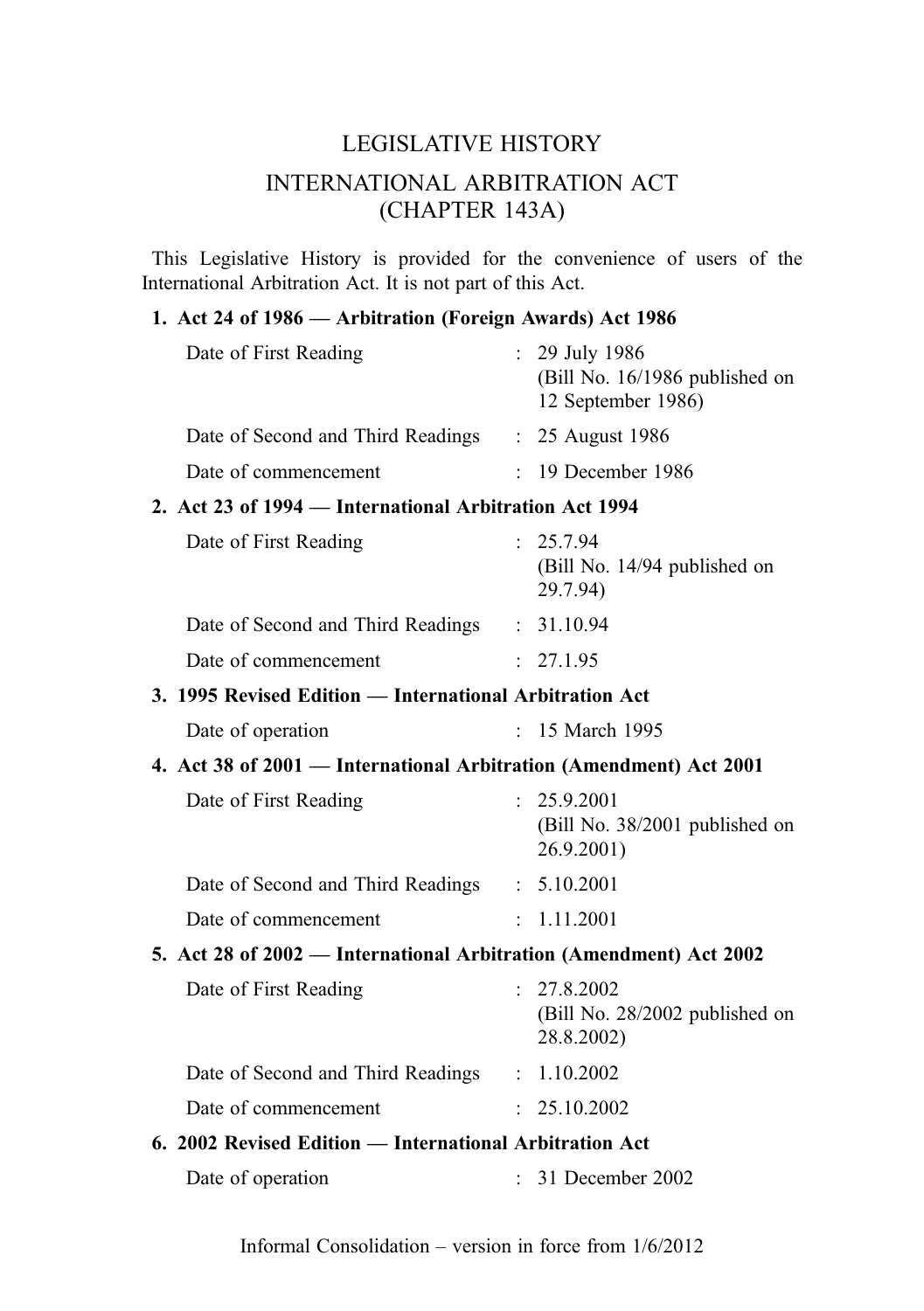### 7. Act 42 of 2005 — Statutes (Miscellaneous Amendments) (No. 2) Act 2005

| Date of First Reading             | $: 17$ October 2005<br>(Bill No. 30/2005 published on<br>16 December 2005)                                                                                                                                                                                                                                              |
|-----------------------------------|-------------------------------------------------------------------------------------------------------------------------------------------------------------------------------------------------------------------------------------------------------------------------------------------------------------------------|
| Date of Second and Third Readings | $: 21$ November 2005                                                                                                                                                                                                                                                                                                    |
| Dates of commencement             | : 1st July 2005 (Section 20 $(e)$ )<br>1st January 2006<br>30th January 2006 (Sections 10,<br>12, 19 and 20 $(c)$ )<br>1st April 2006 (Items (2) to (7),<br>$(9)$ , $(11)$ , $(12)$ , $(13)$ , $(15)$ , $(16)$ ,<br>$(22), (25), (31), (34)$ ( <i>a</i> ) and (36)<br>in the First Schedule; and the<br>Third Schedule) |
|                                   |                                                                                                                                                                                                                                                                                                                         |

### 8. Act 26 of 2009 — International Arbitration (Amendment) Act 2009

| Date of First Reading  | $: 14$ September 2009<br>(Bill No. 20/2009) |
|------------------------|---------------------------------------------|
| Date of Second Reading | : Date not available.                       |
| Date of Third Reading  | $\therefore$ 31 December 9999               |
| Date of commencement   | $\therefore$ 1 January 2010                 |

### 9. Act 13 of 2012 — Foreign Limitation Periods Act 2012

| Date of First Reading             | : 8 March 2012 (Bill No. 11/2012)<br>published on 28 May 2012) |
|-----------------------------------|----------------------------------------------------------------|
| Date of Second and Third Readings | $\therefore$ 9 April 2012                                      |
| Date of commencement              | : 1 June 2012                                                  |

### 10. Act 12 of 2012 — International Arbitration (Amendment) Act 2012

| Date of First Reading             | : 8 March 2012 (Bill No. $10/2012$<br>published on 28 May 2012) |
|-----------------------------------|-----------------------------------------------------------------|
| Date of Second and Third Readings | $\therefore$ 9 April 2012                                       |
| Date of commencement              | $: 1$ June 2012                                                 |